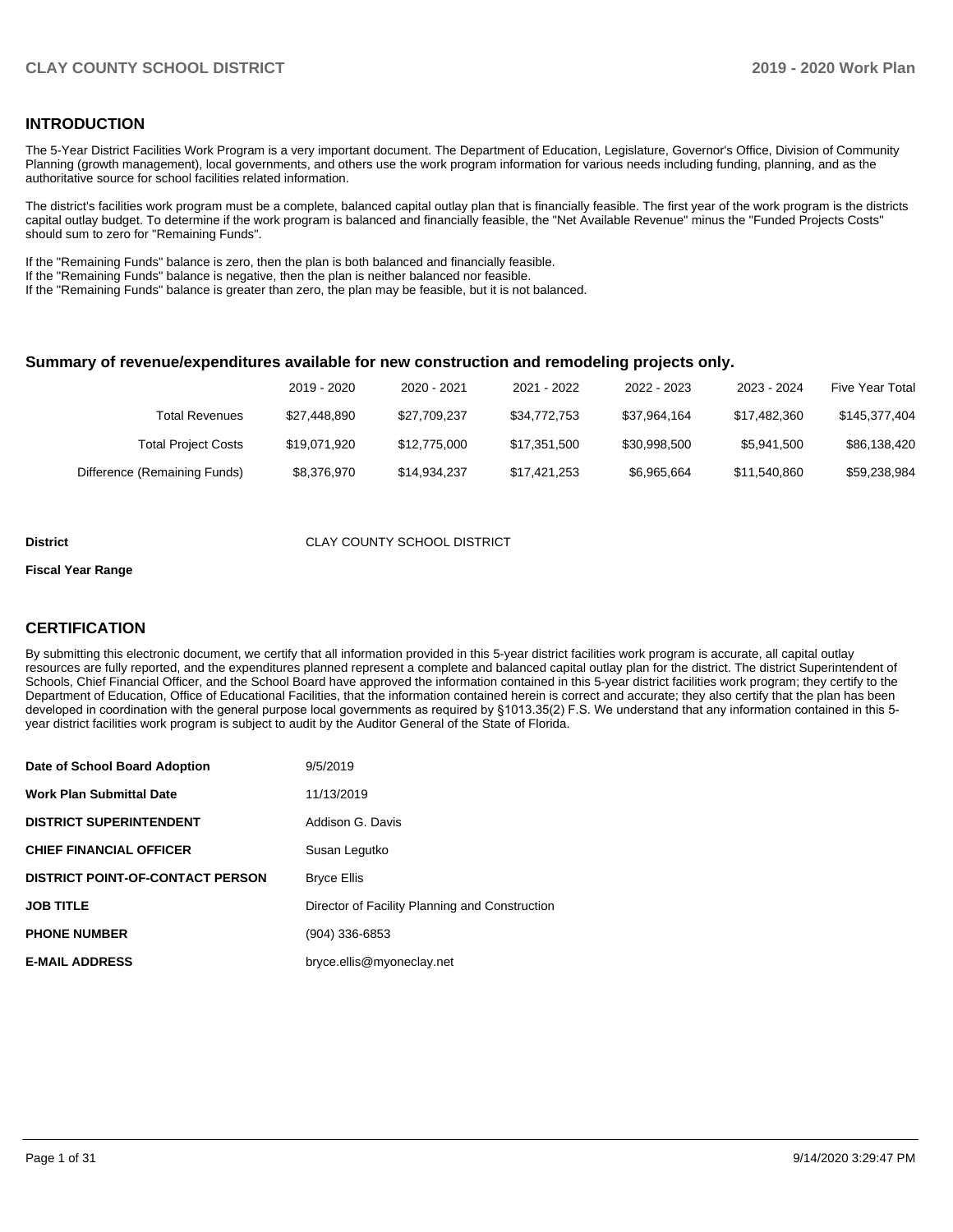# **Expenditures**

### **Expenditure for Maintenance, Repair and Renovation from 1.50-Mills and PECO**

Annually, prior to the adoption of the district school budget, each school board must prepare a tentative district facilities work program that includes a schedule of major repair and renovation projects necessary to maintain the educational and ancillary facilities of the district.

| Item                                                                                                                                                    | 2019 - 2020<br><b>Actual Budget</b>                                                                                                                                                                                                                                                                                                                                                                                                                                                                                                                                                                                                                                                                                                                                                                                                                                                                                                                                                                                                                                                                                                                                                                                                                                                                                                                                                                                                                                                                                                              | 2020 - 2021<br>Projected | 2021 - 2022<br>Projected | 2022 - 2023<br>Projected | 2023 - 2024<br>Projected | <b>Total</b> |
|---------------------------------------------------------------------------------------------------------------------------------------------------------|--------------------------------------------------------------------------------------------------------------------------------------------------------------------------------------------------------------------------------------------------------------------------------------------------------------------------------------------------------------------------------------------------------------------------------------------------------------------------------------------------------------------------------------------------------------------------------------------------------------------------------------------------------------------------------------------------------------------------------------------------------------------------------------------------------------------------------------------------------------------------------------------------------------------------------------------------------------------------------------------------------------------------------------------------------------------------------------------------------------------------------------------------------------------------------------------------------------------------------------------------------------------------------------------------------------------------------------------------------------------------------------------------------------------------------------------------------------------------------------------------------------------------------------------------|--------------------------|--------------------------|--------------------------|--------------------------|--------------|
| <b>HVAC</b>                                                                                                                                             | \$275,558                                                                                                                                                                                                                                                                                                                                                                                                                                                                                                                                                                                                                                                                                                                                                                                                                                                                                                                                                                                                                                                                                                                                                                                                                                                                                                                                                                                                                                                                                                                                        | \$320,000                | \$320,000                | \$320,000                | \$320,000                | \$1,555,558  |
| Locations:                                                                                                                                              | ADMINISTRATIVE OFFICES ORANGE PARK ANNEX. ARGYLE ELEMENTARY. CHARLES E BENNETT ELEMENTARY. CLAY HIGH<br>SCHOOL, CLAY HILL ELEMENTARY, CLAY SUPERINTENDENT'S OFFICE, COPPERGATE ELEMENTARY, DISCOVERY OAKS<br>ELEMENTARY, DOCTORS INLET ELEMENTARY, FLEMING ISLAND ELEMENTARY, FLEMING ISLAND SENIOR HIGH, FOOD SERVICES<br>STORAGE, GREEN COVE SPRINGS JUNIOR HIGH, GROVE PARK ELEMENTARY, HARRIS C LONG ADMINISTRATION, J L WILKINSON<br>ELEMENTARY, JACK L WILKINSON JUNIOR HIGH, KEYSTONE HEIGHTS ELEMENTARY, KEYSTONE HEIGHTS JUNIOR/SENIOR HIGH,<br>KEYSTONE TRANSPORTATION, LAKE ASBURY ELEMENTARY, LAKE ASBURY JUNIOR HIGH, LAKESIDE ELEMENTARY, LAKESIDE<br>JUNIOR HIGH, MCRAE ELEMENTARY, MIDDLEBURG ELEMENTARY, MIDDLEBURG SENIOR HIGH, MIDDLEBURG TRANSPORTATION,<br>MONTCLAIR ELEMENTARY, OAKLEAF HIGH SCHOOL, OAKLEAF SCHOOL, OAKLEAF VILLAGE ELEMENTARY, ORANGE PARK<br>ELEMENTARY, ORANGE PARK JUNIOR HIGH, ORANGE PARK SENIOR HIGH, PLANTATION OAKS ELEMENTARY, R C BANNERMAN<br>LEARNING RESOURCE CENTER, RIDEOUT ELEMENTARY, RIDGEVIEW ELEMENTARY, RIDGEVIEW SENIOR HIGH, ROBERT M<br>PATERSON ELEMENTARY, S BRYAN JENNINGS ELEMENTARY, SCHOOL BUS GARAGE, SHADOWLAWN ELEMENTARY, SUPPORT<br>SERVICES AG LOT, SUPPORT SERVICES CENTER, SWIMMING PEN CREEK ELEMENTARY, THUNDERBOLT ELEMENTARY, TYNES<br>ELEMENTARY, W E CHERRY ELEMENTARY<br>\$100,000<br>\$100,000<br>\$100,000<br>\$100,000<br>\$100,000<br>\$500,000<br>ADMINISTRATIVE OFFICES ORANGE PARK ANNEX, ARGYLE ELEMENTARY, CHARLES E BENNETT ELEMENTARY, CLAY HIGH |                          |                          |                          |                          |              |
| Flooring                                                                                                                                                |                                                                                                                                                                                                                                                                                                                                                                                                                                                                                                                                                                                                                                                                                                                                                                                                                                                                                                                                                                                                                                                                                                                                                                                                                                                                                                                                                                                                                                                                                                                                                  |                          |                          |                          |                          |              |
| Locations:<br>ELEMENTARY, W E CHERRY ELEMENTARY                                                                                                         | SCHOOL, CLAY HILL ELEMENTARY, CLAY SUPERINTENDENT'S OFFICE, COPPERGATE ELEMENTARY, DISCOVERY OAKS<br>ELEMENTARY, DOCTORS INLET ELEMENTARY, FLEMING ISLAND ELEMENTARY, FLEMING ISLAND SENIOR HIGH, FOOD SERVICES<br>STORAGE, GREEN COVE SPRINGS JUNIOR HIGH, GROVE PARK ELEMENTARY, HARRIS C LONG ADMINISTRATION, J L WILKINSON<br>ELEMENTARY, JACK L WILKINSON JUNIOR HIGH, KEYSTONE HEIGHTS ELEMENTARY, KEYSTONE HEIGHTS JUNIOR/SENIOR HIGH,<br>KEYSTONE TRANSPORTATION, LAKE ASBURY ELEMENTARY, LAKE ASBURY JUNIOR HIGH, LAKESIDE ELEMENTARY, LAKESIDE<br>JUNIOR HIGH, MCRAE ELEMENTARY, MIDDLEBURG ELEMENTARY, MIDDLEBURG SENIOR HIGH, MIDDLEBURG TRANSPORTATION,<br>MONTCLAIR ELEMENTARY, OAKLEAF HIGH SCHOOL, OAKLEAF SCHOOL, OAKLEAF VILLAGE ELEMENTARY, ORANGE PARK<br>ELEMENTARY, ORANGE PARK JUNIOR HIGH, ORANGE PARK SENIOR HIGH, PLANTATION OAKS ELEMENTARY, R C BANNERMAN<br>LEARNING RESOURCE CENTER, RIDEOUT ELEMENTARY, RIDGEVIEW ELEMENTARY, RIDGEVIEW SENIOR HIGH, ROBERT M<br>PATERSON ELEMENTARY, S BRYAN JENNINGS ELEMENTARY, SCHOOL BUS GARAGE, SHADOWLAWN ELEMENTARY, SUPPORT<br>SERVICES AG LOT, SUPPORT SERVICES CENTER, SWIMMING PEN CREEK ELEMENTARY, THUNDERBOLT ELEMENTARY, TYNES                                                                                                                                                                                                                                                                                                                                    |                          |                          |                          |                          |              |
| Roofing                                                                                                                                                 | \$10,000                                                                                                                                                                                                                                                                                                                                                                                                                                                                                                                                                                                                                                                                                                                                                                                                                                                                                                                                                                                                                                                                                                                                                                                                                                                                                                                                                                                                                                                                                                                                         | \$10,000                 | \$10,000                 | \$10,000                 | \$10,000                 | \$50,000     |
| ADMINISTRATIVE OFFICES ORANGE PARK ANNEX, ARGYLE ELEMENTARY, CHARLES E BENNETT ELEMENTARY, CLAY HIGH<br>Locations:<br>ELEMENTARY, W E CHERRY ELEMENTARY | SCHOOL, CLAY HILL ELEMENTARY, CLAY SUPERINTENDENT'S OFFICE, COPPERGATE ELEMENTARY, DISCOVERY OAKS<br>ELEMENTARY, DOCTORS INLET ELEMENTARY, FLEMING ISLAND ELEMENTARY, FLEMING ISLAND SENIOR HIGH, FOOD SERVICES<br>STORAGE, GREEN COVE SPRINGS JUNIOR HIGH, GROVE PARK ELEMENTARY, HARRIS C LONG ADMINISTRATION, J L WILKINSON<br>ELEMENTARY, JACK L WILKINSON JUNIOR HIGH, KEYSTONE HEIGHTS ELEMENTARY, KEYSTONE HEIGHTS JUNIOR/SENIOR HIGH,<br>KEYSTONE TRANSPORTATION, LAKE ASBURY ELEMENTARY, LAKE ASBURY JUNIOR HIGH, LAKESIDE ELEMENTARY, LAKESIDE<br>JUNIOR HIGH, MCRAE ELEMENTARY, MIDDLEBURG ELEMENTARY, MIDDLEBURG SENIOR HIGH, MIDDLEBURG TRANSPORTATION,<br>MONTCLAIR ELEMENTARY, OAKLEAF HIGH SCHOOL, OAKLEAF SCHOOL, OAKLEAF VILLAGE ELEMENTARY, ORANGE PARK<br>ELEMENTARY, ORANGE PARK JUNIOR HIGH, ORANGE PARK SENIOR HIGH, PLANTATION OAKS ELEMENTARY, R C BANNERMAN<br>LEARNING RESOURCE CENTER, RIDEOUT ELEMENTARY, RIDGEVIEW ELEMENTARY, RIDGEVIEW SENIOR HIGH, ROBERT M<br>PATERSON ELEMENTARY, S BRYAN JENNINGS ELEMENTARY, SCHOOL BUS GARAGE, SHADOWLAWN ELEMENTARY, SUPPORT<br>SERVICES AG LOT, SUPPORT SERVICES CENTER, SWIMMING PEN CREEK ELEMENTARY, THUNDERBOLT ELEMENTARY, TYNES                                                                                                                                                                                                                                                                                                                                    |                          |                          |                          |                          |              |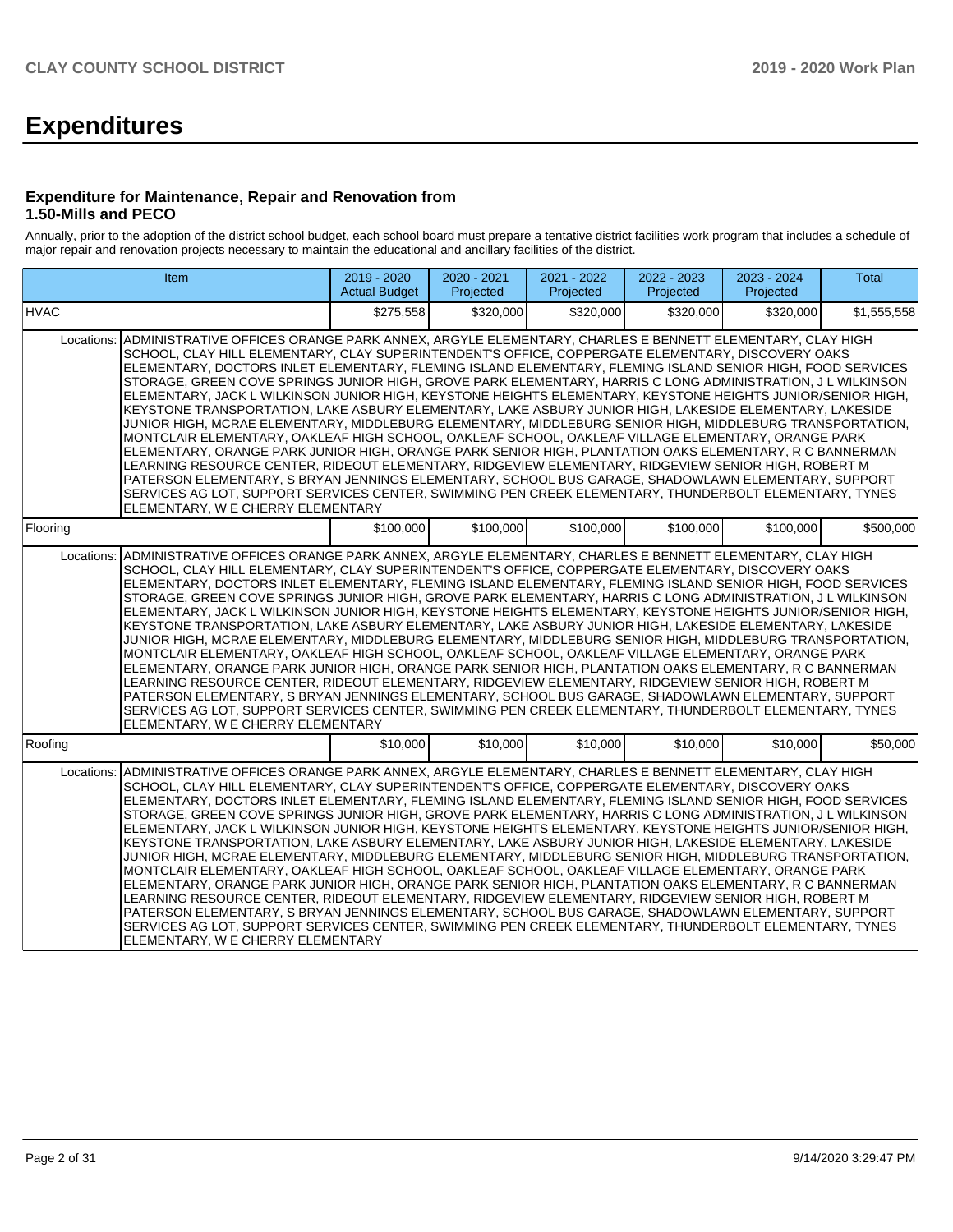| Safety to Life |                                                                                                                                                                                                                                                                                                                                                                                                                                                                                                                                                                                                                                                                                                                                                                                                                                                                                                                                                                                                                                                                                                                                                                                                                                                                                                                                                                       | \$86.485 | \$86,485 | \$86.485 | \$86.485 | \$86,485 | \$432,425 |
|----------------|-----------------------------------------------------------------------------------------------------------------------------------------------------------------------------------------------------------------------------------------------------------------------------------------------------------------------------------------------------------------------------------------------------------------------------------------------------------------------------------------------------------------------------------------------------------------------------------------------------------------------------------------------------------------------------------------------------------------------------------------------------------------------------------------------------------------------------------------------------------------------------------------------------------------------------------------------------------------------------------------------------------------------------------------------------------------------------------------------------------------------------------------------------------------------------------------------------------------------------------------------------------------------------------------------------------------------------------------------------------------------|----------|----------|----------|----------|----------|-----------|
| Locations:     | ADMINISTRATIVE OFFICES ORANGE PARK ANNEX, ARGYLE ELEMENTARY, CHARLES E BENNETT ELEMENTARY, CLAY HIGH<br>SCHOOL, CLAY HILL ELEMENTARY, CLAY SUPERINTENDENT'S OFFICE, COPPERGATE ELEMENTARY, DISCOVERY OAKS<br>ELEMENTARY, DOCTORS INLET ELEMENTARY, FLEMING ISLAND ELEMENTARY, FLEMING ISLAND SENIOR HIGH, FOOD SERVICES<br>STORAGE, GREEN COVE SPRINGS JUNIOR HIGH, GROVE PARK ELEMENTARY, HARRIS C LONG ADMINISTRATION, J L WILKINSON<br>ELEMENTARY, JACK L WILKINSON JUNIOR HIGH, KEYSTONE HEIGHTS ELEMENTARY, KEYSTONE HEIGHTS JUNIOR/SENIOR HIGH,<br>KEYSTONE TRANSPORTATION, LAKE ASBURY ELEMENTARY, LAKE ASBURY JUNIOR HIGH, LAKESIDE ELEMENTARY, LAKESIDE<br>JUNIOR HIGH, MCRAE ELEMENTARY, MIDDLEBURG ELEMENTARY, MIDDLEBURG SENIOR HIGH, MIDDLEBURG TRANSPORTATION,<br>MONTCLAIR ELEMENTARY, OAKLEAF HIGH SCHOOL, OAKLEAF SCHOOL, OAKLEAF VILLAGE ELEMENTARY, ORANGE PARK<br>ELEMENTARY, ORANGE PARK JUNIOR HIGH, ORANGE PARK SENIOR HIGH, PLANTATION OAKS ELEMENTARY, R C BANNERMAN<br>LEARNING RESOURCE CENTER, RIDEOUT ELEMENTARY, RIDGEVIEW ELEMENTARY, RIDGEVIEW SENIOR HIGH, ROBERT M<br>PATERSON ELEMENTARY, S BRYAN JENNINGS ELEMENTARY, SCHOOL BUS GARAGE, SHADOWLAWN ELEMENTARY, SUPPORT<br>SERVICES AG LOT, SUPPORT SERVICES CENTER, SWIMMING PEN CREEK ELEMENTARY, THUNDERBOLT ELEMENTARY, TYNES<br>ELEMENTARY, W E CHERRY ELEMENTARY            |          |          |          |          |          |           |
| Fencing        |                                                                                                                                                                                                                                                                                                                                                                                                                                                                                                                                                                                                                                                                                                                                                                                                                                                                                                                                                                                                                                                                                                                                                                                                                                                                                                                                                                       | \$2,000  | \$2,000  | \$2,000  | \$2,000  | \$2,000  | \$10,000  |
| Locations:     | ADMINISTRATIVE OFFICES ORANGE PARK ANNEX, ARGYLE ELEMENTARY, CHARLES E BENNETT ELEMENTARY, CLAY HIGH<br>SCHOOL, CLAY HILL ELEMENTARY, CLAY SUPERINTENDENT'S OFFICE, COPPERGATE ELEMENTARY, DISCOVERY OAKS<br>ELEMENTARY, DOCTORS INLET ELEMENTARY, FLEMING ISLAND ELEMENTARY, FLEMING ISLAND SENIOR HIGH, FOOD SERVICES<br>STORAGE, GREEN COVE SPRINGS JUNIOR HIGH, GROVE PARK ELEMENTARY, HARRIS C LONG ADMINISTRATION, J L WILKINSON<br>ELEMENTARY, JACK L WILKINSON JUNIOR HIGH, KEYSTONE HEIGHTS ELEMENTARY, KEYSTONE HEIGHTS JUNIOR/SENIOR HIGH,<br>KEYSTONE TRANSPORTATION. LAKE ASBURY ELEMENTARY. LAKE ASBURY JUNIOR HIGH, LAKESIDE ELEMENTARY. LAKESIDE<br>JUNIOR HIGH, MCRAE ELEMENTARY, MIDDLEBURG ELEMENTARY, MIDDLEBURG SENIOR HIGH, MIDDLEBURG TRANSPORTATION,<br>MONTCLAIR ELEMENTARY, OAKLEAF HIGH SCHOOL, OAKLEAF SCHOOL, OAKLEAF VILLAGE ELEMENTARY, ORANGE PARK<br>ELEMENTARY. ORANGE PARK JUNIOR HIGH. ORANGE PARK SENIOR HIGH. PLANTATION OAKS ELEMENTARY. R C BANNERMAN<br>LEARNING RESOURCE CENTER, RIDEOUT ELEMENTARY, RIDGEVIEW ELEMENTARY, RIDGEVIEW SENIOR HIGH, ROBERT M<br>PATERSON ELEMENTARY, S BRYAN JENNINGS ELEMENTARY, SCHOOL BUS GARAGE, SHADOWLAWN ELEMENTARY, SUPPORT<br>SERVICES AG LOT, SUPPORT SERVICES CENTER, SWIMMING PEN CREEK ELEMENTARY, THUNDERBOLT ELEMENTARY, TYNES<br>ELEMENTARY, W E CHERRY ELEMENTARY            |          |          |          |          |          |           |
| Parking        |                                                                                                                                                                                                                                                                                                                                                                                                                                                                                                                                                                                                                                                                                                                                                                                                                                                                                                                                                                                                                                                                                                                                                                                                                                                                                                                                                                       | \$20,000 | \$0      | \$0      | \$0      | \$0      | \$20,000  |
| Locations:     | ADMINISTRATIVE OFFICES ORANGE PARK ANNEX, ARGYLE ELEMENTARY, CHARLES E BENNETT ELEMENTARY, CLAY HIGH<br>SCHOOL, CLAY HILL ELEMENTARY, CLAY SUPERINTENDENT'S OFFICE, COPPERGATE ELEMENTARY, DISCOVERY OAKS<br>ELEMENTARY, DOCTORS INLET ELEMENTARY, FLEMING ISLAND ELEMENTARY, FLEMING ISLAND SENIOR HIGH, FOOD SERVICES<br>STORAGE, GREEN COVE SPRINGS JUNIOR HIGH, GROVE PARK ELEMENTARY, HARRIS C LONG ADMINISTRATION, J L WILKINSON<br>ELEMENTARY, JACK L WILKINSON JUNIOR HIGH, KEYSTONE HEIGHTS ELEMENTARY, KEYSTONE HEIGHTS JUNIOR/SENIOR HIGH,<br>KEYSTONE TRANSPORTATION, LAKE ASBURY ELEMENTARY, LAKE ASBURY JUNIOR HIGH, LAKESIDE ELEMENTARY, LAKESIDE<br>JUNIOR HIGH, MCRAE ELEMENTARY, MIDDLEBURG ELEMENTARY, MIDDLEBURG SENIOR HIGH, MIDDLEBURG TRANSPORTATION,<br>MONTCLAIR ELEMENTARY, OAKLEAF HIGH SCHOOL, OAKLEAF SCHOOL, OAKLEAF VILLAGE ELEMENTARY, ORANGE PARK<br>ELEMENTARY, ORANGE PARK JUNIOR HIGH, ORANGE PARK SENIOR HIGH, PLANTATION OAKS ELEMENTARY, R C BANNERMAN<br>LEARNING RESOURCE CENTER, RIDEOUT ELEMENTARY, RIDGEVIEW ELEMENTARY, RIDGEVIEW SENIOR HIGH, ROBERT M<br>PATERSON ELEMENTARY, S BRYAN JENNINGS ELEMENTARY, SCHOOL BUS GARAGE, SHADOWLAWN ELEMENTARY, SUPPORT<br>SERVICES AG LOT, SUPPORT SERVICES CENTER, SWIMMING PEN CREEK ELEMENTARY, THUNDERBOLT ELEMENTARY, TYNES<br>ELEMENTARY, W E CHERRY ELEMENTARY            |          |          |          |          |          |           |
| Electrical     |                                                                                                                                                                                                                                                                                                                                                                                                                                                                                                                                                                                                                                                                                                                                                                                                                                                                                                                                                                                                                                                                                                                                                                                                                                                                                                                                                                       | \$17,363 | \$17,363 | \$17,363 | \$17,363 | \$17,363 | \$86,815  |
|                | Locations: ADMINISTRATIVE OFFICES ORANGE PARK ANNEX, ARGYLE ELEMENTARY, CHARLES E BENNETT ELEMENTARY, CLAY HIGH<br>SCHOOL, CLAY HILL ELEMENTARY, CLAY SUPERINTENDENT'S OFFICE, COPPERGATE ELEMENTARY, DISCOVERY OAKS<br>ELEMENTARY, DOCTORS INLET ELEMENTARY, FLEMING ISLAND ELEMENTARY, FLEMING ISLAND SENIOR HIGH, FOOD SERVICES<br>STORAGE, GREEN COVE SPRINGS JUNIOR HIGH, GROVE PARK ELEMENTARY, HARRIS C LONG ADMINISTRATION, J L WILKINSON<br>ELEMENTARY, JACK L WILKINSON JUNIOR HIGH, KEYSTONE HEIGHTS ELEMENTARY, KEYSTONE HEIGHTS JUNIOR/SENIOR HIGH,<br>KEYSTONE TRANSPORTATION, LAKE ASBURY ELEMENTARY, LAKE ASBURY JUNIOR HIGH, LAKESIDE ELEMENTARY, LAKESIDE<br>JUNIOR HIGH, MCRAE ELEMENTARY, MIDDLEBURG ELEMENTARY, MIDDLEBURG SENIOR HIGH, MIDDLEBURG TRANSPORTATION,<br>MONTCLAIR ELEMENTARY, OAKLEAF HIGH SCHOOL, OAKLEAF SCHOOL, OAKLEAF VILLAGE ELEMENTARY, ORANGE PARK<br>ELEMENTARY, ORANGE PARK JUNIOR HIGH, ORANGE PARK SENIOR HIGH, PLANTATION OAKS ELEMENTARY, R C BANNERMAN<br>LEARNING RESOURCE CENTER, RIDEOUT ELEMENTARY, RIDGEVIEW ELEMENTARY, RIDGEVIEW SENIOR HIGH, ROBERT M<br>PATERSON ELEMENTARY, S BRYAN JENNINGS ELEMENTARY, SCHOOL BUS GARAGE, SHADOWLAWN ELEMENTARY, SUPPORT<br>SERVICES AG LOT, SUPPORT SERVICES CENTER, SWIMMING PEN CREEK ELEMENTARY, THUNDERBOLT ELEMENTARY, TYNES<br>ELEMENTARY, W E CHERRY ELEMENTARY |          |          |          |          |          |           |
| Fire Alarm     |                                                                                                                                                                                                                                                                                                                                                                                                                                                                                                                                                                                                                                                                                                                                                                                                                                                                                                                                                                                                                                                                                                                                                                                                                                                                                                                                                                       | \$20,000 | \$20,000 | \$20,000 | \$20,000 | \$20,000 | \$100,000 |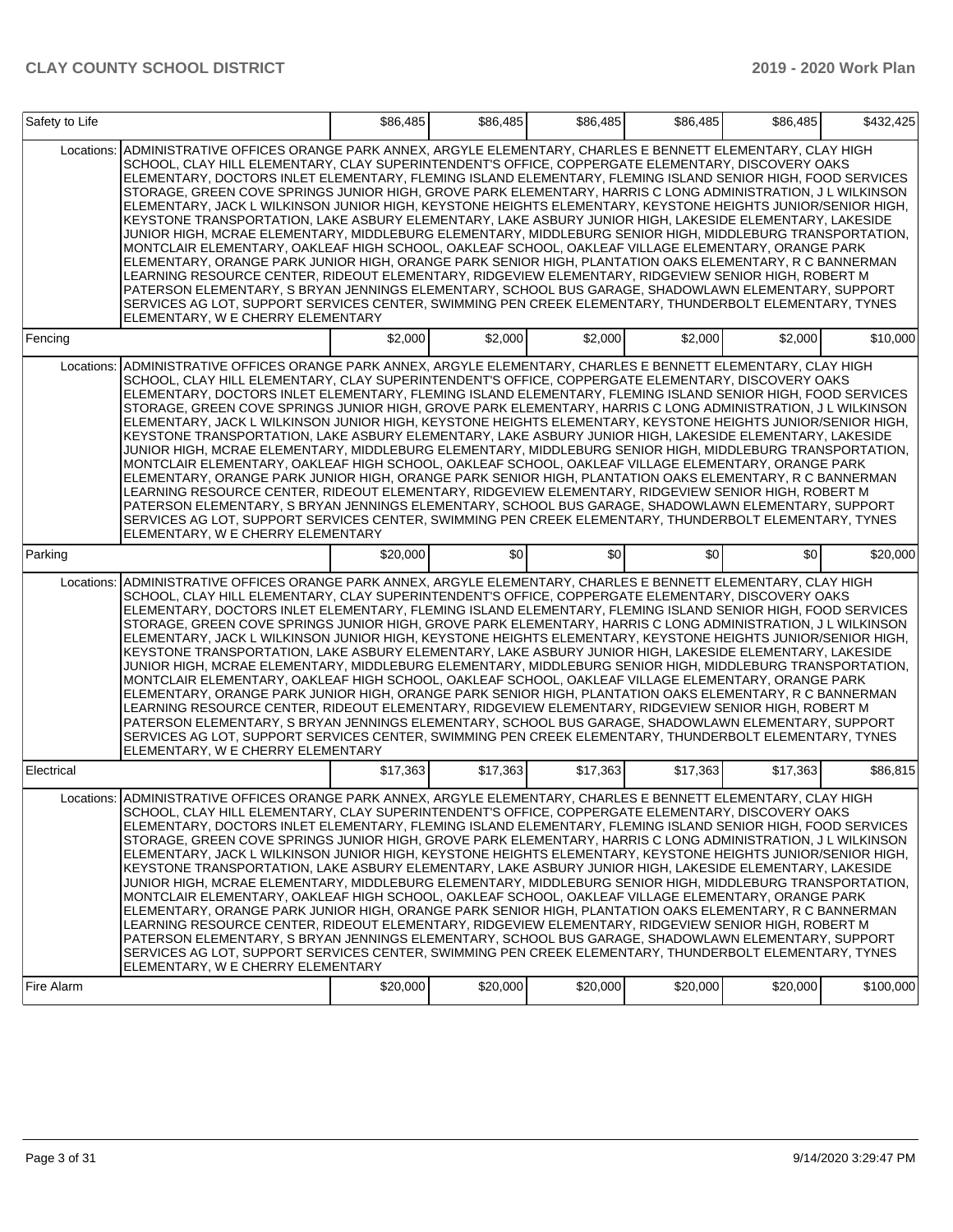|                                  | Locations: ADMINISTRATIVE OFFICES ORANGE PARK ANNEX, ARGYLE ELEMENTARY, CHARLES E BENNETT ELEMENTARY, CLAY HIGH<br>SCHOOL, CLAY HILL ELEMENTARY, CLAY SUPERINTENDENT'S OFFICE, COPPERGATE ELEMENTARY, DISCOVERY OAKS<br>ELEMENTARY, DOCTORS INLET ELEMENTARY, FLEMING ISLAND ELEMENTARY, FLEMING ISLAND SENIOR HIGH, FOOD SERVICES<br>STORAGE, GREEN COVE SPRINGS JUNIOR HIGH, GROVE PARK ELEMENTARY, HARRIS C LONG ADMINISTRATION, J L WILKINSON<br>ELEMENTARY, JACK L WILKINSON JUNIOR HIGH, KEYSTONE HEIGHTS ELEMENTARY, KEYSTONE HEIGHTS JUNIOR/SENIOR HIGH,<br>KEYSTONE TRANSPORTATION, LAKE ASBURY ELEMENTARY, LAKE ASBURY JUNIOR HIGH, LAKESIDE ELEMENTARY, LAKESIDE<br>JUNIOR HIGH, MCRAE ELEMENTARY, MIDDLEBURG ELEMENTARY, MIDDLEBURG SENIOR HIGH, MIDDLEBURG TRANSPORTATION,<br>MONTCLAIR ELEMENTARY, OAKLEAF HIGH SCHOOL, OAKLEAF SCHOOL, OAKLEAF VILLAGE ELEMENTARY, ORANGE PARK<br>ELEMENTARY, ORANGE PARK JUNIOR HIGH, ORANGE PARK SENIOR HIGH, PLANTATION OAKS ELEMENTARY, R C BANNERMAN<br>LEARNING RESOURCE CENTER, RIDEOUT ELEMENTARY, RIDGEVIEW ELEMENTARY, RIDGEVIEW SENIOR HIGH, ROBERT M<br>PATERSON ELEMENTARY, S BRYAN JENNINGS ELEMENTARY, SCHOOL BUS GARAGE, SHADOWLAWN ELEMENTARY, SUPPORT<br>SERVICES AG LOT, SUPPORT SERVICES CENTER, SWIMMING PEN CREEK ELEMENTARY, THUNDERBOLT ELEMENTARY, TYNES<br>ELEMENTARY, W E CHERRY ELEMENTARY |          |          |          |          |          |           |
|----------------------------------|-----------------------------------------------------------------------------------------------------------------------------------------------------------------------------------------------------------------------------------------------------------------------------------------------------------------------------------------------------------------------------------------------------------------------------------------------------------------------------------------------------------------------------------------------------------------------------------------------------------------------------------------------------------------------------------------------------------------------------------------------------------------------------------------------------------------------------------------------------------------------------------------------------------------------------------------------------------------------------------------------------------------------------------------------------------------------------------------------------------------------------------------------------------------------------------------------------------------------------------------------------------------------------------------------------------------------------------------------------------------------|----------|----------|----------|----------|----------|-----------|
| Telephone/Intercom System        |                                                                                                                                                                                                                                                                                                                                                                                                                                                                                                                                                                                                                                                                                                                                                                                                                                                                                                                                                                                                                                                                                                                                                                                                                                                                                                                                                                       | \$5,000  | \$5,000  | \$5,000  | \$5,000  | \$5,000  | \$25,000  |
|                                  | Locations: ADMINISTRATIVE OFFICES ORANGE PARK ANNEX, ARGYLE ELEMENTARY, CHARLES E BENNETT ELEMENTARY, CLAY HIGH<br>SCHOOL, CLAY HILL ELEMENTARY, CLAY SUPERINTENDENT'S OFFICE, COPPERGATE ELEMENTARY, DISCOVERY OAKS<br>ELEMENTARY, DOCTORS INLET ELEMENTARY, FLEMING ISLAND ELEMENTARY, FLEMING ISLAND SENIOR HIGH, FOOD SERVICES<br>STORAGE, GREEN COVE SPRINGS JUNIOR HIGH, GROVE PARK ELEMENTARY, HARRIS C LONG ADMINISTRATION, J L WILKINSON<br>ELEMENTARY, JACK L WILKINSON JUNIOR HIGH, KEYSTONE HEIGHTS ELEMENTARY, KEYSTONE HEIGHTS JUNIOR/SENIOR HIGH,<br>KEYSTONE TRANSPORTATION, LAKE ASBURY ELEMENTARY, LAKE ASBURY JUNIOR HIGH, LAKESIDE ELEMENTARY, LAKESIDE<br>JUNIOR HIGH. MCRAE ELEMENTARY. MIDDLEBURG ELEMENTARY. MIDDLEBURG SENIOR HIGH. MIDDLEBURG TRANSPORTATION.<br>MONTCLAIR ELEMENTARY, OAKLEAF HIGH SCHOOL, OAKLEAF SCHOOL, OAKLEAF VILLAGE ELEMENTARY, ORANGE PARK<br>ELEMENTARY. ORANGE PARK JUNIOR HIGH. ORANGE PARK SENIOR HIGH. PLANTATION OAKS ELEMENTARY. R C BANNERMAN<br>LEARNING RESOURCE CENTER, RIDEOUT ELEMENTARY, RIDGEVIEW ELEMENTARY, RIDGEVIEW SENIOR HIGH, ROBERT M<br>PATERSON ELEMENTARY, S BRYAN JENNINGS ELEMENTARY, SCHOOL BUS GARAGE, SHADOWLAWN ELEMENTARY, SUPPORT<br>SERVICES AG LOT, SUPPORT SERVICES CENTER, SWIMMING PEN CREEK ELEMENTARY, THUNDERBOLT ELEMENTARY, TYNES<br>ELEMENTARY, W E CHERRY ELEMENTARY |          |          |          |          |          |           |
| <b>Closed Circuit Television</b> |                                                                                                                                                                                                                                                                                                                                                                                                                                                                                                                                                                                                                                                                                                                                                                                                                                                                                                                                                                                                                                                                                                                                                                                                                                                                                                                                                                       | \$5,000  | \$5,000  | \$5,000  | \$5,000  | \$5.000  | \$25,000  |
| Locations:                       | ADMINISTRATIVE OFFICES ORANGE PARK ANNEX, ARGYLE ELEMENTARY, CHARLES E BENNETT ELEMENTARY, CLAY HIGH<br>SCHOOL, CLAY HILL ELEMENTARY, CLAY SUPERINTENDENT'S OFFICE, COPPERGATE ELEMENTARY, DISCOVERY OAKS<br>ELEMENTARY, DOCTORS INLET ELEMENTARY, FLEMING ISLAND ELEMENTARY, FLEMING ISLAND SENIOR HIGH, FOOD SERVICES<br>STORAGE, GREEN COVE SPRINGS JUNIOR HIGH, GROVE PARK ELEMENTARY, HARRIS C LONG ADMINISTRATION, J L WILKINSON<br>ELEMENTARY, JACK L WILKINSON JUNIOR HIGH, KEYSTONE HEIGHTS ELEMENTARY, KEYSTONE HEIGHTS JUNIOR/SENIOR HIGH,<br>KEYSTONE TRANSPORTATION, LAKE ASBURY ELEMENTARY, LAKE ASBURY JUNIOR HIGH, LAKESIDE ELEMENTARY, LAKESIDE<br>JUNIOR HIGH, MCRAE ELEMENTARY, MIDDLEBURG ELEMENTARY, MIDDLEBURG SENIOR HIGH, MIDDLEBURG TRANSPORTATION,<br>MONTCLAIR ELEMENTARY, OAKLEAF HIGH SCHOOL, OAKLEAF SCHOOL, OAKLEAF VILLAGE ELEMENTARY, ORANGE PARK<br>ELEMENTARY, ORANGE PARK JUNIOR HIGH, ORANGE PARK SENIOR HIGH, PLANTATION OAKS ELEMENTARY, R C BANNERMAN<br>LEARNING RESOURCE CENTER, RIDEOUT ELEMENTARY, RIDGEVIEW ELEMENTARY, RIDGEVIEW SENIOR HIGH, ROBERT M<br>PATERSON ELEMENTARY, S BRYAN JENNINGS ELEMENTARY, SCHOOL BUS GARAGE, SHADOWLAWN ELEMENTARY, SUPPORT<br>SERVICES AG LOT, SUPPORT SERVICES CENTER, SWIMMING PEN CREEK ELEMENTARY, THUNDERBOLT ELEMENTARY, TYNES<br>ELEMENTARY, W E CHERRY ELEMENTARY            |          |          |          |          |          |           |
| Paint                            |                                                                                                                                                                                                                                                                                                                                                                                                                                                                                                                                                                                                                                                                                                                                                                                                                                                                                                                                                                                                                                                                                                                                                                                                                                                                                                                                                                       | \$15,000 | \$15,000 | \$15,000 | \$15,000 | \$15,000 | \$75,000  |
|                                  | Locations: ADMINISTRATIVE OFFICES ORANGE PARK ANNEX, ARGYLE ELEMENTARY, CHARLES E BENNETT ELEMENTARY, CLAY HIGH<br>SCHOOL, CLAY HILL ELEMENTARY, CLAY SUPERINTENDENT'S OFFICE, COPPERGATE ELEMENTARY, DISCOVERY OAKS<br>ELEMENTARY, DOCTORS INLET ELEMENTARY, FLEMING ISLAND ELEMENTARY, FLEMING ISLAND SENIOR HIGH, FOOD SERVICES<br>STORAGE, GREEN COVE SPRINGS JUNIOR HIGH, GROVE PARK ELEMENTARY, HARRIS C LONG ADMINISTRATION, J L WILKINSON<br>ELEMENTARY, JACK L WILKINSON JUNIOR HIGH, KEYSTONE HEIGHTS ELEMENTARY, KEYSTONE HEIGHTS JUNIOR/SENIOR HIGH,<br>KEYSTONE TRANSPORTATION, LAKE ASBURY ELEMENTARY, LAKE ASBURY JUNIOR HIGH, LAKESIDE ELEMENTARY, LAKESIDE<br>JUNIOR HIGH, MCRAE ELEMENTARY, MIDDLEBURG ELEMENTARY, MIDDLEBURG SENIOR HIGH, MIDDLEBURG TRANSPORTATION,<br>MONTCLAIR ELEMENTARY, OAKLEAF HIGH SCHOOL, OAKLEAF SCHOOL, OAKLEAF VILLAGE ELEMENTARY, ORANGE PARK<br>ELEMENTARY, ORANGE PARK JUNIOR HIGH, ORANGE PARK SENIOR HIGH, PLANTATION OAKS ELEMENTARY, R C BANNERMAN<br>LEARNING RESOURCE CENTER, RIDEOUT ELEMENTARY, RIDGEVIEW ELEMENTARY, RIDGEVIEW SENIOR HIGH, ROBERT M<br>PATERSON ELEMENTARY, S BRYAN JENNINGS ELEMENTARY, SCHOOL BUS GARAGE, SHADOWLAWN ELEMENTARY, SUPPORT<br>SERVICES AG LOT, SUPPORT SERVICES CENTER, SWIMMING PEN CREEK ELEMENTARY, THUNDERBOLT ELEMENTARY, TYNES<br>ELEMENTARY, W E CHERRY ELEMENTARY |          |          |          |          |          |           |
| Maintenance/Repair               |                                                                                                                                                                                                                                                                                                                                                                                                                                                                                                                                                                                                                                                                                                                                                                                                                                                                                                                                                                                                                                                                                                                                                                                                                                                                                                                                                                       | \$50,000 | \$50,000 | \$50,000 | \$50,000 | \$50,000 | \$250,000 |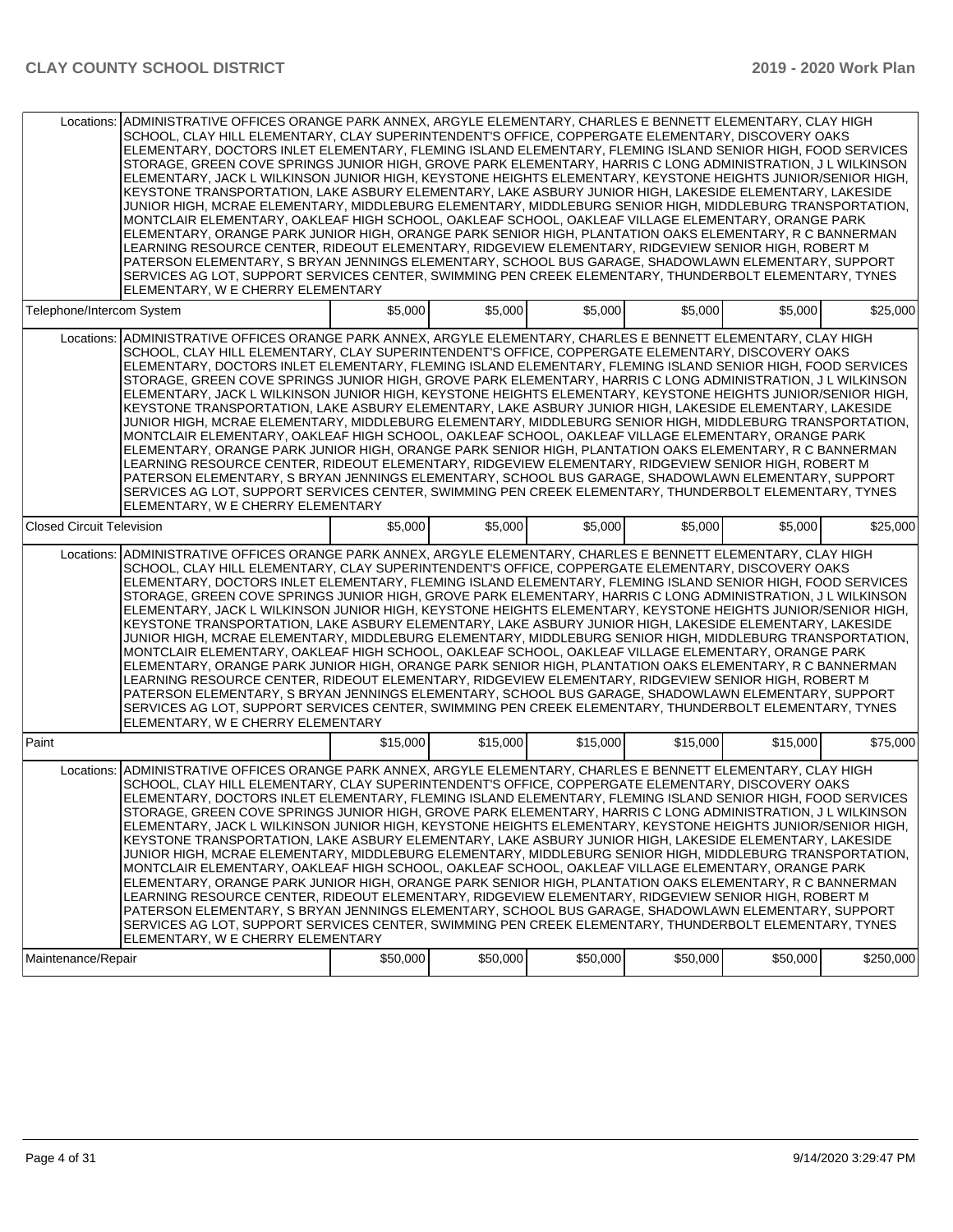|                                                                             |                                                                                                                                                                                                                                                      |  | Locations:   ADMINISTRATIVE OFFICES ORANGE PARK ANNEX, ARGYLE ELEMENTARY, CHARLES E BENNETT ELEMENTARY, CLAY HIGH<br>ISCHOOL, CLAY HILL ELEMENTARY, CLAY SUPERINTENDENT'S OFFICE, COPPERGATE ELEMENTARY, DISCOVERY OAKS<br>ELEMENTARY, DOCTORS INLET ELEMENTARY, FLEMING ISLAND ELEMENTARY, FLEMING ISLAND SENIOR HIGH, FOOD SERVICES<br>STORAGE, GREEN COVE SPRINGS JUNIOR HIGH, GROVE PARK ELEMENTARY, HARRIS C LONG ADMINISTRATION, J L WILKINSON<br>ELEMENTARY, JACK L WILKINSON JUNIOR HIGH, KEYSTONE HEIGHTS ELEMENTARY, KEYSTONE HEIGHTS JUNIOR/SENIOR HIGH,<br>IKEYSTONE TRANSPORTATION, LAKE ASBURY ELEMENTARY, LAKE ASBURY JUNIOR HIGH, LAKESIDE ELEMENTARY, LAKESIDE<br>JUNIOR HIGH, MCRAE ELEMENTARY, MIDDLEBURG ELEMENTARY, MIDDLEBURG SENIOR HIGH, MIDDLEBURG TRANSPORTATION,<br>MONTCLAIR ELEMENTARY, OAKLEAF HIGH SCHOOL, OAKLEAF SCHOOL, OAKLEAF VILLAGE ELEMENTARY, ORANGE PARK<br> ELEMENTARY, ORANGE PARK JUNIOR HIGH, ORANGE PARK SENIOR HIGH, PLANTATION OAKS ELEMENTARY, R C BANNERMAN<br>LEARNING RESOURCE CENTER, RIDEOUT ELEMENTARY, RIDGEVIEW ELEMENTARY, RIDGEVIEW SENIOR HIGH, ROBERT M |  |  |  |             |  |  |
|-----------------------------------------------------------------------------|------------------------------------------------------------------------------------------------------------------------------------------------------------------------------------------------------------------------------------------------------|--|----------------------------------------------------------------------------------------------------------------------------------------------------------------------------------------------------------------------------------------------------------------------------------------------------------------------------------------------------------------------------------------------------------------------------------------------------------------------------------------------------------------------------------------------------------------------------------------------------------------------------------------------------------------------------------------------------------------------------------------------------------------------------------------------------------------------------------------------------------------------------------------------------------------------------------------------------------------------------------------------------------------------------------------------------------------------------------------------------------------------|--|--|--|-------------|--|--|
|                                                                             | PATERSON ELEMENTARY, S BRYAN JENNINGS ELEMENTARY, SCHOOL BUS GARAGE, SHADOWLAWN ELEMENTARY, SUPPORT<br>ISERVICES AG LOT. SUPPORT SERVICES CENTER. SWIMMING PEN CREEK ELEMENTARY, THUNDERBOLT ELEMENTARY, TYNES<br>IELEMENTARY. W E CHERRY ELEMENTARY |  |                                                                                                                                                                                                                                                                                                                                                                                                                                                                                                                                                                                                                                                                                                                                                                                                                                                                                                                                                                                                                                                                                                                      |  |  |  |             |  |  |
| Sub Total:<br>\$606,406<br>\$630.848<br>\$630.848<br>\$630,848<br>\$630.848 |                                                                                                                                                                                                                                                      |  |                                                                                                                                                                                                                                                                                                                                                                                                                                                                                                                                                                                                                                                                                                                                                                                                                                                                                                                                                                                                                                                                                                                      |  |  |  | \$3,129,798 |  |  |

| <b>IPECO Maintenance Expenditures</b> | \$70,5581 | ሶሳ<br>υU  | \$0       | ሶሳ<br>w   | \$0       | \$70,558    |
|---------------------------------------|-----------|-----------|-----------|-----------|-----------|-------------|
| 1.50 Mill Sub Total: I                | \$864,848 | \$864,848 | \$864,848 | \$864,848 | \$864,848 | \$4,324,240 |

| Other Items                                                                                                                                                                                                                                                                                                                                                                                                                                                                                                                                                                                                                                                                                                                                                                                                                                                                                                                                                                                                                                                                                                                                                                                                                                                                                                                                                          | 2019 - 2020<br><b>Actual Budget</b> | $2020 - 2021$<br>Projected | $2021 - 2022$<br>Projected | $2022 - 2023$<br>Projected | 2023 - 2024<br>Projected | Total     |
|----------------------------------------------------------------------------------------------------------------------------------------------------------------------------------------------------------------------------------------------------------------------------------------------------------------------------------------------------------------------------------------------------------------------------------------------------------------------------------------------------------------------------------------------------------------------------------------------------------------------------------------------------------------------------------------------------------------------------------------------------------------------------------------------------------------------------------------------------------------------------------------------------------------------------------------------------------------------------------------------------------------------------------------------------------------------------------------------------------------------------------------------------------------------------------------------------------------------------------------------------------------------------------------------------------------------------------------------------------------------|-------------------------------------|----------------------------|----------------------------|----------------------------|--------------------------|-----------|
| <b>Energy Management System</b>                                                                                                                                                                                                                                                                                                                                                                                                                                                                                                                                                                                                                                                                                                                                                                                                                                                                                                                                                                                                                                                                                                                                                                                                                                                                                                                                      | \$20,000                            | \$20,000                   | \$20,000                   | \$20,000                   | \$20,000                 | \$100,000 |
| Locations ADMINISTRATIVE OFFICES ORANGE PARK ANNEX, ARGYLE ELEMENTARY, CHARLES E BENNETT ELEMENTARY, CLAY HIGH<br>SCHOOL, CLAY HILL ELEMENTARY, CLAY SUPERINTENDENT'S OFFICE, COPPERGATE ELEMENTARY, DISCOVERY OAKS<br>ELEMENTARY, DOCTORS INLET ELEMENTARY, FLEMING ISLAND ELEMENTARY, FLEMING ISLAND SENIOR HIGH, FOOD<br>SERVICES STORAGE, GREEN COVE SPRINGS JUNIOR HIGH, GROVE PARK ELEMENTARY, HARRIS C LONG ADMINISTRATION, J L<br>WILKINSON ELEMENTARY, JACK L WILKINSON JUNIOR HIGH, KEYSTONE HEIGHTS ELEMENTARY, KEYSTONE HEIGHTS<br>JUNIOR/SENIOR HIGH, KEYSTONE TRANSPORTATION, LAKE ASBURY ELEMENTARY, LAKE ASBURY JUNIOR HIGH, LAKESIDE<br>ELEMENTARY, LAKESIDE JUNIOR HIGH, MCRAE ELEMENTARY, MIDDLEBURG ELEMENTARY, MIDDLEBURG SENIOR HIGH,<br>MIDDLEBURG TRANSPORTATION, MONTCLAIR ELEMENTARY, OAKLEAF HIGH SCHOOL, OAKLEAF SCHOOL, OAKLEAF VILLAGE<br>ELEMENTARY, ORANGE PARK ELEMENTARY, ORANGE PARK JUNIOR HIGH, ORANGE PARK SENIOR HIGH, PLANTATION OAKS<br>ELEMENTARY, R C BANNERMAN LEARNING RESOURCE CENTER, RIDEOUT ELEMENTARY, RIDGEVIEW ELEMENTARY,<br>RIDGEVIEW SENIOR HIGH, ROBERT M PATERSON ELEMENTARY, S BRYAN JENNINGS ELEMENTARY, SCHOOL BUS GARAGE,<br>SHADOWLAWN ELEMENTARY, SUPPORT SERVICES AG LOT, SUPPORT SERVICES CENTER, SWIMMING PEN CREEK<br>ELEMENTARY, THUNDERBOLT ELEMENTARY, TYNES ELEMENTARY, W E CHERRY ELEMENTARY |                                     |                            |                            |                            |                          |           |
| <b>Waste Water Contract</b>                                                                                                                                                                                                                                                                                                                                                                                                                                                                                                                                                                                                                                                                                                                                                                                                                                                                                                                                                                                                                                                                                                                                                                                                                                                                                                                                          | \$15,000                            | \$15,000                   | \$15,000                   | \$15,000                   | \$15,000                 | \$75,000  |
| Locations CLAY HILL ELEMENTARY, J L WILKINSON ELEMENTARY, JACK L WILKINSON JUNIOR HIGH, KEYSTONE HEIGHTS ELEMENTARY,<br>KEYSTONE HEIGHTS JUNIOR/SENIOR HIGH, MCRAE ELEMENTARY                                                                                                                                                                                                                                                                                                                                                                                                                                                                                                                                                                                                                                                                                                                                                                                                                                                                                                                                                                                                                                                                                                                                                                                        |                                     |                            |                            |                            |                          |           |
| <b>Enhanced Classrooms</b>                                                                                                                                                                                                                                                                                                                                                                                                                                                                                                                                                                                                                                                                                                                                                                                                                                                                                                                                                                                                                                                                                                                                                                                                                                                                                                                                           | \$50,000                            | \$0                        | \$0                        | \$0 <sub>1</sub>           | \$0 <sub>1</sub>         | \$50,000  |
| Locations ARGYLE ELEMENTARY, CHARLES E BENNETT ELEMENTARY, CLAY HIGH SCHOOL, CLAY HILL ELEMENTARY, COPPERGATE<br>ELEMENTARY, DOCTORS INLET ELEMENTARY, FLEMING ISLAND ELEMENTARY, FLEMING ISLAND SENIOR HIGH, GREEN COVE<br>SPRINGS JUNIOR HIGH, GROVE PARK ELEMENTARY, J L WILKINSON ELEMENTARY, JACK L WILKINSON JUNIOR HIGH,<br>KEYSTONE HEIGHTS ELEMENTARY, KEYSTONE HEIGHTS JUNIOR/SENIOR HIGH, LAKE ASBURY ELEMENTARY, LAKE ASBURY<br>JUNIOR HIGH, LAKESIDE ELEMENTARY, LAKESIDE JUNIOR HIGH, MCRAE ELEMENTARY, MIDDLEBURG ELEMENTARY,<br>MIDDLEBURG SENIOR HIGH, MONTCLAIR ELEMENTARY, OAKLEAF HIGH SCHOOL, OAKLEAF SCHOOL, OAKLEAF VILLAGE<br>ELEMENTARY, ORANGE PARK ELEMENTARY, ORANGE PARK JUNIOR HIGH, ORANGE PARK SENIOR HIGH, PLANTATION OAKS<br>ELEMENTARY, R C BANNERMAN LEARNING RESOURCE CENTER, RIDEOUT ELEMENTARY, RIDGEVIEW ELEMENTARY,<br>RIDGEVIEW SENIOR HIGH, ROBERT M PATERSON ELEMENTARY, S BRYAN JENNINGS ELEMENTARY, SHADOWLAWN<br>ELEMENTARY, SWIMMING PEN CREEK ELEMENTARY, THUNDERBOLT ELEMENTARY, TYNES ELEMENTARY, W E CHERRY<br><b>ELEMENTARY</b>                                                                                                                                                                                                                                                                                 |                                     |                            |                            |                            |                          |           |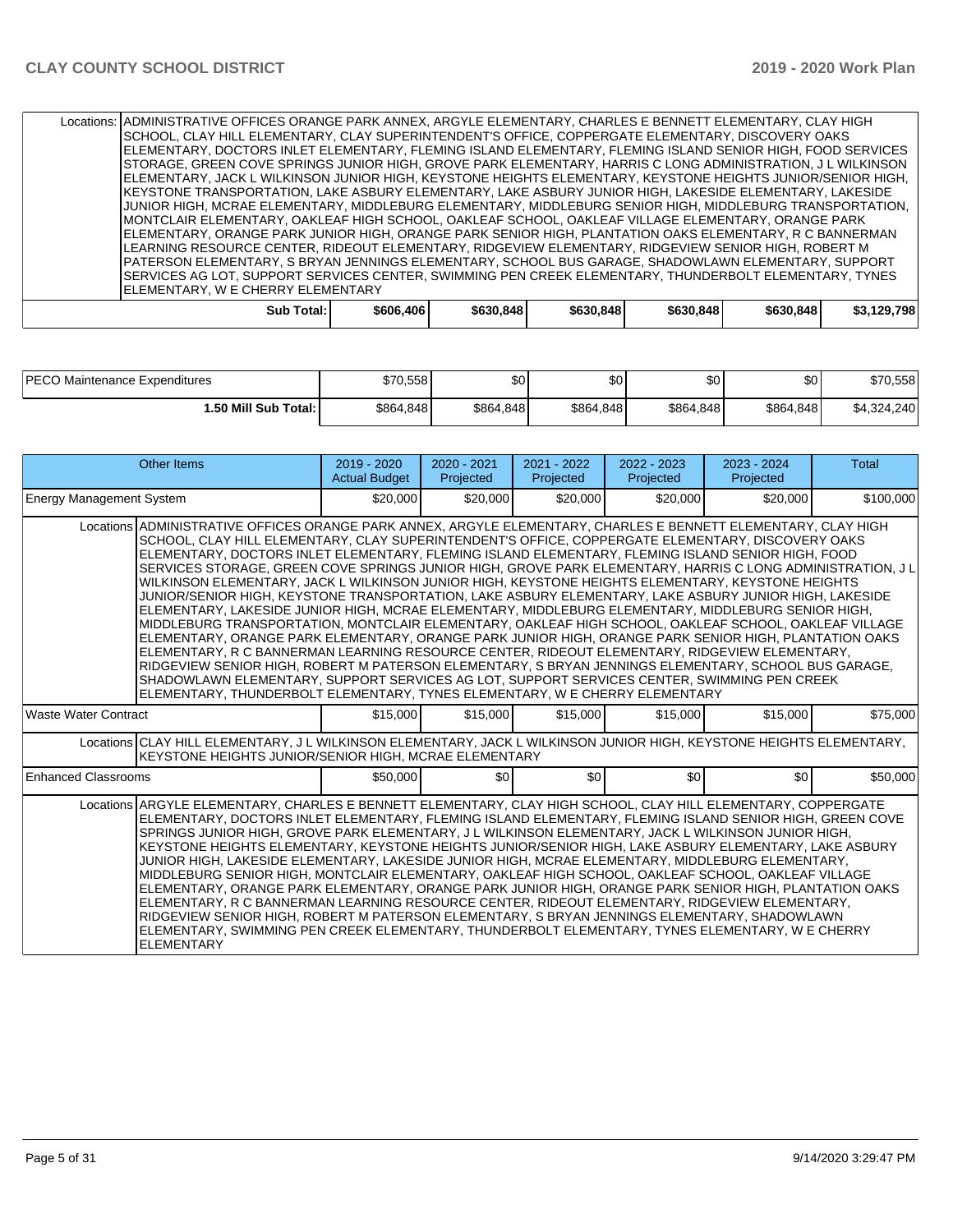| Plumbing                    |                                                                                                                                                                                                                                                                                                                                                                                                                                                                                                                                                                                                                                                                                                                                                                                                                                                                                                                                                                                                                                                                                                                                                                                                                                                                                                                                                                      | \$3,000  | \$3,000            | \$3,000  | \$3,000  | \$3.000  | \$15,000  |
|-----------------------------|----------------------------------------------------------------------------------------------------------------------------------------------------------------------------------------------------------------------------------------------------------------------------------------------------------------------------------------------------------------------------------------------------------------------------------------------------------------------------------------------------------------------------------------------------------------------------------------------------------------------------------------------------------------------------------------------------------------------------------------------------------------------------------------------------------------------------------------------------------------------------------------------------------------------------------------------------------------------------------------------------------------------------------------------------------------------------------------------------------------------------------------------------------------------------------------------------------------------------------------------------------------------------------------------------------------------------------------------------------------------|----------|--------------------|----------|----------|----------|-----------|
|                             | Locations ADMINISTRATIVE OFFICES ORANGE PARK ANNEX, ARGYLE ELEMENTARY, CHARLES E BENNETT ELEMENTARY, CLAY HIGH<br>SCHOOL, CLAY HILL ELEMENTARY, CLAY SUPERINTENDENT'S OFFICE, COPPERGATE ELEMENTARY, DISCOVERY OAKS<br>ELEMENTARY, DOCTORS INLET ELEMENTARY, FLEMING ISLAND ELEMENTARY, FLEMING ISLAND SENIOR HIGH, FOOD<br>SERVICES STORAGE, GREEN COVE SPRINGS JUNIOR HIGH, GROVE PARK ELEMENTARY, HARRIS C LONG ADMINISTRATION, J L<br>WILKINSON ELEMENTARY, JACK L WILKINSON JUNIOR HIGH, KEYSTONE HEIGHTS ELEMENTARY, KEYSTONE HEIGHTS<br>JUNIOR/SENIOR HIGH, KEYSTONE TRANSPORTATION, LAKE ASBURY ELEMENTARY, LAKE ASBURY JUNIOR HIGH, LAKESIDE<br>ELEMENTARY, LAKESIDE JUNIOR HIGH, MCRAE ELEMENTARY, MIDDLEBURG ELEMENTARY, MIDDLEBURG SENIOR HIGH,<br>MIDDLEBURG TRANSPORTATION, MONTCLAIR ELEMENTARY, OAKLEAF HIGH SCHOOL, OAKLEAF SCHOOL, OAKLEAF VILLAGE<br>ELEMENTARY, ORANGE PARK ELEMENTARY, ORANGE PARK JUNIOR HIGH, ORANGE PARK SENIOR HIGH, PLANTATION OAKS<br>ELEMENTARY, R C BANNERMAN LEARNING RESOURCE CENTER, RIDEOUT ELEMENTARY, RIDGEVIEW ELEMENTARY,<br>RIDGEVIEW SENIOR HIGH, ROBERT M PATERSON ELEMENTARY, S BRYAN JENNINGS ELEMENTARY, SCHOOL BUS GARAGE,<br>SHADOWLAWN ELEMENTARY, SUPPORT SERVICES AG LOT, SUPPORT SERVICES CENTER, SWIMMING PEN CREEK<br>ELEMENTARY, THUNDERBOLT ELEMENTARY, TYNES ELEMENTARY, W E CHERRY ELEMENTARY |          |                    |          |          |          |           |
|                             | Relocatable Comprehensive Renovation                                                                                                                                                                                                                                                                                                                                                                                                                                                                                                                                                                                                                                                                                                                                                                                                                                                                                                                                                                                                                                                                                                                                                                                                                                                                                                                                 | \$20,000 | \$20,000           | \$20,000 | \$20,000 | \$20,000 | \$100,000 |
|                             | Locations ARGYLE ELEMENTARY, CHARLES E BENNETT ELEMENTARY, CLAY HIGH SCHOOL, CLAY HILL ELEMENTARY, COPPERGATE<br>ELEMENTARY, DOCTORS INLET ELEMENTARY, FLEMING ISLAND ELEMENTARY, FLEMING ISLAND SENIOR HIGH, GREEN COVE<br>SPRINGS JUNIOR HIGH, GROVE PARK ELEMENTARY, J L WILKINSON ELEMENTARY, JACK L WILKINSON JUNIOR HIGH,<br>KEYSTONE HEIGHTS ELEMENTARY, KEYSTONE HEIGHTS JUNIOR/SENIOR HIGH, LAKE ASBURY ELEMENTARY, LAKE ASBURY<br>JUNIOR HIGH, LAKESIDE ELEMENTARY, LAKESIDE JUNIOR HIGH, MCRAE ELEMENTARY, MIDDLEBURG ELEMENTARY,<br>MIDDLEBURG SENIOR HIGH, MONTCLAIR ELEMENTARY, OAKLEAF HIGH SCHOOL, OAKLEAF SCHOOL, OAKLEAF VILLAGE<br>ELEMENTARY, ORANGE PARK ELEMENTARY, ORANGE PARK JUNIOR HIGH, ORANGE PARK SENIOR HIGH, PLANTATION OAKS<br>ELEMENTARY, R C BANNERMAN LEARNING RESOURCE CENTER, RIDEOUT ELEMENTARY, RIDGEVIEW ELEMENTARY,<br>RIDGEVIEW SENIOR HIGH, ROBERT M PATERSON ELEMENTARY, S BRYAN JENNINGS ELEMENTARY, SHADOWLAWN<br>ELEMENTARY, SWIMMING PEN CREEK ELEMENTARY, THUNDERBOLT ELEMENTARY, TYNES ELEMENTARY, W E CHERRY<br><b>ELEMENTARY</b>                                                                                                                                                                                                                                                                                 |          |                    |          |          |          |           |
| Elevators                   |                                                                                                                                                                                                                                                                                                                                                                                                                                                                                                                                                                                                                                                                                                                                                                                                                                                                                                                                                                                                                                                                                                                                                                                                                                                                                                                                                                      | \$2,000  | \$2,000            | \$2,000  | \$2,000  | \$2,000  | \$10,000  |
|                             | Locations LAKESIDE JUNIOR HIGH, MIDDLEBURG ELEMENTARY, OAKLEAF HIGH SCHOOL, OAKLEAF SCHOOL, ORANGE PARK JUNIOR<br>HIGH, ORANGE PARK SENIOR HIGH                                                                                                                                                                                                                                                                                                                                                                                                                                                                                                                                                                                                                                                                                                                                                                                                                                                                                                                                                                                                                                                                                                                                                                                                                      |          |                    |          |          |          |           |
| <b>Emergency Generators</b> |                                                                                                                                                                                                                                                                                                                                                                                                                                                                                                                                                                                                                                                                                                                                                                                                                                                                                                                                                                                                                                                                                                                                                                                                                                                                                                                                                                      | \$8,000  | \$8,000            | \$8,000  | \$8,000  | \$8,000  | \$40,000  |
|                             | Locations ADMINISTRATIVE OFFICES ORANGE PARK ANNEX, ARGYLE ELEMENTARY, CHARLES E BENNETT ELEMENTARY, CLAY HIGH<br>SCHOOL, CLAY HILL ELEMENTARY, CLAY SUPERINTENDENT'S OFFICE, COPPERGATE ELEMENTARY, DISCOVERY OAKS<br>ELEMENTARY, DOCTORS INLET ELEMENTARY, FLEMING ISLAND ELEMENTARY, FLEMING ISLAND SENIOR HIGH, FOOD<br>SERVICES STORAGE, GREEN COVE SPRINGS JUNIOR HIGH, GROVE PARK ELEMENTARY, HARRIS C LONG ADMINISTRATION, J L<br>WILKINSON ELEMENTARY, JACK L WILKINSON JUNIOR HIGH, KEYSTONE HEIGHTS ELEMENTARY, KEYSTONE HEIGHTS<br>JUNIOR/SENIOR HIGH, KEYSTONE TRANSPORTATION, LAKE ASBURY ELEMENTARY, LAKE ASBURY JUNIOR HIGH, LAKESIDE<br>ELEMENTARY, LAKESIDE JUNIOR HIGH, MCRAE ELEMENTARY, MIDDLEBURG ELEMENTARY, MIDDLEBURG SENIOR HIGH,<br>MIDDLEBURG TRANSPORTATION, MONTCLAIR ELEMENTARY, OAKLEAF HIGH SCHOOL, OAKLEAF SCHOOL, OAKLEAF VILLAGE<br>ELEMENTARY, ORANGE PARK ELEMENTARY, ORANGE PARK JUNIOR HIGH, ORANGE PARK SENIOR HIGH, PLANTATION OAKS<br>ELEMENTARY, R C BANNERMAN LEARNING RESOURCE CENTER, RIDEOUT ELEMENTARY, RIDGEVIEW ELEMENTARY,<br>RIDGEVIEW SENIOR HIGH, ROBERT M PATERSON ELEMENTARY, S BRYAN JENNINGS ELEMENTARY, SCHOOL BUS GARAGE,<br>SHADOWLAWN ELEMENTARY, SUPPORT SERVICES AG LOT, SUPPORT SERVICES CENTER, SWIMMING PEN CREEK<br>ELEMENTARY, THUNDERBOLT ELEMENTARY, TYNES ELEMENTARY, W E CHERRY ELEMENTARY |          |                    |          |          |          |           |
| Doors                       |                                                                                                                                                                                                                                                                                                                                                                                                                                                                                                                                                                                                                                                                                                                                                                                                                                                                                                                                                                                                                                                                                                                                                                                                                                                                                                                                                                      |          | \$2,000<br>\$2,000 | \$2,000  | \$2,000  | \$2,000  | \$10,000  |
|                             | Locations ADMINISTRATIVE OFFICES ORANGE PARK ANNEX, ARGYLE ELEMENTARY, CHARLES E BENNETT ELEMENTARY, CLAY HIGH<br>SCHOOL, CLAY HILL ELEMENTARY, CLAY SUPERINTENDENT'S OFFICE, COPPERGATE ELEMENTARY, DISCOVERY OAKS<br>ELEMENTARY, DOCTORS INLET ELEMENTARY, FLEMING ISLAND ELEMENTARY, FLEMING ISLAND SENIOR HIGH, FOOD<br>SERVICES STORAGE, GREEN COVE SPRINGS JUNIOR HIGH, GROVE PARK ELEMENTARY, HARRIS C LONG ADMINISTRATION, J L<br>WILKINSON ELEMENTARY, JACK L WILKINSON JUNIOR HIGH, KEYSTONE HEIGHTS ELEMENTARY, KEYSTONE HEIGHTS<br>JUNIOR/SENIOR HIGH, KEYSTONE TRANSPORTATION, LAKE ASBURY ELEMENTARY, LAKE ASBURY JUNIOR HIGH, LAKESIDE<br>ELEMENTARY, LAKESIDE JUNIOR HIGH, MCRAE ELEMENTARY, MIDDLEBURG ELEMENTARY, MIDDLEBURG SENIOR HIGH,<br>MIDDLEBURG TRANSPORTATION, MONTCLAIR ELEMENTARY, OAKLEAF HIGH SCHOOL, OAKLEAF SCHOOL, OAKLEAF VILLAGE<br>ELEMENTARY, ORANGE PARK ELEMENTARY, ORANGE PARK JUNIOR HIGH, ORANGE PARK SENIOR HIGH, PLANTATION OAKS<br>ELEMENTARY, R C BANNERMAN LEARNING RESOURCE CENTER, RIDEOUT ELEMENTARY, RIDGEVIEW ELEMENTARY,<br>RIDGEVIEW SENIOR HIGH, ROBERT M PATERSON ELEMENTARY, S BRYAN JENNINGS ELEMENTARY, SCHOOL BUS GARAGE,<br>SHADOWLAWN ELEMENTARY, SUPPORT SERVICES AG LOT, SUPPORT SERVICES CENTER, SWIMMING PEN CREEK<br>ELEMENTARY, THUNDERBOLT ELEMENTARY, TYNES ELEMENTARY, W E CHERRY ELEMENTARY |          |                    |          |          |          |           |
| <b>Covered Walkways</b>     |                                                                                                                                                                                                                                                                                                                                                                                                                                                                                                                                                                                                                                                                                                                                                                                                                                                                                                                                                                                                                                                                                                                                                                                                                                                                                                                                                                      | \$1,000  | \$1,000            | \$1,000  | \$1,000  | \$1,000  | \$5,000   |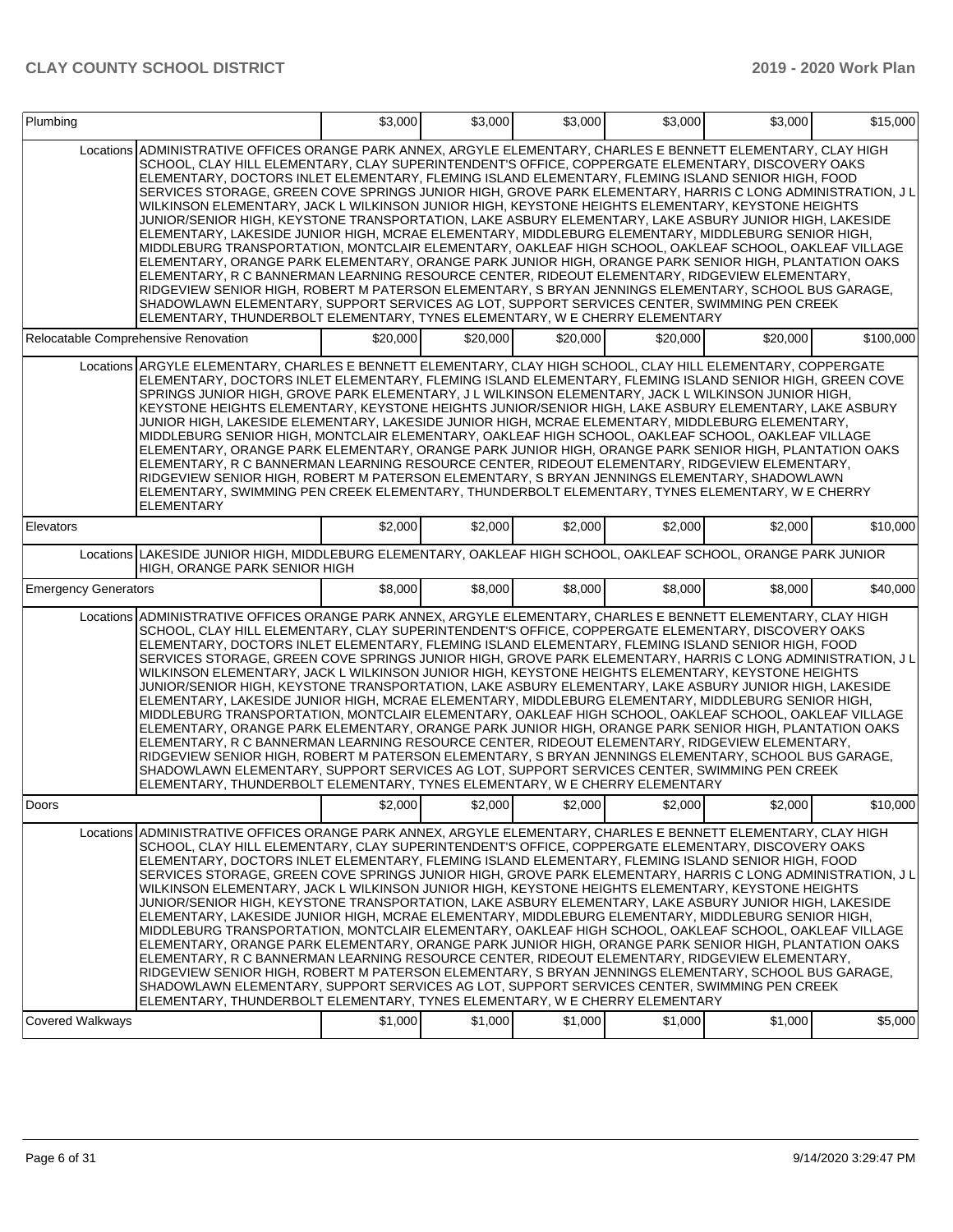|                             | Locations ADMINISTRATIVE OFFICES ORANGE PARK ANNEX, ARGYLE ELEMENTARY, CHARLES E BENNETT ELEMENTARY, CLAY HIGH<br>SCHOOL, CLAY HILL ELEMENTARY, CLAY SUPERINTENDENT'S OFFICE, COPPERGATE ELEMENTARY, DISCOVERY OAKS<br>ELEMENTARY, DISCOVERY OAKS ELEMENTARY, DOCTORS INLET ELEMENTARY, FLEMING ISLAND ELEMENTARY, FLEMING<br>ISLAND SENIOR HIGH, FOOD SERVICES STORAGE, GREEN COVE SPRINGS JUNIOR HIGH, GROVE PARK ELEMENTARY, HARRIS<br>C LONG ADMINISTRATION, J L WILKINSON ELEMENTARY, JACK L WILKINSON JUNIOR HIGH, KEYSTONE HEIGHTS ELEMENTARY,<br>KEYSTONE HEIGHTS JUNIOR/SENIOR HIGH, KEYSTONE TRANSPORTATION, LAKE ASBURY ELEMENTARY, LAKE ASBURY<br>JUNIOR HIGH, LAKESIDE ELEMENTARY, LAKESIDE JUNIOR HIGH, MCRAE ELEMENTARY, MIDDLEBURG ELEMENTARY,<br>MIDDLEBURG SENIOR HIGH, MIDDLEBURG TRANSPORTATION, MONTCLAIR ELEMENTARY, OAKLEAF HIGH SCHOOL, OAKLEAF<br>SCHOOL, OAKLEAF VILLAGE ELEMENTARY, ORANGE PARK ELEMENTARY, ORANGE PARK JUNIOR HIGH, ORANGE PARK<br>SENIOR HIGH, PLANTATION OAKS ELEMENTARY, R C BANNERMAN LEARNING RESOURCE CENTER, RIDEOUT ELEMENTARY,<br>RIDGEVIEW ELEMENTARY, RIDGEVIEW SENIOR HIGH, ROBERT M PATERSON ELEMENTARY, S BRYAN JENNINGS ELEMENTARY,<br>SCHOOL BUS GARAGE, SHADOWLAWN ELEMENTARY, SUPPORT SERVICES AG LOT, SUPPORT SERVICES CENTER, SWIMMING<br>PEN CREEK ELEMENTARY, THUNDERBOLT ELEMENTARY, TYNES ELEMENTARY, W E CHERRY ELEMENTARY |          |          |          |          |          |           |
|-----------------------------|-------------------------------------------------------------------------------------------------------------------------------------------------------------------------------------------------------------------------------------------------------------------------------------------------------------------------------------------------------------------------------------------------------------------------------------------------------------------------------------------------------------------------------------------------------------------------------------------------------------------------------------------------------------------------------------------------------------------------------------------------------------------------------------------------------------------------------------------------------------------------------------------------------------------------------------------------------------------------------------------------------------------------------------------------------------------------------------------------------------------------------------------------------------------------------------------------------------------------------------------------------------------------------------------------------------------------------------------------------------------------------------------------|----------|----------|----------|----------|----------|-----------|
| Concrete                    |                                                                                                                                                                                                                                                                                                                                                                                                                                                                                                                                                                                                                                                                                                                                                                                                                                                                                                                                                                                                                                                                                                                                                                                                                                                                                                                                                                                                 | \$20,000 | \$20,000 | \$20,000 | \$20,000 | \$20,000 | \$100,000 |
|                             | Locations ADMINISTRATIVE OFFICES ORANGE PARK ANNEX, ARGYLE ELEMENTARY, CHARLES E BENNETT ELEMENTARY, CLAY HIGH<br>SCHOOL, CLAY HILL ELEMENTARY, CLAY SUPERINTENDENT'S OFFICE, COPPERGATE ELEMENTARY, DISCOVERY OAKS<br>ELEMENTARY, DOCTORS INLET ELEMENTARY, FLEMING ISLAND ELEMENTARY, FLEMING ISLAND SENIOR HIGH, FOOD<br>SERVICES STORAGE, GREEN COVE SPRINGS JUNIOR HIGH, GROVE PARK ELEMENTARY, HARRIS C LONG ADMINISTRATION, J L<br>WILKINSON ELEMENTARY, JACK L WILKINSON JUNIOR HIGH, KEYSTONE HEIGHTS ELEMENTARY, KEYSTONE HEIGHTS<br>JUNIOR/SENIOR HIGH, KEYSTONE TRANSPORTATION, LAKE ASBURY ELEMENTARY, LAKE ASBURY JUNIOR HIGH, LAKESIDE<br>ELEMENTARY. LAKESIDE JUNIOR HIGH. MCRAE ELEMENTARY. MIDDLEBURG ELEMENTARY. MIDDLEBURG SENIOR HIGH.<br>MIDDLEBURG TRANSPORTATION, MONTCLAIR ELEMENTARY, OAKLEAF HIGH SCHOOL, OAKLEAF SCHOOL, OAKLEAF VILLAGE<br>ELEMENTARY, ORANGE PARK ELEMENTARY, ORANGE PARK JUNIOR HIGH, ORANGE PARK SENIOR HIGH, PLANTATION OAKS<br>ELEMENTARY, R C BANNERMAN LEARNING RESOURCE CENTER, RIDEOUT ELEMENTARY, RIDGEVIEW ELEMENTARY,<br>RIDGEVIEW SENIOR HIGH, ROBERT M PATERSON ELEMENTARY, S BRYAN JENNINGS ELEMENTARY, SCHOOL BUS GARAGE,<br>SHADOWLAWN ELEMENTARY, SUPPORT SERVICES AG LOT, SUPPORT SERVICES CENTER, SWIMMING PEN CREEK<br>ELEMENTARY, THUNDERBOLT ELEMENTARY, TYNES ELEMENTARY, W E CHERRY ELEMENTARY                            |          |          |          |          |          |           |
| Drainage-Stormwater Systems |                                                                                                                                                                                                                                                                                                                                                                                                                                                                                                                                                                                                                                                                                                                                                                                                                                                                                                                                                                                                                                                                                                                                                                                                                                                                                                                                                                                                 | \$2,000  | \$2,000  | \$2,000  | \$2,000  | \$2,000  | \$10,000  |
|                             | Locations ADMINISTRATIVE OFFICES ORANGE PARK ANNEX, ARGYLE ELEMENTARY, CHARLES E BENNETT ELEMENTARY, CLAY HIGH<br>SCHOOL, CLAY HILL ELEMENTARY, CLAY SUPERINTENDENT'S OFFICE, COPPERGATE ELEMENTARY, DISCOVERY OAKS<br>ELEMENTARY, DOCTORS INLET ELEMENTARY, FLEMING ISLAND ELEMENTARY, FLEMING ISLAND SENIOR HIGH, FOOD<br>SERVICES STORAGE, GREEN COVE SPRINGS JUNIOR HIGH, GROVE PARK ELEMENTARY, HARRIS C LONG ADMINISTRATION, J L<br>WILKINSON ELEMENTARY, JACK L WILKINSON JUNIOR HIGH, KEYSTONE HEIGHTS ELEMENTARY, KEYSTONE HEIGHTS<br>JUNIOR/SENIOR HIGH, KEYSTONE TRANSPORTATION, LAKE ASBURY ELEMENTARY, LAKE ASBURY JUNIOR HIGH, LAKESIDE<br>ELEMENTARY, LAKESIDE JUNIOR HIGH, MCRAE ELEMENTARY, MIDDLEBURG ELEMENTARY, MIDDLEBURG SENIOR HIGH,<br>MIDDLEBURG TRANSPORTATION, MONTCLAIR ELEMENTARY, OAKLEAF HIGH SCHOOL, OAKLEAF SCHOOL, OAKLEAF VILLAGE<br>ELEMENTARY, ORANGE PARK ELEMENTARY, ORANGE PARK JUNIOR HIGH, ORANGE PARK SENIOR HIGH, PLANTATION OAKS<br>ELEMENTARY, R C BANNERMAN LEARNING RESOURCE CENTER, RIDEOUT ELEMENTARY, RIDGEVIEW ELEMENTARY,<br>RIDGEVIEW SENIOR HIGH, ROBERT M PATERSON ELEMENTARY, S BRYAN JENNINGS ELEMENTARY, SCHOOL BUS GARAGE,<br>SHADOWLAWN ELEMENTARY, SUPPORT SERVICES AG LOT, SUPPORT SERVICES CENTER, SWIMMING PEN CREEK<br>ELEMENTARY, THUNDERBOLT ELEMENTARY, TYNES ELEMENTARY, W E CHERRY ELEMENTARY                            |          |          |          |          |          |           |
| Play Courts                 |                                                                                                                                                                                                                                                                                                                                                                                                                                                                                                                                                                                                                                                                                                                                                                                                                                                                                                                                                                                                                                                                                                                                                                                                                                                                                                                                                                                                 | \$2,000  | \$2,000  | \$2,000  | \$2,000  | \$2,000  | \$10,000  |
| <b>Boilers</b>              | Locations ARGYLE ELEMENTARY, CHARLES E BENNETT ELEMENTARY, CLAY HIGH SCHOOL, CLAY HILL ELEMENTARY, COPPERGATE<br>ELEMENTARY, DOCTORS INLET ELEMENTARY, FLEMING ISLAND ELEMENTARY, FLEMING ISLAND SENIOR HIGH, GREEN COVE<br>SPRINGS JUNIOR HIGH, GROVE PARK ELEMENTARY, J L WILKINSON ELEMENTARY, JACK L WILKINSON JUNIOR HIGH,<br>KEYSTONE HEIGHTS ELEMENTARY, KEYSTONE HEIGHTS JUNIOR/SENIOR HIGH, KEYSTONE TRANSPORTATION, LAKE ASBURY<br>ELEMENTARY, LAKE ASBURY JUNIOR HIGH, LAKESIDE ELEMENTARY, LAKESIDE JUNIOR HIGH, MCRAE ELEMENTARY,<br>MIDDLEBURG ELEMENTARY. MIDDLEBURG SENIOR HIGH. MIDDLEBURG TRANSPORTATION. MONTCLAIR ELEMENTARY.<br>OAKLEAF HIGH SCHOOL, OAKLEAF SCHOOL, OAKLEAF VILLAGE ELEMENTARY, ORANGE PARK ELEMENTARY, ORANGE PARK<br>JUNIOR HIGH, ORANGE PARK SENIOR HIGH, PLANTATION OAKS ELEMENTARY, R C BANNERMAN LEARNING RESOURCE<br>CENTER, RIDEOUT ELEMENTARY, RIDGEVIEW ELEMENTARY, RIDGEVIEW SENIOR HIGH, ROBERT M PATERSON ELEMENTARY,<br>S BRYAN JENNINGS ELEMENTARY, SHADOWLAWN ELEMENTARY, SWIMMING PEN CREEK ELEMENTARY, THUNDERBOLT<br>ELEMENTARY, TYNES ELEMENTARY, W E CHERRY ELEMENTARY                                                                                                                                                                                                                                                               | \$60,000 | \$15,000 | \$15,000 | \$15,000 | \$15,000 | \$120,000 |
|                             |                                                                                                                                                                                                                                                                                                                                                                                                                                                                                                                                                                                                                                                                                                                                                                                                                                                                                                                                                                                                                                                                                                                                                                                                                                                                                                                                                                                                 |          |          |          |          |          |           |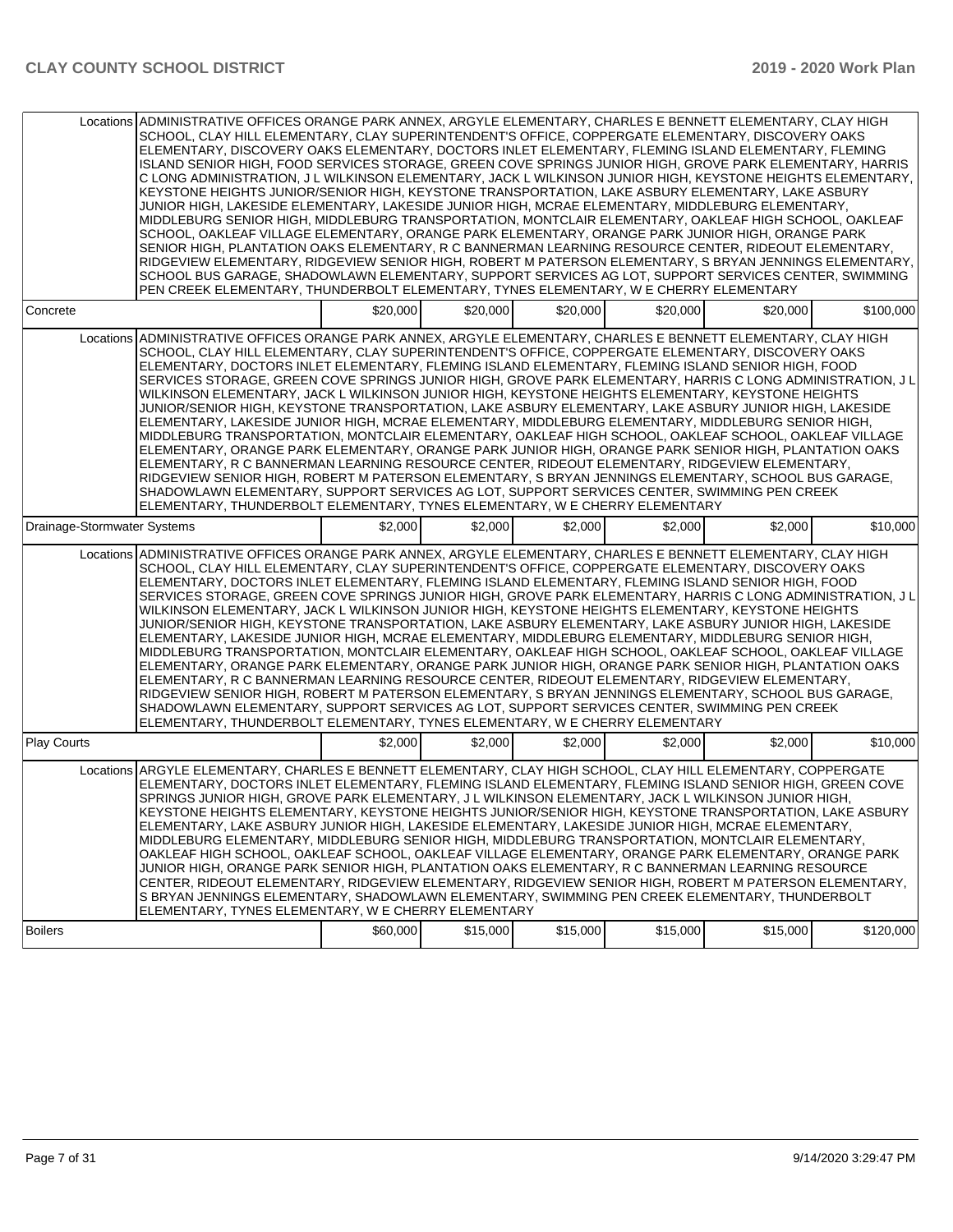|                            | Locations ADMINISTRATIVE OFFICES ORANGE PARK ANNEX, ARGYLE ELEMENTARY, CHARLES E BENNETT ELEMENTARY, CLAY HIGH<br>SCHOOL, CLAY HILL ELEMENTARY, CLAY SUPERINTENDENT'S OFFICE, COPPERGATE ELEMENTARY, DISCOVERY OAKS<br>ELEMENTARY, DOCTORS INLET ELEMENTARY, FLEMING ISLAND ELEMENTARY, FLEMING ISLAND SENIOR HIGH, FOOD<br>SERVICES STORAGE, GREEN COVE SPRINGS JUNIOR HIGH, GROVE PARK ELEMENTARY, HARRIS C LONG ADMINISTRATION, J L<br>WILKINSON ELEMENTARY, JACK L WILKINSON JUNIOR HIGH, KEYSTONE HEIGHTS ELEMENTARY, KEYSTONE HEIGHTS<br>JUNIOR/SENIOR HIGH, KEYSTONE TRANSPORTATION, LAKE ASBURY ELEMENTARY, LAKE ASBURY JUNIOR HIGH, LAKESIDE<br>ELEMENTARY, LAKESIDE JUNIOR HIGH, MCRAE ELEMENTARY, MIDDLEBURG ELEMENTARY, MIDDLEBURG SENIOR HIGH,<br>MIDDLEBURG TRANSPORTATION, MONTCLAIR ELEMENTARY, OAKLEAF HIGH SCHOOL, OAKLEAF SCHOOL, OAKLEAF VILLAGE<br>ELEMENTARY, ORANGE PARK ELEMENTARY, ORANGE PARK JUNIOR HIGH, ORANGE PARK SENIOR HIGH, PLANTATION OAKS<br>ELEMENTARY, R C BANNERMAN LEARNING RESOURCE CENTER, RIDEOUT ELEMENTARY, RIDGEVIEW ELEMENTARY,<br>RIDGEVIEW SENIOR HIGH, ROBERT M PATERSON ELEMENTARY, S BRYAN JENNINGS ELEMENTARY, SCHOOL BUS GARAGE,<br>SHADOWLAWN ELEMENTARY, SUPPORT SERVICES AG LOT, SUPPORT SERVICES CENTER, SWIMMING PEN CREEK<br>ELEMENTARY, THUNDERBOLT ELEMENTARY, TYNES ELEMENTARY, W E CHERRY ELEMENTARY |          |          |          |          |          |           |
|----------------------------|----------------------------------------------------------------------------------------------------------------------------------------------------------------------------------------------------------------------------------------------------------------------------------------------------------------------------------------------------------------------------------------------------------------------------------------------------------------------------------------------------------------------------------------------------------------------------------------------------------------------------------------------------------------------------------------------------------------------------------------------------------------------------------------------------------------------------------------------------------------------------------------------------------------------------------------------------------------------------------------------------------------------------------------------------------------------------------------------------------------------------------------------------------------------------------------------------------------------------------------------------------------------------------------------------------------------------------------------------------------------|----------|----------|----------|----------|----------|-----------|
| <b>EWC</b>                 |                                                                                                                                                                                                                                                                                                                                                                                                                                                                                                                                                                                                                                                                                                                                                                                                                                                                                                                                                                                                                                                                                                                                                                                                                                                                                                                                                                      | \$50,000 | \$50,000 | \$50,000 | \$50,000 | \$50,000 | \$250,000 |
|                            | Locations ARGYLE ELEMENTARY, CHARLES E BENNETT ELEMENTARY, CLAY HIGH SCHOOL, CLAY HILL ELEMENTARY, COPPERGATE<br>ELEMENTARY, DOCTORS INLET ELEMENTARY, FLEMING ISLAND ELEMENTARY, FLEMING ISLAND SENIOR HIGH, GREEN COVE<br>SPRINGS JUNIOR HIGH, GROVE PARK ELEMENTARY, J L WILKINSON ELEMENTARY, JACK L WILKINSON JUNIOR HIGH,<br>KEYSTONE HEIGHTS ELEMENTARY, KEYSTONE HEIGHTS JUNIOR/SENIOR HIGH, LAKE ASBURY ELEMENTARY, LAKE ASBURY<br>JUNIOR HIGH, LAKESIDE ELEMENTARY, LAKESIDE JUNIOR HIGH, MCRAE ELEMENTARY, MIDDLEBURG ELEMENTARY,<br>MIDDLEBURG SENIOR HIGH, MONTCLAIR ELEMENTARY, OAKLEAF HIGH SCHOOL, OAKLEAF SCHOOL, OAKLEAF VILLAGE<br>ELEMENTARY, ORANGE PARK ELEMENTARY, ORANGE PARK JUNIOR HIGH, ORANGE PARK SENIOR HIGH, PLANTATION OAKS<br>ELEMENTARY, R C BANNERMAN LEARNING RESOURCE CENTER, RIDEOUT ELEMENTARY, RIDGEVIEW ELEMENTARY,<br>RIDGEVIEW SENIOR HIGH, ROBERT M PATERSON ELEMENTARY, S BRYAN JENNINGS ELEMENTARY, SHADOWLAWN<br>ELEMENTARY, SWIMMING PEN CREEK ELEMENTARY, THUNDERBOLT ELEMENTARY, TYNES ELEMENTARY, W E CHERRY<br>ELEMENTARY                                                                                                                                                                                                                                                                                        |          |          |          |          |          |           |
| <b>Restroom Partitions</b> |                                                                                                                                                                                                                                                                                                                                                                                                                                                                                                                                                                                                                                                                                                                                                                                                                                                                                                                                                                                                                                                                                                                                                                                                                                                                                                                                                                      | \$1,000  | \$1,000  | \$1,000  | \$1,000  | \$1,000  | \$5,000   |
|                            | Locations ARGYLE ELEMENTARY, CHARLES E BENNETT ELEMENTARY, CLAY HIGH SCHOOL, CLAY HILL ELEMENTARY, COPPERGATE<br>ELEMENTARY, DOCTORS INLET ELEMENTARY, FLEMING ISLAND ELEMENTARY, FLEMING ISLAND SENIOR HIGH, GREEN COVE<br>SPRINGS JUNIOR HIGH, GROVE PARK ELEMENTARY, J L WILKINSON ELEMENTARY, JACK L WILKINSON JUNIOR HIGH,<br>KEYSTONE HEIGHTS ELEMENTARY, KEYSTONE HEIGHTS JUNIOR/SENIOR HIGH, KEYSTONE TRANSPORTATION, LAKE ASBURY<br>ELEMENTARY, LAKE ASBURY JUNIOR HIGH, LAKESIDE ELEMENTARY, LAKESIDE JUNIOR HIGH, MCRAE ELEMENTARY,<br>MIDDLEBURG ELEMENTARY, MIDDLEBURG SENIOR HIGH, MONTCLAIR ELEMENTARY, OAKLEAF HIGH SCHOOL, OAKLEAF<br>SCHOOL, OAKLEAF VILLAGE ELEMENTARY, ORANGE PARK ELEMENTARY, ORANGE PARK JUNIOR HIGH, ORANGE PARK<br>SENIOR HIGH, PLANTATION OAKS ELEMENTARY, R C BANNERMAN LEARNING RESOURCE CENTER, RIDEOUT ELEMENTARY,<br>RIDGEVIEW ELEMENTARY, RIDGEVIEW SENIOR HIGH, ROBERT M PATERSON ELEMENTARY, S BRYAN JENNINGS ELEMENTARY,<br>SHADOWLAWN ELEMENTARY, SWIMMING PEN CREEK ELEMENTARY, THUNDERBOLT ELEMENTARY, TYNES ELEMENTARY, W E<br><b>CHERRY ELEMENTARY</b>                                                                                                                                                                                                                                                        |          |          |          |          |          |           |
| Maintenance Overtime       |                                                                                                                                                                                                                                                                                                                                                                                                                                                                                                                                                                                                                                                                                                                                                                                                                                                                                                                                                                                                                                                                                                                                                                                                                                                                                                                                                                      | \$20,000 | \$20,000 | \$20,000 | \$20,000 | \$20,000 | \$100,000 |
|                            | Locations ADMINISTRATIVE OFFICES ORANGE PARK ANNEX, ARGYLE ELEMENTARY, CHARLES E BENNETT ELEMENTARY, CLAY HIGH<br>SCHOOL, CLAY HILL ELEMENTARY, CLAY SUPERINTENDENT'S OFFICE, COPPERGATE ELEMENTARY, DISCOVERY OAKS<br>ELEMENTARY, DOCTORS INLET ELEMENTARY, FLEMING ISLAND ELEMENTARY, FLEMING ISLAND SENIOR HIGH, FOOD<br>SERVICES STORAGE, GREEN COVE SPRINGS JUNIOR HIGH, GROVE PARK ELEMENTARY, HARRIS C LONG ADMINISTRATION, J L<br>WILKINSON ELEMENTARY, JACK L WILKINSON JUNIOR HIGH, KEYSTONE HEIGHTS ELEMENTARY, KEYSTONE HEIGHTS<br>JUNIOR/SENIOR HIGH, KEYSTONE TRANSPORTATION, LAKE ASBURY ELEMENTARY, LAKE ASBURY JUNIOR HIGH, LAKESIDE<br>ELEMENTARY, LAKESIDE JUNIOR HIGH, MCRAE ELEMENTARY, MIDDLEBURG ELEMENTARY, MIDDLEBURG SENIOR HIGH,<br>MIDDLEBURG TRANSPORTATION, MONTCLAIR ELEMENTARY, OAKLEAF HIGH SCHOOL, OAKLEAF SCHOOL, OAKLEAF VILLAGE<br>ELEMENTARY, ORANGE PARK ELEMENTARY, ORANGE PARK JUNIOR HIGH, ORANGE PARK SENIOR HIGH, PLANTATION OAKS<br>ELEMENTARY, R C BANNERMAN LEARNING RESOURCE CENTER, RIDEOUT ELEMENTARY, RIDGEVIEW ELEMENTARY,<br>RIDGEVIEW SENIOR HIGH, ROBERT M PATERSON ELEMENTARY, S BRYAN JENNINGS ELEMENTARY, SCHOOL BUS GARAGE,<br>SHADOWLAWN ELEMENTARY, SUPPORT SERVICES AG LOT, SUPPORT SERVICES CENTER, SWIMMING PEN CREEK<br>ELEMENTARY, THUNDERBOLT ELEMENTARY, TYNES ELEMENTARY, W E CHERRY ELEMENTARY |          |          |          |          |          |           |
| <b>Bleachers</b>           |                                                                                                                                                                                                                                                                                                                                                                                                                                                                                                                                                                                                                                                                                                                                                                                                                                                                                                                                                                                                                                                                                                                                                                                                                                                                                                                                                                      | \$1,000  | \$1,000  | \$1,000  | \$1,000  | \$1,000  | \$5,000   |
|                            | Locations CLAY HIGH SCHOOL, FLEMING ISLAND SENIOR HIGH, GREEN COVE SPRINGS JUNIOR HIGH, JACK L WILKINSON JUNIOR HIGH,<br>KEYSTONE HEIGHTS JUNIOR/SENIOR HIGH, LAKE ASBURY JUNIOR HIGH, LAKESIDE JUNIOR HIGH, MIDDLEBURG SENIOR HIGH,<br>OAKLEAF HIGH SCHOOL, ORANGE PARK JUNIOR HIGH, ORANGE PARK SENIOR HIGH, RIDGEVIEW SENIOR HIGH                                                                                                                                                                                                                                                                                                                                                                                                                                                                                                                                                                                                                                                                                                                                                                                                                                                                                                                                                                                                                                 |          |          |          |          |          |           |
| Cafeteria/Stage Floors     |                                                                                                                                                                                                                                                                                                                                                                                                                                                                                                                                                                                                                                                                                                                                                                                                                                                                                                                                                                                                                                                                                                                                                                                                                                                                                                                                                                      | \$2,000  | \$2,000  | \$2,000  | \$2,000  | \$2,000  | \$10,000  |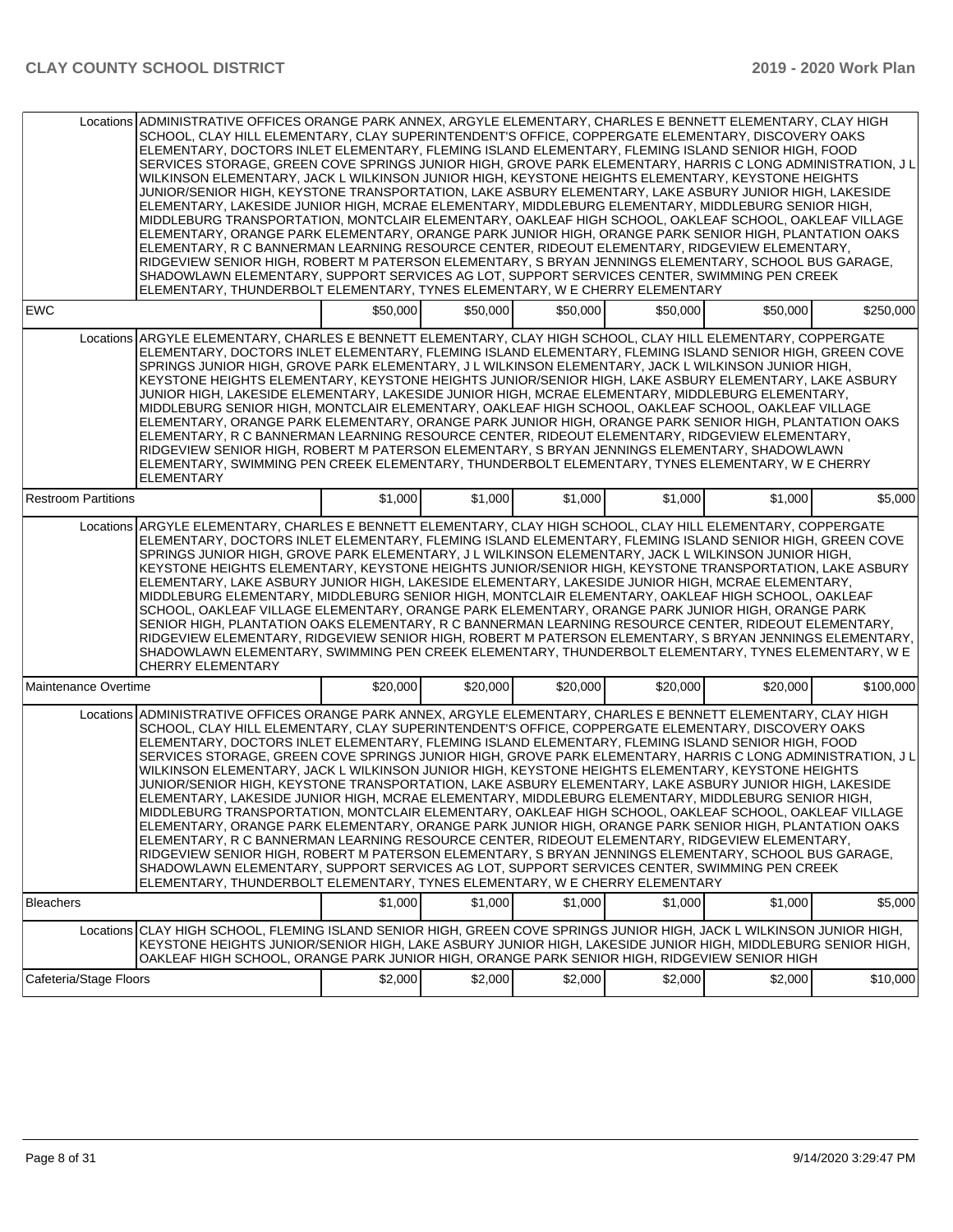|                                    | Locations ARGYLE ELEMENTARY, CHARLES E BENNETT ELEMENTARY, CLAY HIGH SCHOOL, CLAY HILL ELEMENTARY, COPPERGATE<br>ELEMENTARY, DOCTORS INLET ELEMENTARY, FLEMING ISLAND ELEMENTARY, FLEMING ISLAND SENIOR HIGH, GREEN COVE<br>SPRINGS JUNIOR HIGH, GROVE PARK ELEMENTARY, J L WILKINSON ELEMENTARY, JACK L WILKINSON JUNIOR HIGH,<br>KEYSTONE HEIGHTS ELEMENTARY, KEYSTONE HEIGHTS JUNIOR/SENIOR HIGH, LAKE ASBURY ELEMENTARY, LAKE ASBURY<br>JUNIOR HIGH, LAKESIDE ELEMENTARY, LAKESIDE JUNIOR HIGH, MCRAE ELEMENTARY, MIDDLEBURG ELEMENTARY,<br>MIDDLEBURG SENIOR HIGH, MONTCLAIR ELEMENTARY, OAKLEAF HIGH SCHOOL, OAKLEAF SCHOOL, OAKLEAF VILLAGE<br>ELEMENTARY, ORANGE PARK ELEMENTARY, ORANGE PARK JUNIOR HIGH, ORANGE PARK SENIOR HIGH, PLANTATION OAKS<br>ELEMENTARY, R C BANNERMAN LEARNING RESOURCE CENTER, RIDEOUT ELEMENTARY, RIDGEVIEW ELEMENTARY,<br>RIDGEVIEW SENIOR HIGH, ROBERT M PATERSON ELEMENTARY, S BRYAN JENNINGS ELEMENTARY, SHADOWLAWN<br>ELEMENTARY, SWIMMING PEN CREEK ELEMENTARY, THUNDERBOLT ELEMENTARY, TYNES ELEMENTARY, W E CHERRY<br><b>ELEMENTARY</b>                                                                                                                                                                                                                                                                                 |           |           |           |           |           |             |
|------------------------------------|----------------------------------------------------------------------------------------------------------------------------------------------------------------------------------------------------------------------------------------------------------------------------------------------------------------------------------------------------------------------------------------------------------------------------------------------------------------------------------------------------------------------------------------------------------------------------------------------------------------------------------------------------------------------------------------------------------------------------------------------------------------------------------------------------------------------------------------------------------------------------------------------------------------------------------------------------------------------------------------------------------------------------------------------------------------------------------------------------------------------------------------------------------------------------------------------------------------------------------------------------------------------------------------------------------------------------------------------------------------------|-----------|-----------|-----------|-----------|-----------|-------------|
| <b>Asphalt Services</b>            |                                                                                                                                                                                                                                                                                                                                                                                                                                                                                                                                                                                                                                                                                                                                                                                                                                                                                                                                                                                                                                                                                                                                                                                                                                                                                                                                                                      | \$30,000  | \$30,000  | \$30,000  | \$30,000  | \$30,000  | \$150,000   |
|                                    | Locations ADMINISTRATIVE OFFICES ORANGE PARK ANNEX. ARGYLE ELEMENTARY. CHARLES E BENNETT ELEMENTARY. CLAY HIGH<br>SCHOOL, CLAY HILL ELEMENTARY, CLAY SUPERINTENDENT'S OFFICE, COPPERGATE ELEMENTARY, DISCOVERY OAKS<br>ELEMENTARY, DOCTORS INLET ELEMENTARY, FLEMING ISLAND ELEMENTARY, FLEMING ISLAND SENIOR HIGH, FOOD<br>SERVICES STORAGE, GREEN COVE SPRINGS JUNIOR HIGH, GROVE PARK ELEMENTARY, HARRIS C LONG ADMINISTRATION, J L<br>WILKINSON ELEMENTARY. JACK L WILKINSON JUNIOR HIGH. KEYSTONE HEIGHTS ELEMENTARY. KEYSTONE HEIGHTS<br>JUNIOR/SENIOR HIGH, KEYSTONE TRANSPORTATION, LAKE ASBURY ELEMENTARY, LAKE ASBURY JUNIOR HIGH, LAKESIDE<br>ELEMENTARY, LAKESIDE JUNIOR HIGH, MCRAE ELEMENTARY, MIDDLEBURG ELEMENTARY, MIDDLEBURG SENIOR HIGH,<br>MIDDLEBURG TRANSPORTATION, MONTCLAIR ELEMENTARY, OAKLEAF HIGH SCHOOL, OAKLEAF SCHOOL, OAKLEAF VILLAGE<br>ELEMENTARY, ORANGE PARK ELEMENTARY, ORANGE PARK JUNIOR HIGH, ORANGE PARK SENIOR HIGH, PLANTATION OAKS<br>ELEMENTARY, R C BANNERMAN LEARNING RESOURCE CENTER, RIDEOUT ELEMENTARY, RIDGEVIEW ELEMENTARY,<br>RIDGEVIEW SENIOR HIGH, ROBERT M PATERSON ELEMENTARY, S BRYAN JENNINGS ELEMENTARY, SCHOOL BUS GARAGE,<br>SHADOWLAWN ELEMENTARY, SUPPORT SERVICES AG LOT, SUPPORT SERVICES CENTER, SWIMMING PEN CREEK<br>ELEMENTARY, THUNDERBOLT ELEMENTARY, TYNES ELEMENTARY, W E CHERRY ELEMENTARY |           |           |           |           |           |             |
| Tree Cutting, Trimming and Removal |                                                                                                                                                                                                                                                                                                                                                                                                                                                                                                                                                                                                                                                                                                                                                                                                                                                                                                                                                                                                                                                                                                                                                                                                                                                                                                                                                                      | \$20,000  | \$20,000  | \$20,000  | \$20,000  | \$20,000  | \$100.000   |
|                                    | Locations ADMINISTRATIVE OFFICES ORANGE PARK ANNEX, ARGYLE ELEMENTARY, CHARLES E BENNETT ELEMENTARY, CLAY HIGH<br>SCHOOL. CLAY HILL ELEMENTARY. CLAY SUPERINTENDENT'S OFFICE. COPPERGATE ELEMENTARY. DISCOVERY OAKS<br>ELEMENTARY, DOCTORS INLET ELEMENTARY, FLEMING ISLAND ELEMENTARY, FLEMING ISLAND SENIOR HIGH, FOOD<br>SERVICES STORAGE, GREEN COVE SPRINGS JUNIOR HIGH, GROVE PARK ELEMENTARY, HARRIS C LONG ADMINISTRATION, J L<br>WILKINSON ELEMENTARY, JACK L WILKINSON JUNIOR HIGH, KEYSTONE HEIGHTS ELEMENTARY, KEYSTONE HEIGHTS<br>JUNIOR/SENIOR HIGH, KEYSTONE TRANSPORTATION, LAKE ASBURY ELEMENTARY, LAKE ASBURY JUNIOR HIGH, LAKESIDE<br>ELEMENTARY, LAKESIDE JUNIOR HIGH, MCRAE ELEMENTARY, MIDDLEBURG ELEMENTARY, MIDDLEBURG SENIOR HIGH,<br>MIDDLEBURG TRANSPORTATION. MONTCLAIR ELEMENTARY. OAKLEAF HIGH SCHOOL. OAKLEAF SCHOOL. OAKLEAF VILLAGE<br>ELEMENTARY, ORANGE PARK ELEMENTARY, ORANGE PARK JUNIOR HIGH, ORANGE PARK SENIOR HIGH, PLANTATION OAKS<br>ELEMENTARY, R C BANNERMAN LEARNING RESOURCE CENTER, RIDEOUT ELEMENTARY, RIDGEVIEW ELEMENTARY,<br>RIDGEVIEW SENIOR HIGH, ROBERT M PATERSON ELEMENTARY, S BRYAN JENNINGS ELEMENTARY, SCHOOL BUS GARAGE,<br>SHADOWLAWN ELEMENTARY, SUPPORT SERVICES AG LOT, SUPPORT SERVICES CENTER, SWIMMING PEN CREEK<br>ELEMENTARY, THUNDERBOLT ELEMENTARY, TYNES ELEMENTARY, W E CHERRY ELEMENTARY |           |           |           |           |           |             |
|                                    | Total:                                                                                                                                                                                                                                                                                                                                                                                                                                                                                                                                                                                                                                                                                                                                                                                                                                                                                                                                                                                                                                                                                                                                                                                                                                                                                                                                                               | \$935,406 | \$864,848 | \$864,848 | \$864.848 | \$864,848 | \$4,394,798 |

## **Local 1.50 Mill Expenditure For Maintenance, Repair and Renovation**

Anticipated expenditures expected from local funding sources over the years covered by the current work plan.

| Item                                      | 2019 - 2020<br><b>Actual Budget</b> | 2020 - 2021<br>Projected | 2021 - 2022<br>Projected | 2022 - 2023<br>Projected | 2023 - 2024<br>Projected | Total        |
|-------------------------------------------|-------------------------------------|--------------------------|--------------------------|--------------------------|--------------------------|--------------|
| Remaining Maint and Repair from 1.5 Mills | \$864,848                           | \$864,848                | \$864,848                | \$864,848                | \$864,848                | \$4,324,240  |
| Maintenance/Repair Salaries               | \$2,500,000                         | \$2,500,000              | \$2,500,000              | \$2,500,000              | \$2,500,000              | \$12,500,000 |
| School Bus Purchases                      | \$1,615,559                         | \$1,615,559              | \$1,615,559              | \$1,615,559              | \$1,615,559              | \$8,077,795  |
| Other Vehicle Purchases                   | \$0                                 | \$0                      | \$0                      | \$0                      | \$0                      | \$0          |
| Capital Outlay Equipment                  | \$300,000                           | \$300,000                | \$300,000                | \$300,000                | \$300,000                | \$1,500,000  |
| Rent/Lease Payments                       | \$0                                 | \$0                      | \$0                      | \$0                      | \$0                      | \$0          |
| ICOP Debt Service                         | \$5,124,511                         | \$5,192,449              | \$5,186,644              | \$5,197,652              | \$5,197,651              | \$25,898,907 |
| Rent/Lease Relocatables                   | \$0                                 | \$0                      | \$0                      | \$0                      | \$0                      | \$0          |
| <b>Environmental Problems</b>             | \$0                                 | \$0                      | \$0                      | \$0                      | \$0                      | \$0          |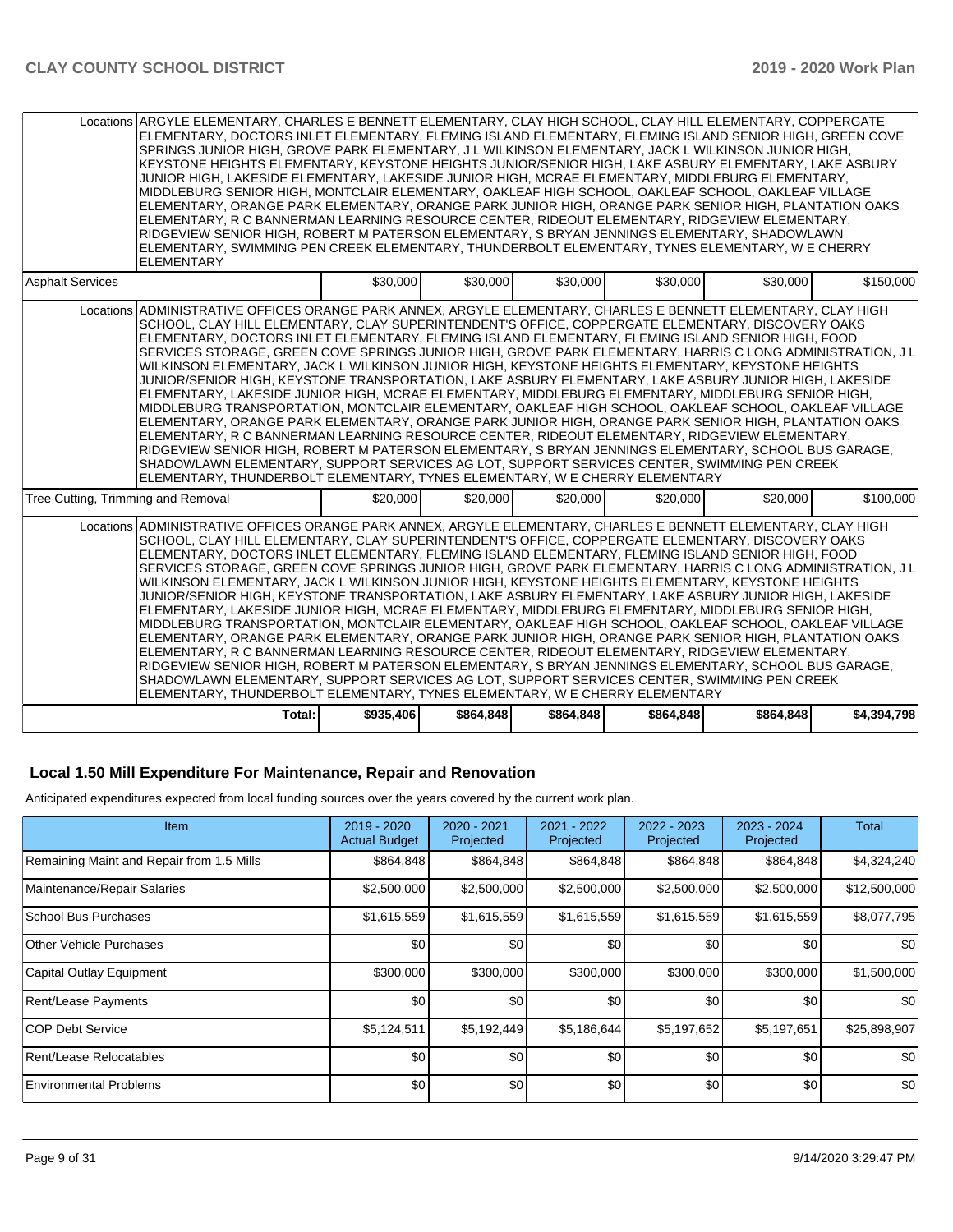| ls.1011.14 Debt Service                                      | \$0          | \$0          | \$0          | \$0          | \$0          | \$0          |
|--------------------------------------------------------------|--------------|--------------|--------------|--------------|--------------|--------------|
| Special Facilities Construction Account                      | \$140,000    | \$140,000    | \$140,000    | \$140,000    | \$140,000    | \$700,000    |
| Premiums for Property Casualty Insurance - 1011.71<br>(4a,b) | \$1,160,753  | \$1,160,753  | \$1,160,753  | \$1,160,753  | \$1,160,753  | \$5,803,765  |
| Qualified School Construction Bonds (QSCB)                   | \$0          | \$0          | \$0          | \$0          | \$0          | \$0          |
| Qualified Zone Academy Bonds (QZAB)                          | \$0          | \$0          | \$0          | \$0          | \$0          | \$0          |
| <b>Bus GPS</b>                                               | \$136,944    | \$27,388     | \$0          | \$0          | \$0          | \$164,332    |
| District Wide Technology                                     | \$2,358,477  | \$1,700,000  | \$1,700,000  | \$1,700,000  | \$1,700,000  | \$9,158,477  |
| <b>ERP System</b>                                            | \$298,520    | \$0          | \$0          | \$0          | \$0          | \$298,520    |
| Local Expenditure Totals:                                    | \$14,499,612 | \$13,500,997 | \$13,467,804 | \$13,478,812 | \$13,478,811 | \$68,426,036 |

## **Revenue**

### **1.50 Mill Revenue Source**

Schedule of Estimated Capital Outlay Revenue from each currently approved source which is estimated to be available for expenditures on the projects included in the tentative district facilities work program. All amounts are NET after considering carryover balances, interest earned, new COP's, 1011.14 and 1011.15 loans, etc. Districts cannot use 1.5-Mill funds for salaries except for those explicitly associated with maintenance/repair projects. (1011.71 (5), F.S.)

| Item                                                                                | Fund | 2019 - 2020<br><b>Actual Value</b> | $2020 - 2021$<br>Projected | 2021 - 2022<br>Projected | 2022 - 2023<br>Projected | $2023 - 2024$<br>Projected | Total            |
|-------------------------------------------------------------------------------------|------|------------------------------------|----------------------------|--------------------------|--------------------------|----------------------------|------------------|
| (1) Non-exempt property<br>lassessed valuation                                      |      | \$12,708,844,125                   | \$13,387,656,884           | \$14,125,646,676         | \$14,970,547,323         | \$15,825,563,737           | \$71,018,258,745 |
| $(2)$ The Millage projected for<br>discretionary capital outlay per<br>ls.1011.71   |      | 1.50                               | 1.50                       | 1.50                     | 1.50                     | 1.50                       |                  |
| $(3)$ Full value of the 1.50-Mill<br>discretionary capital outlay per<br>ls.1011.71 |      | \$21,350,858                       | \$22,491,264               | \$23,731,086             | \$25,150,520             | \$26,586,947               | \$119,310,675    |
| $(4)$ Value of the portion of the 1.50<br>-Mill ACTUALLY levied                     | 370  | \$18,300,736                       | \$19,278,226               | \$20,340,931             | \$21,557,588             | \$22,788,812               | \$102,266,293    |
| $(5)$ Difference of lines $(3)$ and $(4)$                                           |      | \$3,050,122                        | \$3,213,038                | \$3,390,155              | \$3,592,932              | \$3,798,135                | \$17,044,382     |

### **PECO Revenue Source**

The figure in the row designated "PECO Maintenance" will be subtracted from funds available for new construction because PECO maintenance dollars cannot be used for new construction.

| Item                                 | Fund         | 2019 - 2020<br><b>Actual Budget</b> | $2020 - 2021$<br>Projected | 2021 - 2022<br>Projected | $2022 - 2023$<br>Projected | 2023 - 2024<br>Projected | Total    |
|--------------------------------------|--------------|-------------------------------------|----------------------------|--------------------------|----------------------------|--------------------------|----------|
| <b>PECO New Construction</b>         | 340 <b>I</b> | \$0                                 | \$0                        | \$0                      | \$0                        | \$0                      | \$0      |
| <b>PECO Maintenance Expenditures</b> |              | \$70,558                            | \$0                        | \$0                      | \$0 <sub>1</sub>           | \$0 <sub>1</sub>         | \$70,558 |
|                                      |              | \$70,558                            | \$0                        | \$0                      | \$0                        | \$0                      | \$70,558 |

### **CO & DS Revenue Source**

Revenue from Capital Outlay and Debt Service funds.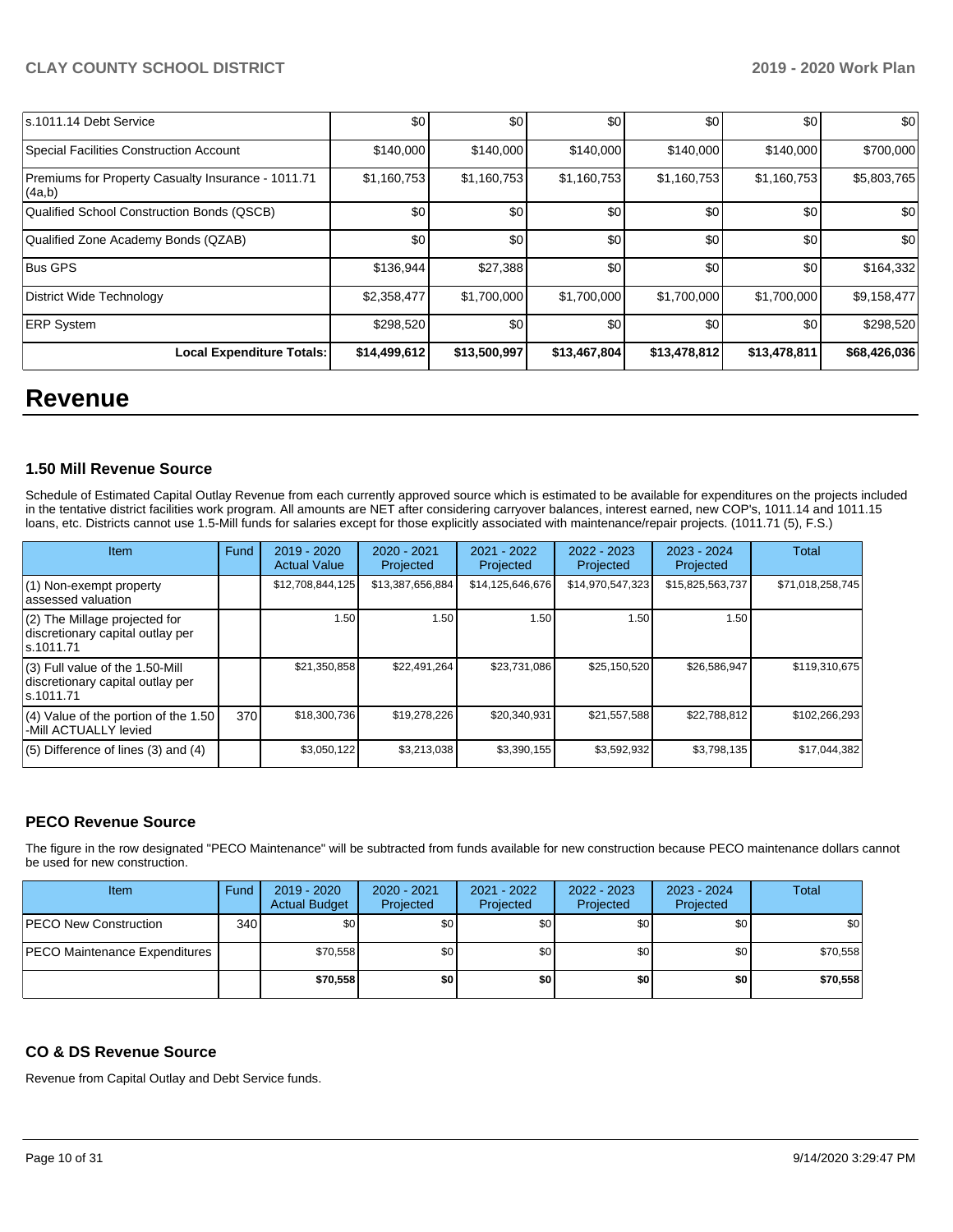| Item                                            | Fund | $2019 - 2020$<br><b>Actual Budget</b> | $2020 - 2021$<br>Projected | $2021 - 2022$<br>Projected | $2022 - 2023$<br>Projected | $2023 - 2024$<br>Projected | Total       |
|-------------------------------------------------|------|---------------------------------------|----------------------------|----------------------------|----------------------------|----------------------------|-------------|
| CO & DS Cash Flow-through<br><b>Distributed</b> | 360  | \$1,399,065                           | \$1,399,065                | \$1,399,065                | \$1,399,065                | \$1,399,065                | \$6,995,325 |
| CO & DS Interest on<br>Undistributed CO         | 360  | \$26.794                              | \$26.794                   | \$26.794                   | \$26.794                   | \$26.794                   | \$133,970   |
|                                                 |      | \$1,425,859                           | \$1,425,859                | \$1,425,859                | \$1,425,859                | \$1,425,859                | \$7,129,295 |

### **Fair Share Revenue Source**

Nothing reported for this section. All legally binding commitments for proportionate fair-share mitigation for impacts on public school facilities must be included in the 5-year district work program.

No

### **Sales Surtax Referendum**

Specific information about any referendum for a 1-cent or ½-cent surtax referendum during the previous year.

**Did the school district hold a surtax referendum during the past fiscal year 2018 - 2019?**

## **Additional Revenue Source**

Any additional revenue sources

| Item                                                                                                   | $2019 - 2020$<br><b>Actual Value</b> | 2020 - 2021<br>Projected | 2021 - 2022<br>Projected | 2022 - 2023<br>Projected | $2023 - 2024$<br>Projected | Total       |
|--------------------------------------------------------------------------------------------------------|--------------------------------------|--------------------------|--------------------------|--------------------------|----------------------------|-------------|
| Proceeds from a s.1011.14/15 F.S. Loans                                                                | \$0                                  | \$0                      | \$0                      | \$0                      | \$0                        | \$0         |
| District Bonds - Voted local bond<br>referendum proceeds per s.9, Art VII<br><b>State Constitution</b> | \$0                                  | \$0                      | \$0                      | \$0                      | \$0                        | \$0         |
| Proceeds from Special Act Bonds                                                                        | \$0                                  | \$0                      | \$0                      | \$0                      | \$0                        | \$0         |
| Estimated Revenue from CO & DS Bond<br>Sale                                                            | \$0                                  | \$0                      | \$0                      | \$0                      | \$0                        | \$0         |
| Proceeds from Voted Capital<br>Improvements millage                                                    | \$0                                  | \$0                      | \$0                      | \$0                      | \$0                        | \$0         |
| Other Revenue for Other Capital Projects                                                               | \$46,500                             | \$46,500                 | \$46,500                 | \$46,500                 | \$46,500                   | \$232,500   |
| Proceeds from 1/2 cent sales surtax<br>authorized by school board                                      | \$0                                  | \$0                      | \$0                      | \$0                      | \$0                        | \$0         |
| Proceeds from local governmental<br>infrastructure sales surtax                                        | \$1,700,000                          | \$1,700,000              | \$1,700,000              | \$1,700,000              | \$1,700,000                | \$8,500,000 |
| Proceeds from Certificates of<br>Participation (COP's) Sale                                            | \$0                                  | \$0                      | \$0                      | \$0                      | \$0                        | \$0         |
| Classrooms First Bond proceeds amount<br>authorized in FY 1997-98                                      | \$0                                  | \$0                      | \$0                      | \$0                      | \$0                        | \$0         |
| Classrooms for Kids                                                                                    | \$0                                  | \$0                      | \$0                      | \$0                      | \$0                        | \$0         |
| <b>District Equity Recognition</b>                                                                     | \$0                                  | \$0                      | \$0                      | \$0                      | \$0                        | \$0         |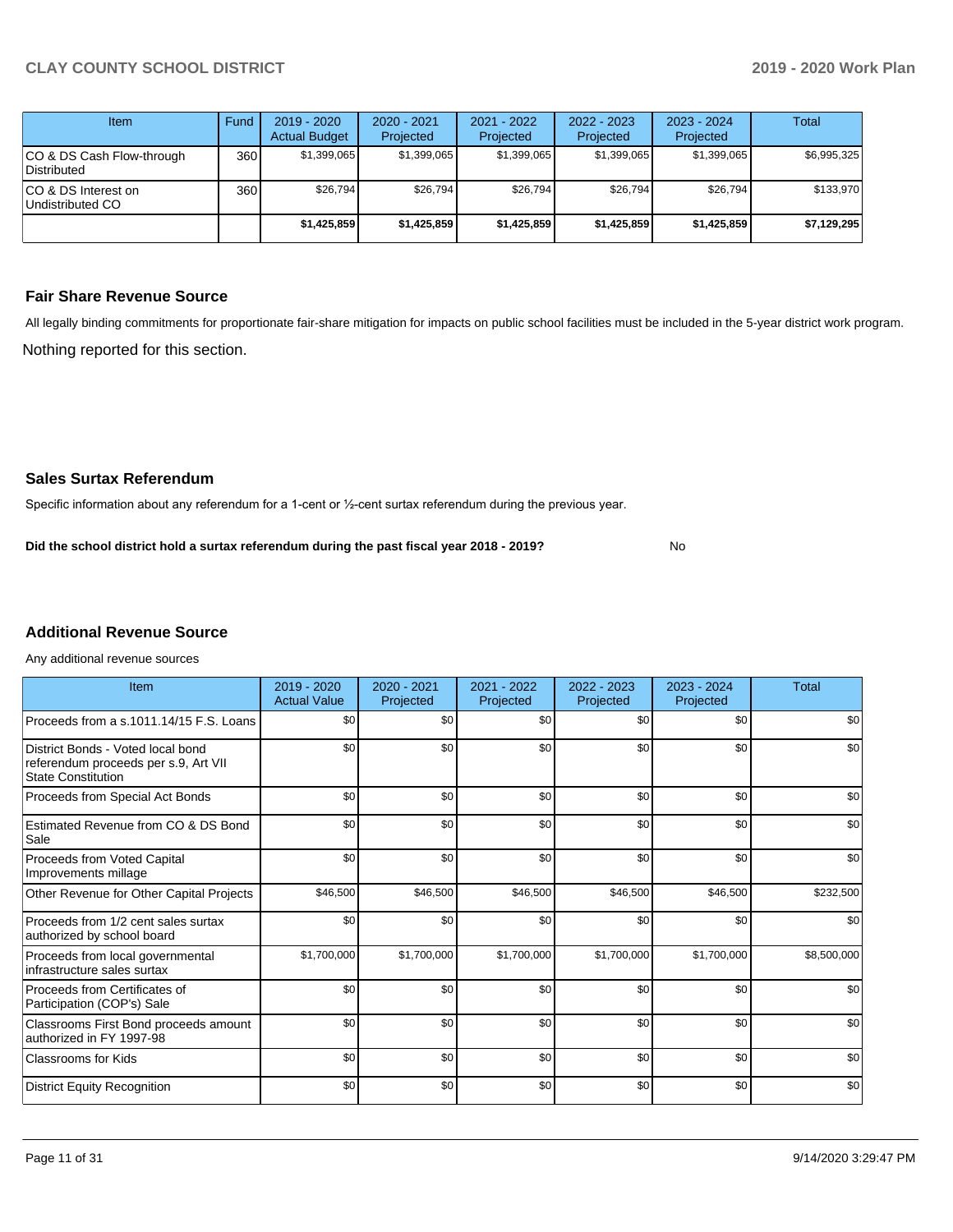| <b>Federal Grants</b>                                                                                                     | \$0          | \$0          | \$0          | \$0          | \$0         | \$0           |
|---------------------------------------------------------------------------------------------------------------------------|--------------|--------------|--------------|--------------|-------------|---------------|
| Proportionate share mitigation (actual<br>cash revenue only, not in kind donations)                                       | \$0          | \$0          | \$0          | \$0          | \$0         | \$0           |
| Impact fees received                                                                                                      | \$5,000,000  | \$5,000,000  | \$5,000,000  | \$5,000,000  | \$5,000,000 | \$25,000,000  |
| Private donations                                                                                                         | \$0          | \$0          | \$0          | \$0          | \$0         | \$0           |
| Grants from local governments or not-for-<br>profit organizations                                                         | \$0          | \$0          | \$0          | \$0          | \$0         | \$0           |
| Interest, Including Profit On Investment                                                                                  | \$0          | \$0          | \$0          | \$0          | \$0         | \$0           |
| Revenue from Bonds pledging proceeds<br>from 1 cent or 1/2 cent Sales Surtax                                              | \$0          | \$0          | \$0          | \$0          | \$0         | \$0           |
| <b>Total Fund Balance Carried Forward</b>                                                                                 | \$11,578,407 | \$7,979,649  | \$13,947,267 | \$15,933,029 | \$0         | \$49,438,352  |
| General Capital Outlay Obligated Fund<br><b>Balance Carried Forward From Total</b><br><b>Fund Balance Carried Forward</b> | \$0          | \$0          | \$0          | \$0          | \$0         | \$0           |
| Special Facilities Construction Account                                                                                   | \$0          | \$0          | \$0          | \$0          | \$0         | \$0           |
| One Cent - 1/2 Cent Sales Surtax Debt<br>Service From Total Fund Balance Carried<br>Forward                               | \$0          | \$0          | \$0          | \$0          | \$0         | \$0           |
| Capital Outlay Projects Funds Balance<br><b>Carried Forward From Total Fund</b><br><b>Balance Carried Forward</b>         | \$0          | \$0          | \$0          | \$0          | \$0         | \$0           |
| Millage Revenue                                                                                                           | \$3,897,000  | \$5,780,000  | \$5,780,000  | \$5,780,000  | \$0         | \$21,237,000  |
| <b>Subtotal</b>                                                                                                           | \$22,221,907 | \$20,506,149 | \$26,473,767 | \$28,459,529 | \$6,746,500 | \$104,407,852 |

## **Total Revenue Summary**

| <b>Item Name</b>                                           | 2019 - 2020<br><b>Budget</b> | $2020 - 2021$<br>Projected | 2021 - 2022<br>Projected | 2022 - 2023<br>Projected | 2023 - 2024<br>Projected | <b>Five Year Total</b> |
|------------------------------------------------------------|------------------------------|----------------------------|--------------------------|--------------------------|--------------------------|------------------------|
| Local 1.5 Mill Discretionary Capital Outlay<br> Revenue    | \$18,300,736                 | \$19,278,226               | \$20,340,931             | \$21,557,588             | \$22,788,812             | \$102,266,293          |
| PECO and 1.5 Mill Maint and Other 1.5<br>Mill Expenditures | (S14, 499, 612)              | (\$13,500,997)             | (\$13,467,804)           | (\$13,478,812)           | (\$13,478,811)           | $(\$68,426,036)$       |
| <b>IPECO Maintenance Revenue</b>                           | \$70,558                     | \$0 <sub>1</sub>           | \$0                      | \$0                      | \$0                      | \$70,558               |
| <b>Available 1.50 Mill for New</b><br><b>Construction</b>  | \$3,801,124                  | \$5,777,229                | \$6,873,127              | \$8,078,776              | \$9,310,001              | \$33,840,257           |

| <b>Item Name</b>                      | 2019 - 2020<br><b>Budget</b> | 2020 - 2021<br>Projected | 2021 - 2022<br>Projected | 2022 - 2023<br>Projected | 2023 - 2024<br>Projected | <b>Five Year Total</b> |
|---------------------------------------|------------------------------|--------------------------|--------------------------|--------------------------|--------------------------|------------------------|
| ICO & DS Revenue                      | \$1,425,859                  | \$1,425,859              | \$1,425,859              | \$1,425,859              | \$1,425,859              | \$7,129,295            |
| <b>IPECO New Construction Revenue</b> | \$0                          | \$0                      | \$0                      | \$0                      | \$0                      | \$0                    |
| Other/Additional Revenue              | \$22,221,907                 | \$20,506,149             | \$26,473,767             | \$28,459,529             | \$6,746,500              | \$104,407,852          |
| <b>Total Additional Revenuel</b>      | \$23,647,766                 | \$21,932,008             | \$27,899,626             | \$29,885,388             | \$8,172,359              | \$111,537,147          |
| Total Available Revenue               | \$27,448,890                 | \$27,709,237             | \$34,772,753             | \$37,964,164             | \$17,482,360             | \$145,377,404          |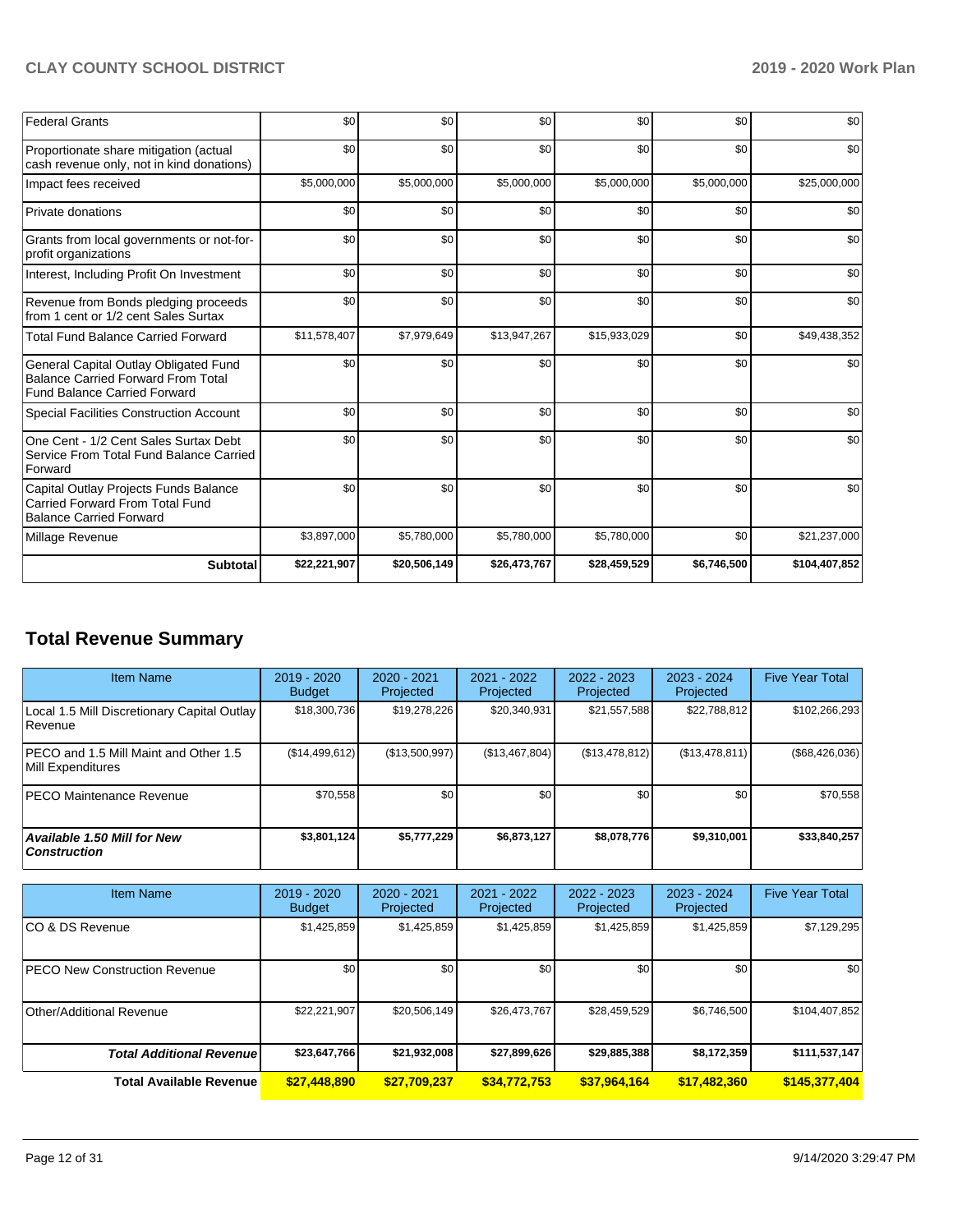# **Project Schedules**

### **Capacity Project Schedules**

A schedule of capital outlay projects necessary to ensure the availability of satisfactory classrooms for the projected student enrollment in K-12 programs.

| <b>Project Description</b>                            | Location                                   |                          | 2019 - 2020 | 2020 - 2021 | 2021 - 2022 | 2022 - 2023  | 2023 - 2024 | <b>Total</b>     | Funded |
|-------------------------------------------------------|--------------------------------------------|--------------------------|-------------|-------------|-------------|--------------|-------------|------------------|--------|
| New Classroom<br>Addition                             | <b>TYNES</b><br><b>ELEMENTARY</b>          | Planned<br>Cost:         | \$80,000    | \$2,000,000 | \$0         | \$0          | \$0         | \$2,080,000 Yes  |        |
|                                                       |                                            | <b>Student Stations:</b> | $\mathbf 0$ | 176         | 0           | $\Omega$     | $\Omega$    | 176              |        |
|                                                       | <b>Total Classrooms:</b><br>Gross Sq Ft:   |                          | $\mathbf 0$ | 8           | 0           | 0            | 0           | 8                |        |
|                                                       |                                            |                          | 0           | 12,000      | 0           | 0            | 0           | 12,000           |        |
| New Classroom<br>Addition                             | <b>CLAY</b><br>SUPERINTENDENT'<br>S OFFICE | Planned<br>Cost:         | \$0         | \$50,000    | \$2,500,000 | \$0          | \$0         | \$2,550,000 Yes  |        |
|                                                       | <b>Student Stations:</b>                   |                          | $\Omega$    | $\Omega$    | 176         | $\Omega$     | $\Omega$    | 176              |        |
|                                                       |                                            | <b>Total Classrooms:</b> | $\mathbf 0$ | 0           | 8           | U            | $\Omega$    | 8                |        |
|                                                       |                                            | Gross Sq Ft:             | $\mathbf 0$ | $\Omega$    | 12,000      | $\Omega$     | $\Omega$    | 12,000           |        |
| Elementary "R" New<br><b>Elementary School</b><br>"R" | <b>CLAY</b><br>SUPERINTENDENT'<br>S OFFICE | Planned<br>Cost:         | \$0         | \$0         | \$1,055,000 | \$22,000,000 | \$3,000,000 | \$26,055,000 Yes |        |
|                                                       |                                            | <b>Student Stations:</b> | $\mathbf 0$ | 0           | $\Omega$    | 862          | 0           | 862              |        |
|                                                       |                                            | <b>Total Classrooms:</b> | $\mathbf 0$ | 0           | 0           | 45           | $\Omega$    | 45               |        |
|                                                       |                                            | Gross Sq Ft:             | 0           | 0           | 0           | 110,000      | 0           | 110,000          |        |

| <b>Planned Cost:</b>     | \$80,000 | \$2,050,000 | \$3,555,000 | \$22,000,000 | \$3,000,000 | \$30,685,000 |
|--------------------------|----------|-------------|-------------|--------------|-------------|--------------|
| <b>Student Stations:</b> |          | 176 l       | 176         | 862          |             | 1,214        |
| <b>Total Classrooms:</b> |          |             |             | 45           |             | 61           |
| Gross Sq Ft:             |          | 12,000      | 12,000      | 110,000      |             | 134,000      |

### **Other Project Schedules**

Major renovations, remodeling, and additions of capital outlay projects that do not add capacity to schools.

| <b>Project Description</b>                           | Location               | 2019 - 2020<br><b>Actual Budget</b> | 2020 - 2021<br>Projected | 2021 - 2022<br>Projected | 2022 - 2023<br>Projected | 2023 - 2024<br>Projected | <b>Total</b>  | Funded |
|------------------------------------------------------|------------------------|-------------------------------------|--------------------------|--------------------------|--------------------------|--------------------------|---------------|--------|
| County-Wide Interactive<br>Technology for Classrooms | Location not specified | \$200,000                           | \$150,000                | \$75,000                 | \$75,000                 | \$75,000                 | \$575,000 Yes |        |
| County-Wide Asphalt and<br>Sidewalk Improvements     | Location not specified | \$50,000                            | \$75,000                 | \$50,000                 | \$25,000                 | \$25,000                 | \$225,000 Yes |        |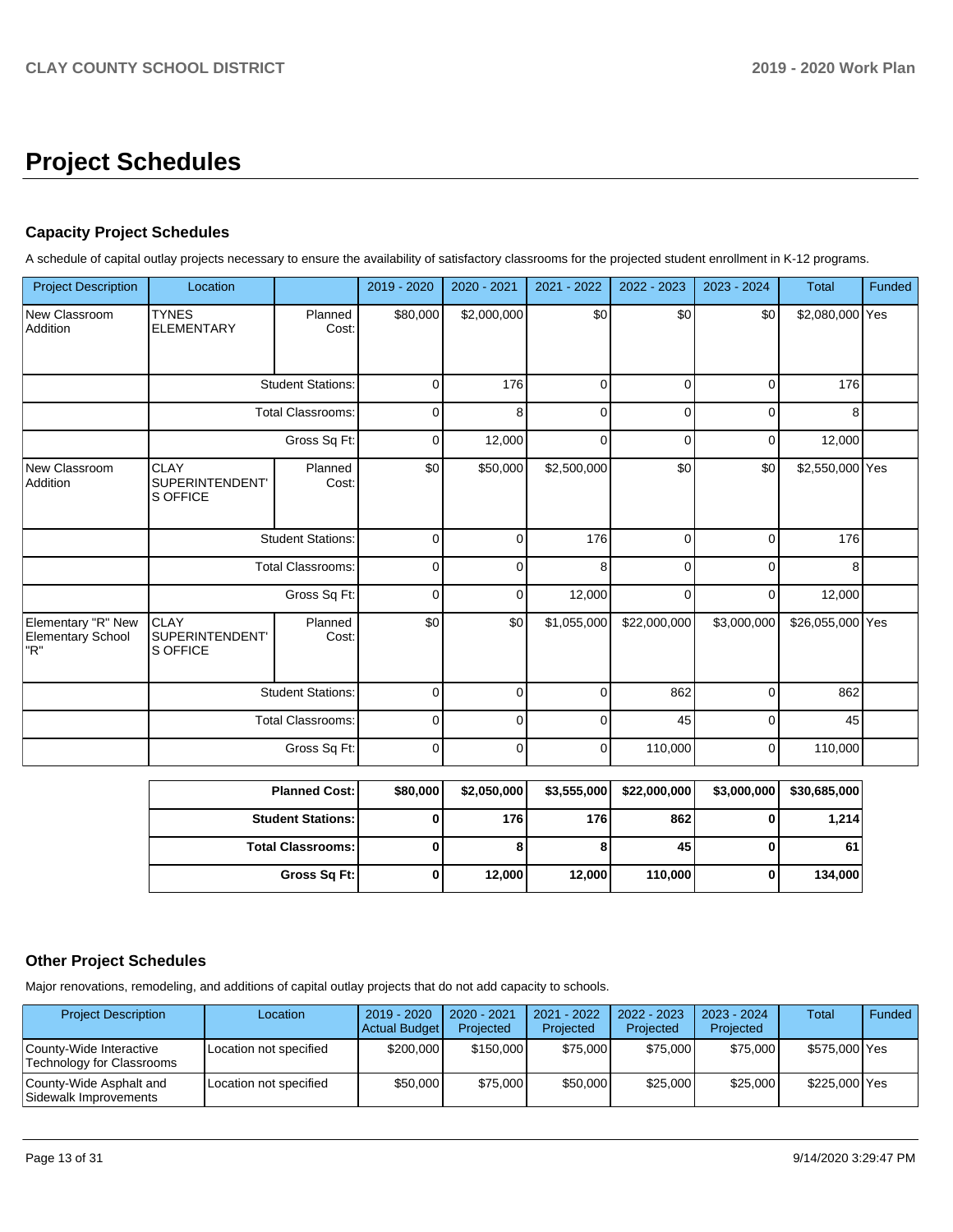| County-Wide Covered<br>Walkways                                 | Location not specified                 | \$50,000    | \$50,000  | \$25,000  | \$25,000    | \$25,000  | \$175,000 Yes   |  |
|-----------------------------------------------------------------|----------------------------------------|-------------|-----------|-----------|-------------|-----------|-----------------|--|
| <b>County-Wide Security Fencing</b>                             | Location not specified                 | \$5,000     | \$5,000   | \$5,000   | \$5,000     | \$10,000  | \$30,000 Yes    |  |
| County-Wide HVAC<br>Replacement/Repair                          | Location not specified                 | \$160,000   | \$50,000  | \$50,000  | \$50,000    | \$50,000  | \$360,000 Yes   |  |
| County-Wide Roof<br>Replacement/Repair                          | Location not specified                 | \$50,000    | \$50,000  | \$50,000  | \$50,000    | \$50,000  | \$250,000 Yes   |  |
| County-Wide Flooring<br>Repair/Replacement                      | Location not specified                 | \$50,000    | \$50,000  | \$50,000  | \$50,000    | \$50,000  | \$250,000 Yes   |  |
| Contingency                                                     | Location not specified                 | \$495,108   | \$0       | \$0       | \$0         | \$0       | \$495,108 Yes   |  |
| County-Wide Locker<br>Repair/Replacement                        | Location not specified                 | \$5,000     | \$5,000   | \$5,000   | \$5,000     | \$5,000   | \$25,000 Yes    |  |
| <b>County-Wide Security Cameras</b>                             | Location not specified                 | \$5,000     | \$630,000 | \$5,000   | \$5,000     | \$5,000   | \$650,000 Yes   |  |
| Cafeteria Expansion                                             | DOCTORS INLET<br>ELEMENTARY            | \$2,972,607 | \$0       | \$0       | \$0         | \$0       | \$2,972,607 Yes |  |
| County-Wide Front Entrance<br><b>Security Enhancements</b>      | Location not specified                 | \$10,000    | \$10,000  | \$10,000  | \$10,000    | \$10,000  | \$50,000 Yes    |  |
| County-Wide<br>Plumbing/Irrigation<br>Repair/Replacement        | Location not specified                 | \$10,000    | \$10,000  | \$10,000  | \$0         | \$10,000  | \$40,000 Yes    |  |
| County-Wide Severe Weather<br>Stations (Schools)                | Location not specified                 | \$25,000    | \$0       | \$0       | \$0         | \$0       | \$25,000 Yes    |  |
| County-Wide Site<br>Improvements                                | Location not specified                 | \$50,000    | \$50,000  | \$50,000  | \$50,000    | \$50,000  | \$250,000 Yes   |  |
| County-Wide Road<br>Improvements (Gas Tax)                      | Location not specified                 | \$215,549   | \$46,500  | \$46,500  | \$46,500    | \$46,500  | \$401,549 Yes   |  |
| Second Floor Walkway<br>Renovation (Weatherproofing)            | <b>MIDDLEBURG</b><br><b>ELEMENTARY</b> | \$0         | \$0       | \$140,000 | \$0         | \$0       | \$140,000 Yes   |  |
| Renovate/Remodeling<br>(Weightroom/Drama Room<br>(Building 27)) | ORANGE PARK SENIOR<br>HIGH             | \$295,000   | \$0       | \$0       | \$0         | \$0       | \$295,000 Yes   |  |
| Parking Lot Lighting<br>Replacement (Completion)                | LAKESIDE JUNIOR HIGH                   | \$5,000     | \$0       | \$0       | \$0         | \$0       | \$5,000 Yes     |  |
| Erosion Control - Storm<br>Drainage Repairs                     | <b>CLAY HIGH SCHOOL</b>                | \$200,000   | \$0       | \$0       | \$0         | \$0       | \$200,000 Yes   |  |
| ANCILLARY - District Office -<br>Renovation/Remodeling          | Location not specified                 | \$350,000   | \$0       | \$0       | \$0         | \$0       | \$350,000 Yes   |  |
| Cafeteria Expansion                                             | S BRYAN JENNINGS<br><b>ELEMENTARY</b>  | \$0         | \$0       | \$80,000  | \$1,200,000 | \$0       | \$1,280,000 Yes |  |
| Cafeteria/Kitchen Renovation                                    | <b>WE CHERRY</b><br><b>ELEMENTARY</b>  | \$0         | \$225,000 | \$0       | \$0         | \$0       | \$225,000 Yes   |  |
| Fire Alarm Replacement<br>(Campus Wide) (Completion)            | <b>FLEMING ISLAND</b><br>ELEMENTARY    | \$10,000    | \$0       | \$0       | \$0         | \$0       | \$10,000 Yes    |  |
| County-Wide Restroom<br>Renovations                             | Location not specified                 | \$20,000    | \$20,000  | \$20,000  | \$20,000    | \$20,000  | \$100,000 Yes   |  |
| County-Wide Roof<br>Replacement/Repair<br>Relocatables          | Location not specified                 | \$250,000   | \$120,000 | \$120,000 | \$120,000   | \$120,000 | \$730,000 Yes   |  |
| County-Wide Covered Play<br>Area                                | Location not specified                 | \$10,000    | \$100,000 | \$75,000  | \$100,000   | \$100,000 | \$385,000 Yes   |  |
| County-Wide Energy<br><b>Conservation Upgrades</b>              | Location not specified                 | \$50,000    | \$25,000  | \$25,000  | \$25,000    | \$25,000  | \$150,000 Yes   |  |
| County-Wide Safety & Security<br>Projects                       | Location not specified                 | \$15,000    | \$15,000  | \$15,000  | \$15,000    | \$15,000  | \$75,000 Yes    |  |
| <b>ANCILLARY Control Access</b><br>(All Ancillary Facilities)   | Location not specified                 | \$50,000    | \$0       | \$0       | \$0         | \$0       | \$50,000 Yes    |  |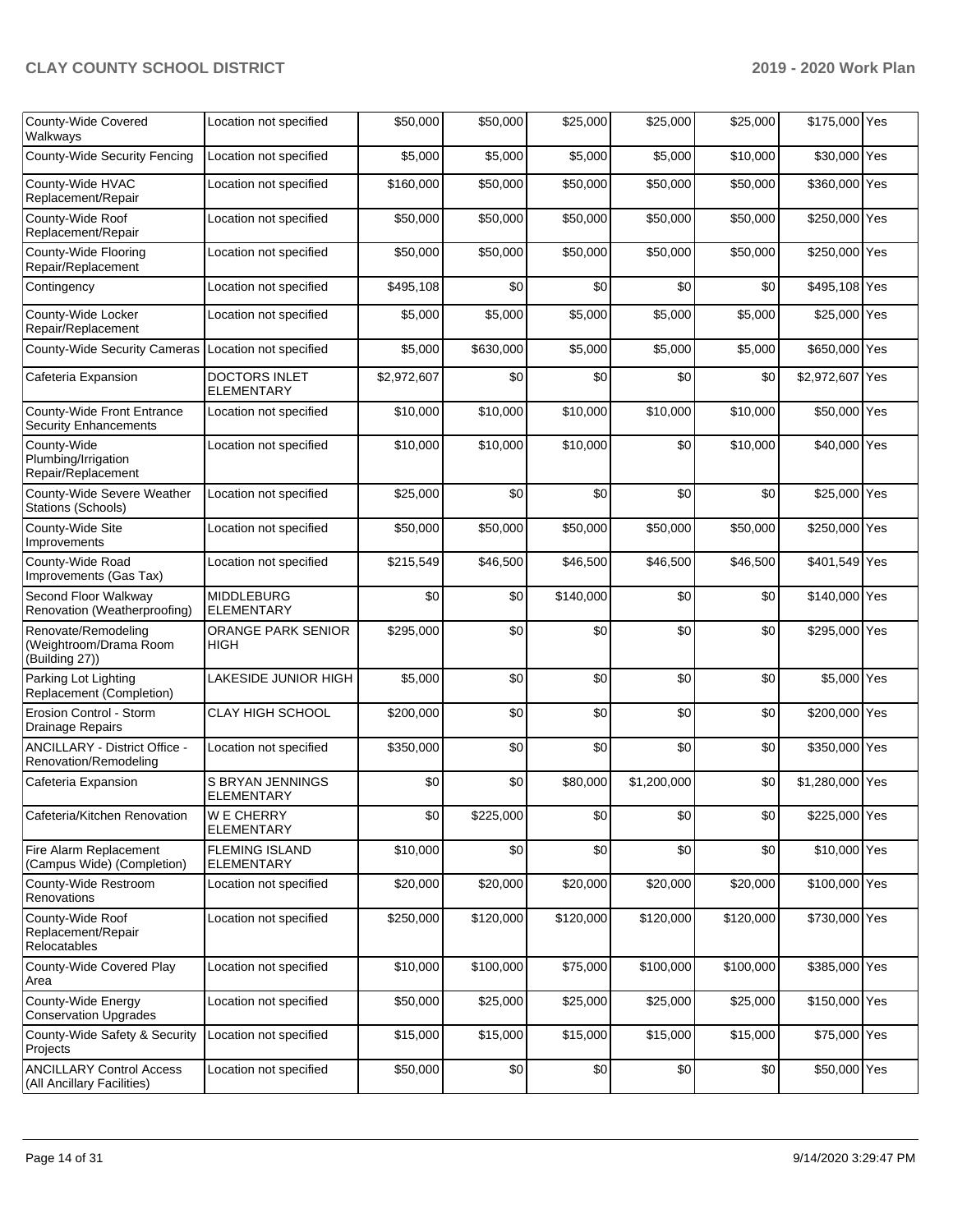| <b>Security Cameras</b>                                           | R C BANNERMAN<br><b>LEARNING RESOURCE</b><br>CENTER  | \$10,000  | \$0      | \$0       | \$0 | \$0 | \$10,000 Yes  |  |
|-------------------------------------------------------------------|------------------------------------------------------|-----------|----------|-----------|-----|-----|---------------|--|
| Security - Control Access                                         | R C BANNERMAN<br><b>LEARNING RESOURCE</b><br>CENTER  | \$0       | \$20,000 | \$0       | \$0 | \$0 | \$20,000 Yes  |  |
| <b>CTE Kitchen Wiring</b><br>(Completion)                         | CLAY HIGH SCHOOL                                     | \$9,400   | \$0      | \$0       | \$0 | \$0 | \$9,400 Yes   |  |
| <b>Security Cameras</b>                                           | <b>CLAY HIGH SCHOOL</b>                              | \$200,000 | \$0      | \$0       | \$0 | \$0 | \$200,000 Yes |  |
| <b>Security Fencing</b>                                           | <b>CLAY HIGH SCHOOL</b>                              | \$45,000  | \$0      | \$0       | \$0 | \$0 | \$45,000 Yes  |  |
| <b>Security Lighting</b><br>Repair/Replacement                    | <b>CLAY HIGH SCHOOL</b>                              | \$100,000 | \$0      | \$0       | \$0 | \$0 | \$100,000 Yes |  |
| <b>Security Cameras</b>                                           | <b>GREEN COVE SPRINGS</b><br><b>JUNIOR HIGH</b>      | \$115,000 | \$0      | \$0       | \$0 | \$0 | \$115,000 Yes |  |
| Window Replacement<br>(Buildings 1, 2 & 3)                        | <b>GREEN COVE SPRINGS</b><br>JUNIOR HIGH             | \$0       | \$0      | \$400,000 | \$0 | \$0 | \$400,000 Yes |  |
| Roof Replacement/Repair<br>(Buildings 8, 9A & 9B)<br>(Completion) | <b>GROVE PARK</b><br>ELEMENTARY                      | \$15,000  | \$0      | \$0       | \$0 | \$0 | \$15,000 Yes  |  |
| Security - Control Access                                         | <b>GROVE PARK</b><br>ELEMENTARY                      | \$30,000  | \$0      | \$0       | \$0 | \$0 | \$30,000 Yes  |  |
| <b>Security Cameras</b>                                           | <b>KEYSTONE HEIGHTS</b><br><b>JUNIOR/SENIOR HIGH</b> | \$200,000 | \$0      | \$0       | \$0 | \$0 | \$200,000 Yes |  |
| Security - Control Access<br>(Completion)                         | <b>LAKE ASBURY</b><br><b>ELEMENTARY</b>              | \$10,000  | \$0      | \$0       | \$0 | \$0 | \$10,000 Yes  |  |
| <b>Security Cameras</b>                                           | <b>LAKE ASBURY JUNIOR</b><br>HIGH                    | \$115,000 | \$0      | \$0       | \$0 | \$0 | \$115,000 Yes |  |
| <b>Security Fencing</b>                                           | LAKESIDE JUNIOR HIGH                                 | \$60,000  | \$0      | \$0       | \$0 | \$0 | \$60,000 Yes  |  |
| <b>Security Cameras</b>                                           | LAKESIDE JUNIOR HIGH                                 | \$115,000 | \$0      | \$0       | \$0 | \$0 | \$115,000 Yes |  |
| <b>Security Cameras</b>                                           | MIDDLEBURG SENIOR<br>HIGH                            | \$200,000 | \$0      | \$0       | \$0 | \$0 | \$200,000 Yes |  |
| Security - Control Access                                         | OAKLEAF HIGH SCHOOL                                  | \$65,000  | \$0      | \$0       | \$0 | \$0 | \$65,000 Yes  |  |
| <b>Security Cameras</b>                                           | OAKLEAF HIGH SCHOOL                                  | \$200,000 | \$0      | \$0       | \$0 | \$0 | \$200,000 Yes |  |
| <b>Security Cameras</b>                                           | OAKLEAF SCHOOL                                       | \$115,000 | \$0      | \$0       | \$0 | \$0 | \$115,000 Yes |  |
| Fire Alarm Replacement<br>(Campus Wide) (Completion)              | <b>ORANGE PARK</b><br><b>ELEMENTARY</b>              | \$10,000  | \$0      | \$0       | \$0 | \$0 | \$10,000 Yes  |  |
| Security - Control Access<br>(Completion)                         | ORANGE PARK<br><b>ELEMENTARY</b>                     | \$20,000  | \$0      | \$0       | \$0 | \$0 | \$20,000 Yes  |  |
| <b>HVAC Repair/Replacement</b><br>(Building 4- Gymnasium)         | <b>ORANGE PARK SENIOR</b><br><b>HIGH</b>             | \$800,000 | \$0      | \$0       | \$0 | \$0 | \$800,000 Yes |  |
| <b>Security Cameras</b>                                           | ORANGE PARK SENIOR<br><b>HIGH</b>                    | \$200,000 | \$0      | \$0       | \$0 | \$0 | \$200,000 Yes |  |
| Security - Control Access                                         | ORANGE PARK JUNIOR<br>HIGH                           | \$100,000 | \$0      | \$0       | \$0 | \$0 | \$100,000 Yes |  |
| <b>Security Cameras</b>                                           | <b>ORANGE PARK JUNIOR</b><br>HIGH                    | \$115,000 | \$0      | \$0       | \$0 | \$0 | \$115,000 Yes |  |
| <b>HVAC Repair/Replacement</b><br>(Buildings 7, 8, 9 & 10)        | RIDGEVIEW SENIOR<br>HIGH                             | \$400,000 | \$0      | \$0       | \$0 | \$0 | \$400,000 Yes |  |
| <b>Security Cameras</b>                                           | RIDGEVIEW SENIOR<br><b>HIGH</b>                      | \$200,000 | \$0      | \$0       | \$0 | \$0 | \$200,000 Yes |  |
| Security - Control Access<br>(Completion)                         | RIDEOUT ELEMENTARY                                   | \$5,000   | \$0      | \$0       | \$0 | \$0 | \$5,000 Yes   |  |
| Security - Control Access                                         | SHADOWLAWN<br><b>ELEMENTARY</b>                      | \$50,000  | \$0      | \$0       | \$0 | \$0 | \$50,000 Yes  |  |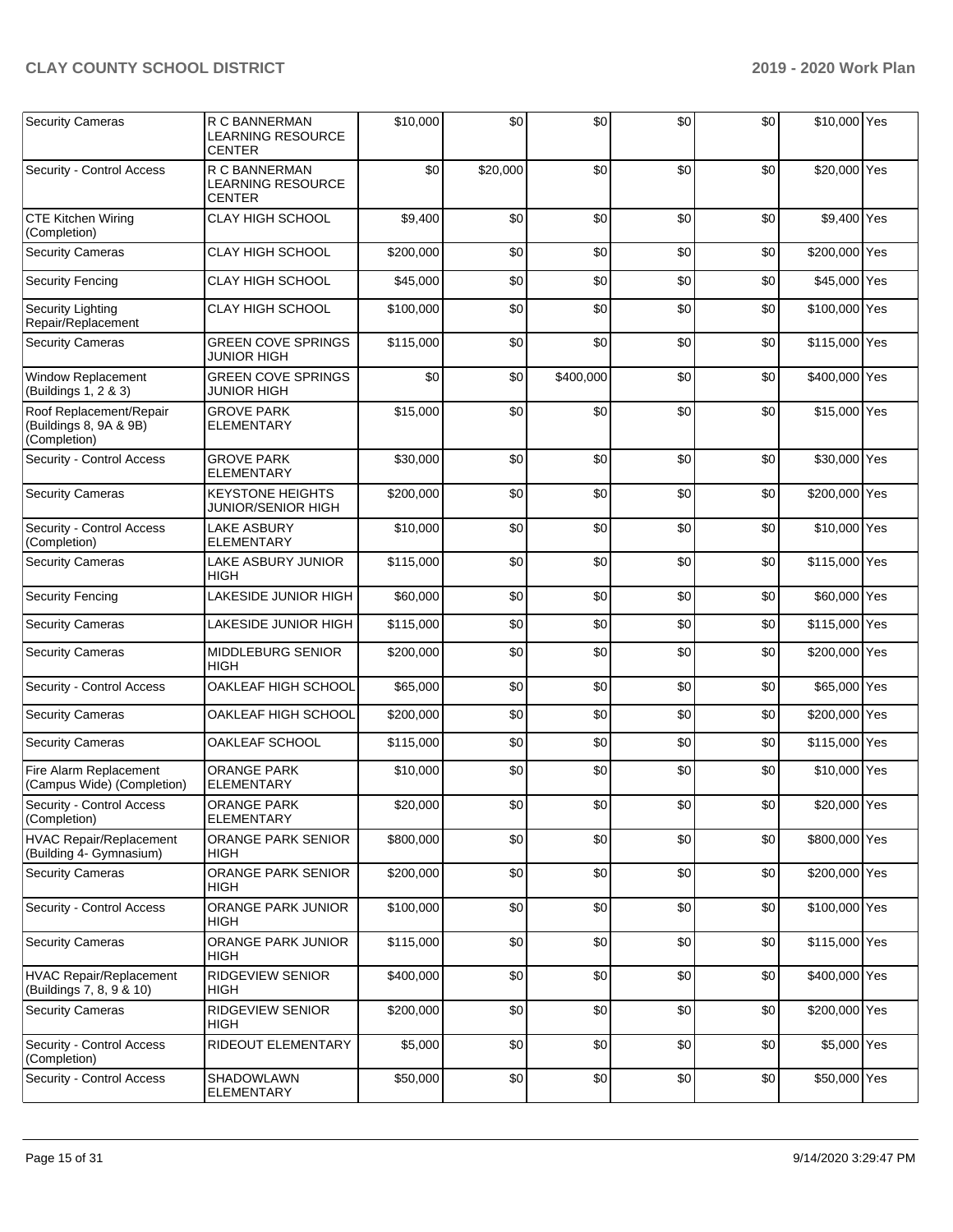| Security - Control Access<br>(Completion)                                           | <b>SWIMMING PEN CREEK</b><br><b>ELEMENTARY</b> | \$5,000   | \$0       | \$0       | \$0       | \$0       | \$5,000 Yes   |  |
|-------------------------------------------------------------------------------------|------------------------------------------------|-----------|-----------|-----------|-----------|-----------|---------------|--|
| Rooftop Cupola Modification<br>(Completion)                                         | <b>THUNDERBOLT</b><br><b>ELEMENTARY</b>        | \$32,000  | \$0       | \$0       | \$0       | \$0       | \$32,000 Yes  |  |
| Roof Replacement/Repair<br>(Buildings 1 & 2) (Completion)                           | <b>WE CHERRY</b><br><b>ELEMENTARY</b>          | \$10.000  | \$0       | \$0       | \$0       | \$0       | \$10,000 Yes  |  |
| Parking Lot Lighting<br>Replacement (Completion)                                    | JACK L WILKINSON<br>JUNIOR HIGH                | \$5,000   | \$0       | \$0       | \$0       | \$0       | \$5,000 Yes   |  |
| County-Wide Erosion<br>Control/Stormwater Repair                                    | Location not specified                         | \$200,000 | \$50,000  | \$50,000  | \$50,000  | \$50,000  | \$400,000 Yes |  |
| County-Wide Land Acquisition                                                        | Location not specified                         | \$100,000 | \$0       | \$0       | \$0       | \$0       | \$100,000 Yes |  |
| County-Wide Relocatable<br>Disposal                                                 | Location not specified                         | \$5,000   | \$0       | \$0       | \$0       | \$0       | \$5,000 Yes   |  |
| <b>HVAC Repair/Replacement</b><br>(Buildings 6 & 11)                                | <b>CLAY HIGH SCHOOL</b>                        | \$220,000 | \$0       | \$0       | \$0       | \$0       | \$220,000 Yes |  |
| <b>HVAC Repair/Replacement</b><br>(Cafeteria)                                       | <b>ORANGE PARK SENIOR</b><br><b>HIGH</b>       | \$250,000 | \$0       | \$0       | \$0       | \$0       | \$250,000 Yes |  |
| Parking Lot Lighting<br>Replacement                                                 | <b>RIDGEVIEW</b><br><b>ELEMENTARY</b>          | \$100,000 | \$0       | \$0       | \$0       | \$0       | \$100,000 Yes |  |
| <b>ANCILLARY - District Office</b><br><b>Security Cameras</b><br>(Instructional/IS) | Location not specified                         | \$5,000   | \$0       | \$0       | \$0       | \$0       | \$5,000 Yes   |  |
| ANCILLARY - CO - Security<br>Cameras                                                | Location not specified                         | \$5,000   | \$0       | \$0       | \$0       | \$0       | \$5,000 Yes   |  |
| HVAC Repair/Replacement<br>(Chillers 1, 2, 3 & 4 (1 per<br>year))                   | <b>FLEMING ISLAND</b><br><b>SENIOR HIGH</b>    | \$0       | \$0       | \$200,000 | \$200,000 | \$200,000 | \$600,000 Yes |  |
| Stadium Repair/Replacement<br>(North End)                                           | ORANGE PARK SENIOR<br><b>HIGH</b>              | \$25,000  | \$0       | \$0       | \$0       | \$0       | \$25,000 Yes  |  |
| Replace HVAC Controls                                                               | SWIMMING PEN CREEK<br><b>ELEMENTARY</b>        | \$0       | \$140,000 | \$0       | \$0       | \$0       | \$140,000 Yes |  |
| Roof Replacement/Repair<br>(Buildings 3 & 4)                                        | <b>WE CHERRY</b><br><b>ELEMENTARY</b>          | \$0       | \$150,000 | \$0       | \$0       | \$0       | \$150,000 Yes |  |
| <b>HVAC Repair/Replacement</b><br>(Buildings 1, 2 & 3)                              | <b>FLEMING ISLAND</b><br><b>ELEMENTARY</b>     | \$0       | \$0       | \$0       | \$300,000 | \$0       | \$300,000 Yes |  |
| Parent Pickup/Parking<br>Improvements (Completion)                                  | <b>KEYSTONE HEIGHTS</b><br><b>ELEMENTARY</b>   | \$10,000  | \$0       | \$0       | \$0       | \$0       | \$10,000 Yes  |  |
| <b>Restroom Renovations</b><br>(Completion)                                         | ORANGE PARK SENIOR<br>HIGH                     | \$15,000  | \$0       | \$0       | \$0       | \$0       | \$15,000 Yes  |  |
| Security - Control Access<br>(Completion)                                           | <b>COPPERGATE</b><br>ELEMENTARY                | \$5,000   | \$0       | \$0       | \$0       | \$0       | \$5,000 Yes   |  |
| Security - Control Access<br>(Completion)                                           | <b>FLEMING ISLAND</b><br><b>SENIOR HIGH</b>    | \$20,000  | \$0       | \$0       | \$0       | \$0       | \$20,000 Yes  |  |
| Roof Replacement/Repair<br>(Building 1)                                             | LAKESIDE<br><b>ELEMENTARY</b>                  | \$600     | \$0       | \$0       | \$0       | \$0       | \$600 Yes     |  |
| Fire Alarm Replacement<br>(Campus Wide) (Completion)                                | <b>ROBERT M PATERSON</b><br><b>ELEMENTARY</b>  | \$10,000  | \$0       | \$0       | \$0       | \$0       | \$10,000 Yes  |  |
| HVAC Repair/Replacement<br>(Buildings 1, 2 & Mezzanine)<br>(Completion)             | ROBERT M PATERSON<br><b>ELEMENTARY</b>         | \$4,000   | \$0       | \$0       | \$0       | \$0       | \$4,000 Yes   |  |
| Roof Replacement/Repair<br>(Buildings 7 & 10) (Completion)                          | <b>RIDGEVIEW SENIOR</b><br><b>HIGH</b>         | \$16,000  | \$0       | \$0       | \$0       | \$0       | \$16,000 Yes  |  |
| HVAC Controls (Completion)                                                          | <b>RIDEOUT ELEMENTARY</b>                      | \$15,892  | \$0       | \$0       | \$0       | \$0       | \$15,892 Yes  |  |
| Security - Control Assess<br>(Completion)                                           | S BRYAN JENNINGS<br><b>ELEMENTARY</b>          | \$5,000   | \$0       | \$0       | \$0       | \$0       | \$5,000 Yes   |  |
| ANCILLARY - D.O.<br>Renovation/Remodeling<br>(Completion)                           | Location not specified                         | \$200,000 | \$0       | \$0       | \$0       | \$0       | \$200,000 Yes |  |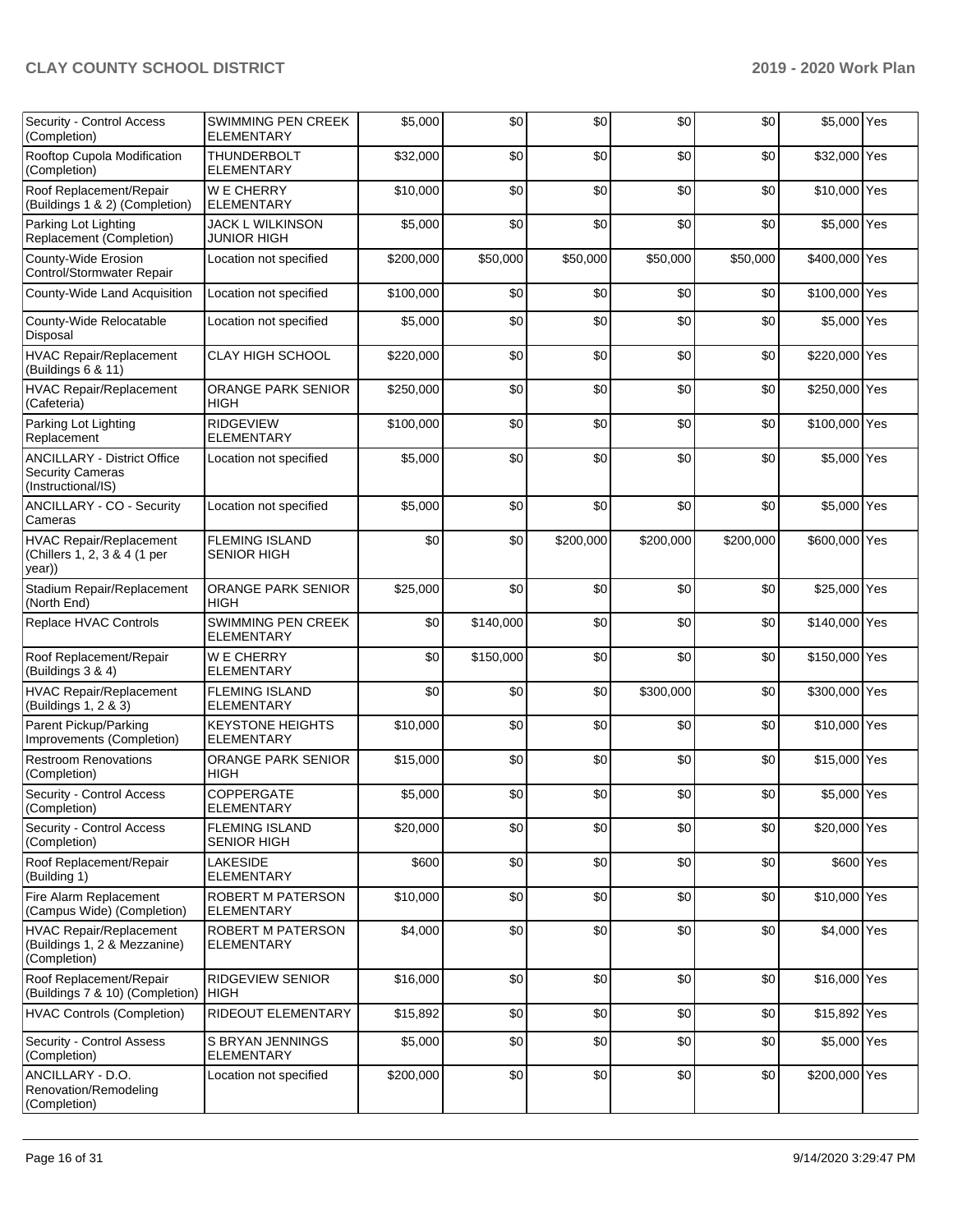| Site Improvements (Clay Track) ARGYLE ELEMENTARY                           |                                                      | \$75,000  | \$0 | \$0 | \$0 | \$0 | \$75,000 Yes  |  |
|----------------------------------------------------------------------------|------------------------------------------------------|-----------|-----|-----|-----|-----|---------------|--|
| <b>HVAC Repair/Replacement</b><br>(Air Handlers)                           | <b>CLAY HILL</b><br><b>ELEMENTARY</b>                | \$135,000 | \$0 | \$0 | \$0 | \$0 | \$135,000 Yes |  |
| <b>Security Cameras</b>                                                    | <b>FLEMING ISLAND</b><br><b>SENIOR HIGH</b>          | \$200,000 | \$0 | \$0 | \$0 | \$0 | \$200,000 Yes |  |
| Security - Control Access                                                  | <b>FLEMING ISLAND</b><br><b>ELEMENTARY</b>           | \$30,000  | \$0 | \$0 | \$0 | \$0 | \$30,000 Yes  |  |
| Erosion Control/Stormwater<br>Repair (Track Area)                          | <b>FLEMING ISLAND</b><br><b>SENIOR HIGH</b>          | \$100,000 | \$0 | \$0 | \$0 | \$0 | \$100,000 Yes |  |
| Security - Control Access                                                  | <b>GREEN COVE SPRINGS</b><br><b>JUNIOR HIGH</b>      | \$65,000  | \$0 | \$0 | \$0 | \$0 | \$65,000 Yes  |  |
| <b>Security Cameras</b>                                                    | <b>CLAY HILL</b><br><b>ELEMENTARY</b>                | \$20,000  | \$0 | \$0 | \$0 | \$0 | \$20,000 Yes  |  |
| Security - Control Access                                                  | <b>CLAY HIGH SCHOOL</b>                              | \$100,000 | \$0 | \$0 | \$0 | \$0 | \$100,000 Yes |  |
| HVAC Repair/Replacement<br>(Building 5)                                    | DOCTORS INLET<br><b>ELEMENTARY</b>                   | \$80,000  | \$0 | \$0 | \$0 | \$0 | \$80,000 Yes  |  |
| <b>HVAC Repair/Replacement</b><br>(Building 2)                             | <b>GROVE PARK</b><br><b>ELEMENTARY</b>               | \$120,000 | \$0 | \$0 | \$0 | \$0 | \$120,000 Yes |  |
| <b>HVAC Repair/Replacement</b>                                             | <b>KEYSTONE HEIGHTS</b><br><b>ELEMENTARY</b>         | \$100,000 | \$0 | \$0 | \$0 | \$0 | \$100,000 Yes |  |
| Intercom/PA Sysem                                                          | <b>KEYSTONE HEIGHTS</b><br><b>ELEMENTARY</b>         | \$100,000 | \$0 | \$0 | \$0 | \$0 | \$100,000 Yes |  |
| Roof Replacement/Repair<br>(Building 10)                                   | <b>KEYSTONE HEIGHTS</b><br><b>ELEMENTARY</b>         | \$200,000 | \$0 | \$0 | \$0 | \$0 | \$200,000 Yes |  |
| Security - Control Access                                                  | <b>KEYSTONE HEIGHTS</b><br><b>ELEMENTARY</b>         | \$65,000  | \$0 | \$0 | \$0 | \$0 | \$65,000 Yes  |  |
| Erosion Control/Stormwater<br>Repair                                       | <b>KEYSTONE HEIGHTS</b><br><b>JUNIOR/SENIOR HIGH</b> | \$100,000 | \$0 | \$0 | \$0 | \$0 | \$100,000 Yes |  |
| Intercom/PA System                                                         | <b>KEYSTONE HEIGHTS</b><br><b>JUNIOR/SENIOR HIGH</b> | \$100,000 | \$0 | \$0 | \$0 | \$0 | \$100,000 Yes |  |
| Site Improvements (Sanitary<br>Line)                                       | <b>KEYSTONE HEIGHTS</b><br><b>JUNIOR/SENIOR HIGH</b> | \$500,000 | \$0 | \$0 | \$0 | \$0 | \$500,000 Yes |  |
| <b>Security Fencing</b>                                                    | <b>KEYSTONE HEIGHTS</b><br><b>JUNIOR/SENIOR HIGH</b> | \$50,000  | \$0 | \$0 | \$0 | \$0 | \$50,000 Yes  |  |
| <b>Security Cameras</b>                                                    | <b>LAKE ASBURY</b><br><b>ELEMENTARY</b>              | \$20,000  | \$0 | \$0 | \$0 | \$0 | \$20,000 Yes  |  |
| Door Repair/Replacement<br>(Button Access/Handicap)                        | <b>LAKE ASBURY JUNIOR</b><br><b>HIGH</b>             | \$150,000 | \$0 | \$0 | \$0 | \$0 | \$150,000 Yes |  |
| Security - Control Access                                                  | <b>LAKESIDE</b><br>ELEMENTARY                        | \$45,000  | \$0 | \$0 | \$0 | \$0 | \$45,000 Yes  |  |
| New Sidewalk (Library)                                                     | <b>LAKESIDE</b><br><b>ELEMENTARY</b>                 | \$30,000  | \$0 | \$0 | \$0 | \$0 | \$30,000 Yes  |  |
| Parking Lot Renovation                                                     | LAKESIDE JUNIOR HIGH                                 | \$330,000 | \$0 | \$0 | \$0 | \$0 | \$330,000 Yes |  |
| Security - Control Access                                                  | LAKESIDE JUNIOR HIGH                                 | \$100,000 | \$0 | \$0 | \$0 | \$0 | \$100,000 Yes |  |
| Demolition of Wastewater Tank<br>& Wastewater Treatment<br><b>Building</b> | <b>MIDDLEBURG</b><br>ELEMENTARY                      | \$50,000  | \$0 | \$0 | \$0 | \$0 | \$50,000 Yes  |  |
| Covered Play Area                                                          | <b>MONTCLAIR</b><br><b>ELEMENTARY</b>                | \$100,000 | \$0 | \$0 | \$0 | \$0 | \$100,000 Yes |  |
| <b>HVAC Repair/Replacement</b><br>(Building 1)                             | <b>MONTCLAIR</b><br><b>ELEMENTARY</b>                | \$250,000 | \$0 | \$0 | \$0 | \$0 | \$250,000 Yes |  |
| Site Improvements (Clay Track)                                             | <b>MONTCLAIR</b><br>ELEMENTARY                       | \$75,000  | \$0 | \$0 | \$0 | \$0 | \$75,000 Yes  |  |
| <b>Bleacher Repair/Replacement</b><br>(Gym)                                | <b>MIDDLEBURG SENIOR</b><br><b>HIGH</b>              | \$225,000 | \$0 | \$0 | \$0 | \$0 | \$225,000 Yes |  |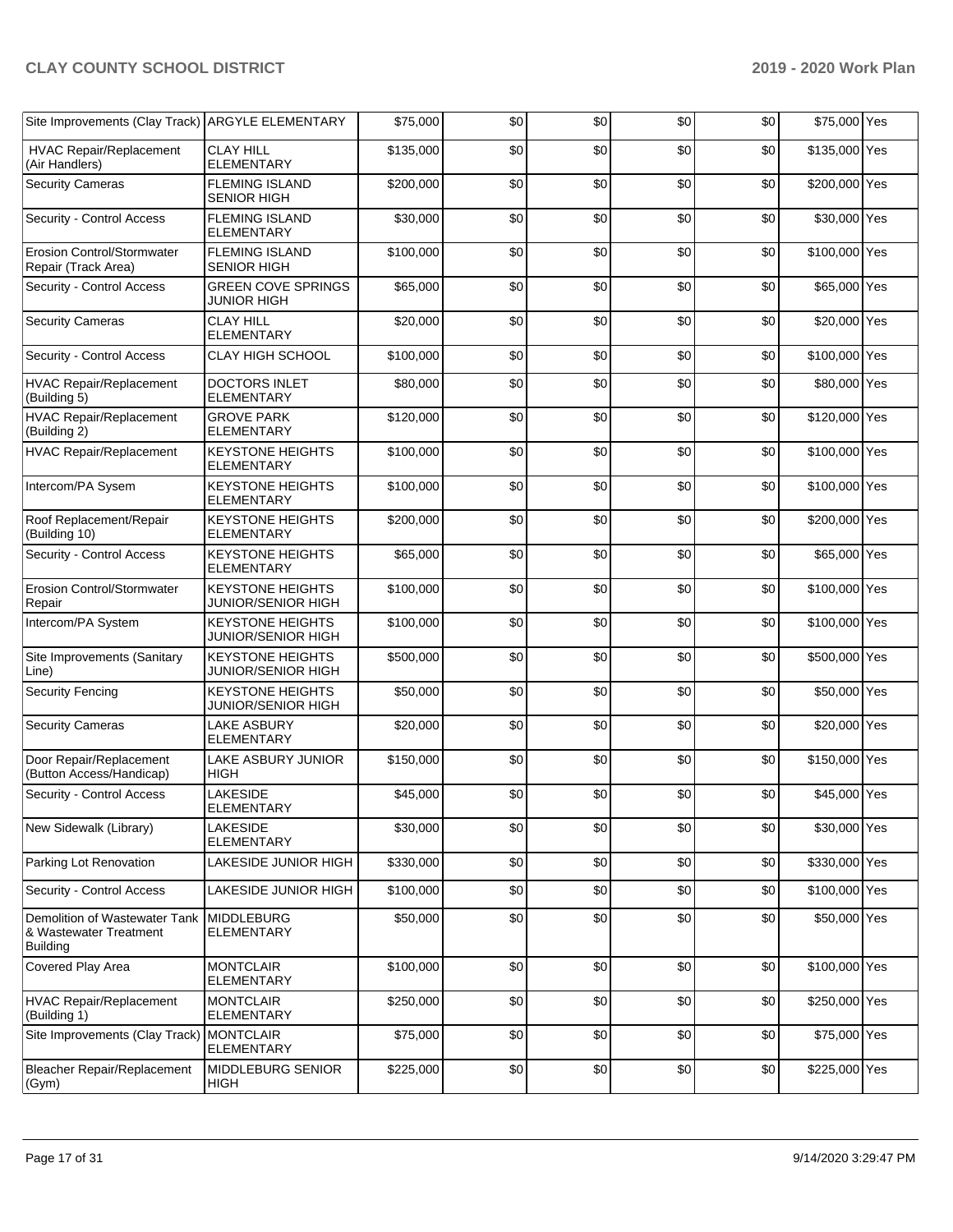| Cafeteria Expansion                                                | <b>MIDDLEBURG SENIOR</b><br><b>HIGH</b>       | \$80,000  | \$2,000,000 | \$20,000 | \$0 | \$0 | \$2,100,000 Yes |  |
|--------------------------------------------------------------------|-----------------------------------------------|-----------|-------------|----------|-----|-----|-----------------|--|
| <b>HVAC Repair/Replacement</b><br>(Kitchen)                        | MIDDLEBURG SENIOR<br><b>HIGH</b>              | \$40,000  | \$0         | \$0      | \$0 | \$0 | \$40,000 Yes    |  |
| <b>Security Fencing</b>                                            | MIDDLEBURG SENIOR<br><b>HIGH</b>              | \$10,000  | \$0         | \$0      | \$0 | \$0 | \$10,000 Yes    |  |
| <b>Track Improvements</b>                                          | MIDDLEBURG SENIOR<br><b>HIGH</b>              | \$150,000 | \$0         | \$0      | \$0 | \$0 | \$150,000 Yes   |  |
| Security - Control Access                                          | <b>MCRAE ELEMENTARY</b>                       | \$45,000  | \$0         | \$0      | \$0 | \$0 | \$45,000 Yes    |  |
| <b>Security Cameras</b>                                            | MCRAE ELEMENTARY                              | \$20,000  | \$0         | \$0      | \$0 | \$0 | \$20,000 Yes    |  |
| <b>Security Fencing</b>                                            | OAKLEAF HIGH SCHOOL                           | \$10,000  | \$0         | \$0      | \$0 | \$0 | \$10,000 Yes    |  |
| <b>Erosion Control/Stormwater</b><br>Repair                        | OAKLEAF SCHOOL                                | \$100,000 | \$0         | \$0      | \$0 | \$0 | \$100,000 Yes   |  |
| <b>Security Lighting</b><br>Repair/Replacement                     | OAKLEAF SCHOOL                                | \$25,000  | \$0         | \$0      | \$0 | \$0 | \$25,000 Yes    |  |
| Flooring Repair/Replacement<br>(2nd Floor)                         | ORANGE PARK SENIOR<br>HIGH                    | \$35,000  | \$0         | \$0      | \$0 | \$0 | \$35,000 Yes    |  |
| <b>Tennis Court Repairs</b>                                        | ORANGE PARK SENIOR<br><b>HIGH</b>             | \$100,000 | \$0         | \$0      | \$0 | \$0 | \$100,000 Yes   |  |
| <b>Track Improvements</b>                                          | ORANGE PARK SENIOR<br>HIGH                    | \$140,000 | \$0         | \$0      | \$0 | \$0 | \$140,000 Yes   |  |
| <b>Security Cameras</b>                                            | OAKLEAF VILLAGE<br><b>ELEMENTARY</b>          | \$65,000  | \$0         | \$0      | \$0 | \$0 | \$65,000 Yes    |  |
| Door Repair/Replacement<br>(Exterior)                              | <b>ROBERT M PATERSON</b><br><b>ELEMENTARY</b> | \$50,000  | \$0         | \$0      | \$0 | \$0 | \$50,000 Yes    |  |
| Security - Control Access                                          | ROBERT M PATERSON<br><b>ELEMENTARY</b>        | \$45,000  | \$0         | \$0      | \$0 | \$0 | \$45,000 Yes    |  |
| Asphalt Improvements (PE<br><b>Basketball Court)</b>               | <b>RIDGEVIEW SENIOR</b><br><b>HIGH</b>        | \$35,000  | \$0         | \$0      | \$0 | \$0 | \$35,000 Yes    |  |
| Covered Walkway (Parent<br>Pickup)                                 | RIDEOUT ELEMENTARY                            | \$25,000  | \$0         | \$0      | \$0 | \$0 | \$25,000 Yes    |  |
| Intercom/PA System                                                 | RIDEOUT ELEMENTARY                            | \$100,000 | \$0         | \$0      | \$0 | \$0 | \$100,000 Yes   |  |
| Covered Play Area                                                  | <b>RIDGEVIEW</b><br><b>ELEMENTARY</b>         | \$100,000 | \$0         | \$0      | \$0 | \$0 | \$100,000 Yes   |  |
| <b>Security Cameras</b>                                            | S BRYAN JENNINGS<br><b>ELEMENTARY</b>         | \$20,000  | \$0         | \$0      | \$0 | \$0 | \$20,000 Yes    |  |
| Fire Alarm Replacement                                             | <b>J L WILKINSON</b><br><b>ELEMENTARY</b>     | \$350,000 | \$0         | \$0      | \$0 | \$0 | \$350,000 Yes   |  |
| Intercom/PA System                                                 | THUNDERBOLT<br><b>ELEMENTARY</b>              | \$100,000 | \$0         | \$0      | \$0 | \$0 | \$100,000 Yes   |  |
| <b>Security Cameras</b>                                            | <b>J L WILKINSON</b><br><b>ELEMENTARY</b>     | \$20,000  | \$0         | \$0      | \$0 | \$0 | \$20,000 Yes    |  |
| ANCILLARY - HC Long - PDC<br>Flooring Repair/Replacement           | Location not specified                        | \$25,000  | \$0         | \$0      | \$0 | \$0 | \$25,000 Yes    |  |
| <b>ANCILLARY - HVAC</b><br>Repair/Replacement (District<br>Office) | Location not specified                        | \$130,816 | \$0         | \$0      | \$0 | \$0 | \$130,816 Yes   |  |
| ANCILLARY - MB<br>Transportation - Fencing                         | Location not specified                        | \$71,975  | \$0         | \$0      | \$0 | \$0 | \$71,975 Yes    |  |
| <b>ANCILLARY - MB</b><br>Transportation - Repair to<br>Hydrolic    | Location not specified                        | \$40,000  | \$0         | \$0      | \$0 | \$0 | \$40,000 Yes    |  |
| <b>COUNTY-WIDE Emergency</b><br>Communication PA Expansion         | Location not specified                        | \$63,000  | \$500,000   | \$0      | \$0 | \$0 | \$563,000 Yes   |  |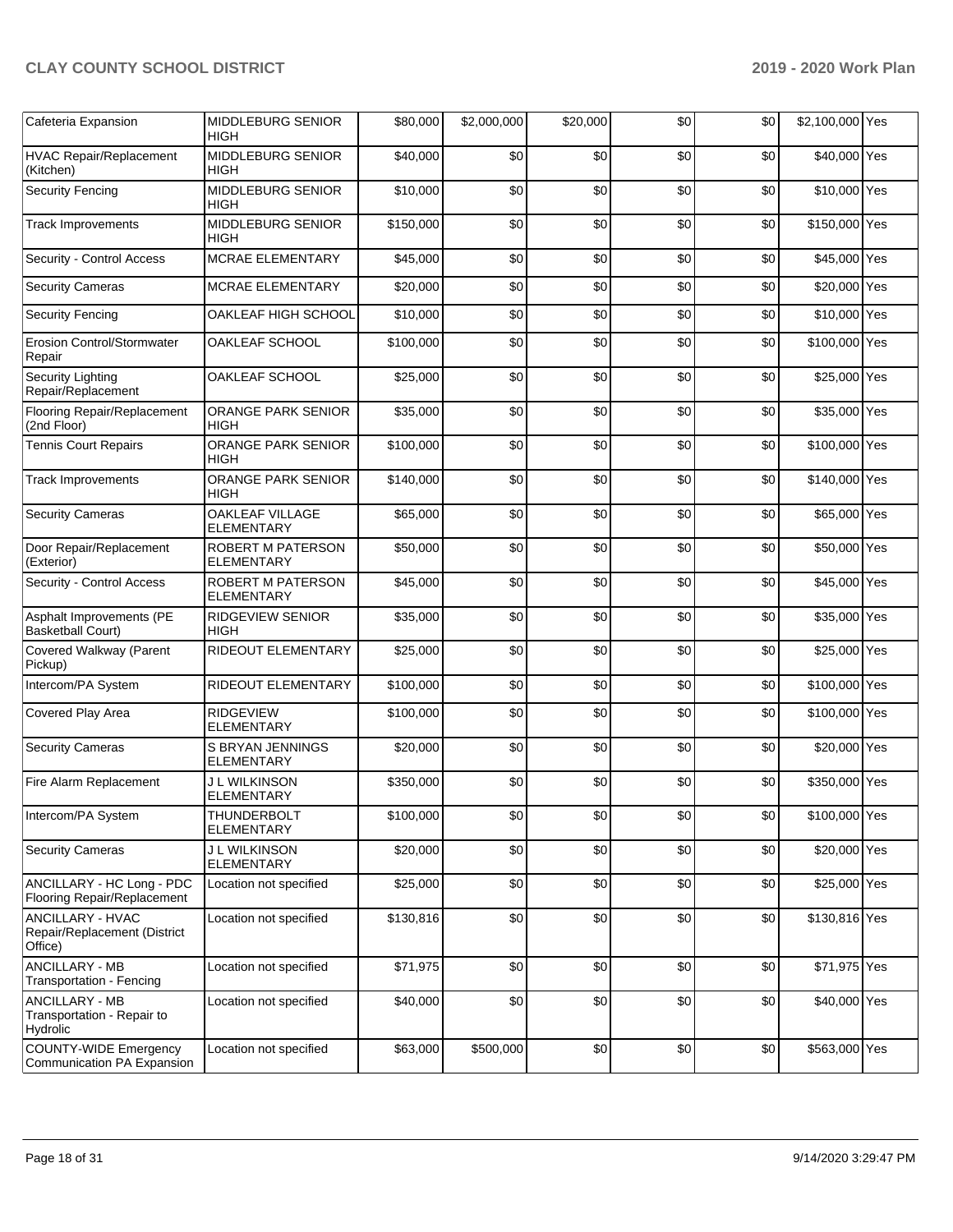| COUNTY-WIDE Lockdown<br>InterOps/Communication<br>Application (Software) | Location not specified                              | \$85,000  | \$45,000    | \$45,000    | \$45,000 | \$0 | \$220,000 Yes   |  |
|--------------------------------------------------------------------------|-----------------------------------------------------|-----------|-------------|-------------|----------|-----|-----------------|--|
| <b>COUNTY-WIDE Perimeter</b><br>Fencing                                  | Location not specified                              | \$277,500 | \$1,087,500 | \$0         | \$0      | \$0 | \$1,365,000 Yes |  |
| <b>ANCILLARY - District Office</b><br>Site Improvements (Parking<br>Lot) | Location not specified                              | \$130,000 | \$0         | \$0         | \$0      | \$0 | \$130,000 Yes   |  |
| Kitchen Addition                                                         | R C BANNERMAN<br>LEARNING RESOURCE<br><b>CENTER</b> | \$0       | \$80,000    | \$1,000,000 | \$0      | \$0 | \$1,080,000 Yes |  |
| <b>COUNTY-WIDE School VHF</b><br>Radios                                  | Location not specified                              | \$675,000 | \$0         | \$0         | \$0      | \$0 | \$675,000 Yes   |  |
| COUNTY-WIDE Impact<br><b>Resistant Window Film</b>                       | Location not specified                              | \$67,500  | \$0         | \$0         | \$0      | \$0 | \$67,500 Yes    |  |
| Cafeteria Expansion                                                      | <b>CHARLES E BENNETT</b><br><b>ELEMENTARY</b>       | \$0       | \$80,000    | \$1,500,000 | \$0      | \$0 | \$1,580,000 Yes |  |
| Security - Control Access                                                | <b>CHARLES E BENNETT</b><br>ELEMENTARY              | \$0       | \$45,000    | \$0         | \$0      | \$0 | \$45,000 Yes    |  |
| <b>Erosion Control/Stormwater</b><br>Repair                              | <b>CLAY HILL</b><br><b>ELEMENTARY</b>               | \$0       | \$10,000    | \$0         | \$0      | \$0 | \$10,000 Yes    |  |
| Parking Lot Resurfacing                                                  | <b>CLAY HILL</b><br><b>ELEMENTARY</b>               | \$0       | \$30,000    | \$0         | \$0      | \$0 | \$30,000 Yes    |  |
| Security - Control Access                                                | <b>CLAY HILL</b><br><b>ELEMENTARY</b>               | \$0       | \$65,000    | \$0         | \$0      | \$0 | \$65,000 Yes    |  |
| Gym Remodeling                                                           | <b>CLAY HIGH SCHOOL</b>                             | \$0       | \$500,000   | \$0         | \$0      | \$0 | \$500,000 Yes   |  |
| <b>Track Improvements</b>                                                | <b>CLAY HIGH SCHOOL</b>                             | \$0       | \$250,000   | \$0         | \$0      | \$0 | \$250,000 Yes   |  |
| Security - Control Access                                                | <b>DOCTORS INLET</b><br><b>ELEMENTARY</b>           | \$0       | \$45,000    | \$0         | \$0      | \$0 | \$45,000 Yes    |  |
| Site Improvements (Lighting<br>Upgrades)                                 | <b>FLEMING ISLAND</b><br><b>SENIOR HIGH</b>         | \$0       | \$150,000   | \$0         | \$0      | \$0 | \$150,000 Yes   |  |
| <b>Track Improvements</b>                                                | <b>KEYSTONE HEIGHTS</b><br>JUNIOR/SENIOR HIGH       | \$0       | \$250,000   | \$0         | \$0      | \$0 | \$250,000 Yes   |  |
| Cafeteria Floor Replacement                                              | LAKE ASBURY<br><b>ELEMENTARY</b>                    | \$0       | \$60,000    | \$0         | \$0      | \$0 | \$60,000 Yes    |  |
| Security - Control Access                                                | LAKE ASBURY JUNIOR<br>HIGH                          | \$0       | \$65,000    | \$0         | \$0      | \$0 | \$65,000 Yes    |  |
| Locker Room Renovation                                                   | LAKESIDE JUNIOR HIGH                                | \$0       | \$225,000   | \$0         | \$0      | \$0 | \$225,000 Yes   |  |
| Security - Control Access                                                | <b>MIDDLEBURG</b><br>ELEMENTARY                     | \$0       | \$25,000    | \$0         | \$0      | \$0 | \$25,000 Yes    |  |
| Security - Control Access                                                | <b>MONTCLAIR</b><br><b>ELEMENTARY</b>               | \$0       | \$65,000    | \$0         | \$0      | \$0 | \$65,000 Yes    |  |
| Erosion Control/Stormwater<br>Repair (Bus Loop)                          | MIDDLEBURG SENIOR<br>HIGH                           | \$0       | \$40,000    | \$0         | \$0      | \$0 | \$40,000 Yes    |  |
| <b>Restroom Renovations (Front</b><br>Office)                            | MIDDLEBURG SENIOR<br><b>HIGH</b>                    | \$0       | \$80,000    | \$0         | \$0      | \$0 | \$80,000 Yes    |  |
| Security - Control Access                                                | MIDDLEBURG SENIOR<br><b>HIGH</b>                    | \$0       | \$65,000    | \$0         | \$0      | \$0 | \$65,000 Yes    |  |
| Security - Control Access                                                | OAKLEAF SCHOOL                                      | \$0       | \$65,000    | \$0         | \$0      | \$0 | \$65,000 Yes    |  |
| Security - Control Access                                                | ORANGE PARK SENIOR<br>HIGH                          | \$0       | \$85,000    | \$0         | \$0      | \$0 | \$85,000 Yes    |  |
| Stadium Replacement                                                      | ORANGE PARK SENIOR<br>HIGH                          | \$0       | \$50,000    | \$2,000,000 | \$0      | \$0 | \$2,050,000 Yes |  |
| Security - Control Access                                                | OAKLEAF VILLAGE<br>ELEMENTARY                       | \$0       | \$45,000    | \$0         | \$0      | \$0 | \$45,000 Yes    |  |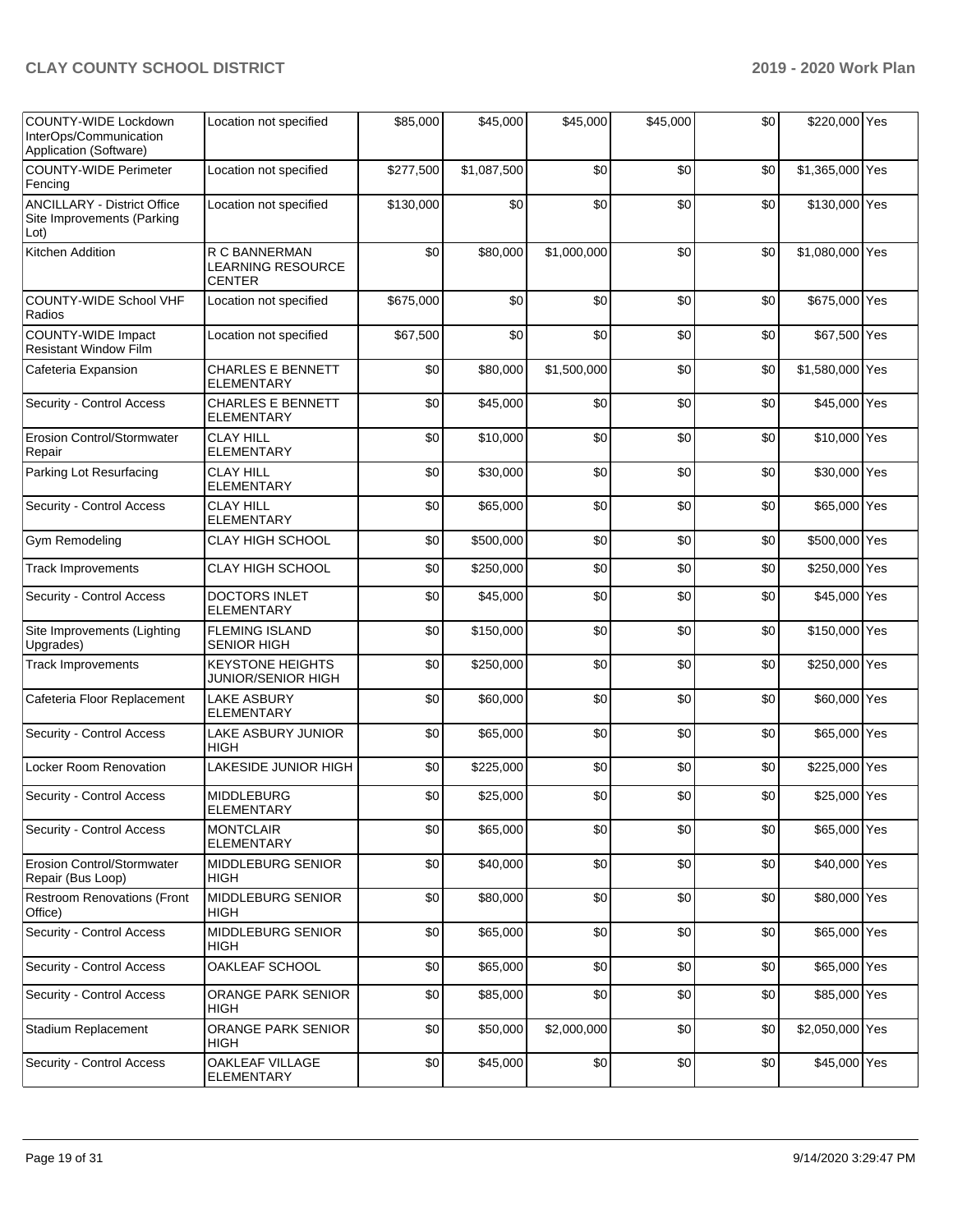| Security - Control Access                                                                   | PLANTATION OAKS<br><b>ELEMENTARY</b>          | \$0 | \$50,000    | \$0         | \$0         | \$0 | \$50,000 Yes    |  |
|---------------------------------------------------------------------------------------------|-----------------------------------------------|-----|-------------|-------------|-------------|-----|-----------------|--|
| Demolition of Wastewater Tank RIDGEVIEW SENIOR<br>& Wastewater Treatment<br><b>Building</b> | <b>HIGH</b>                                   | \$0 | \$60,000    | \$0         | \$0         | \$0 | \$60,000 Yes    |  |
| Media Center Upgrades                                                                       | RIDGEVIEW SENIOR<br>HIGH                      | \$0 | \$250,000   | \$0         | \$0         | \$0 | \$250,000 Yes   |  |
| <b>Restroom Renovations</b>                                                                 | RIDGEVIEW SENIOR<br><b>HIGH</b>               | \$0 | \$100,000   | \$0         | \$0         | \$0 | \$100,000 Yes   |  |
| <b>Resurface Tennis Courts</b>                                                              | <b>RIDGEVIEW SENIOR</b><br><b>HIGH</b>        | \$0 | \$30,000    | \$0         | \$0         | \$0 | \$30,000 Yes    |  |
| Security - Control Access                                                                   | RIDGEVIEW SENIOR<br><b>HIGH</b>               | \$0 | \$80,000    | \$0         | \$0         | \$0 | \$80,000 Yes    |  |
| <b>HVAC Repair/Replacement</b><br>(Building 7)                                              | RIDGEVIEW<br><b>ELEMENTARY</b>                | \$0 | \$145,000   | \$0         | \$0         | \$0 | \$145,000 Yes   |  |
| Security - Control Access                                                                   | <b>RIDGEVIEW</b><br><b>ELEMENTARY</b>         | \$0 | \$65,000    | \$0         | \$0         | \$0 | \$65,000 Yes    |  |
| Security - Control Access                                                                   | <b>THUNDERBOLT</b><br><b>ELEMENTARY</b>       | \$0 | \$25,000    | \$0         | \$0         | \$0 | \$25,000 Yes    |  |
| Security - Control Access                                                                   | <b>TYNES ELEMENTARY</b>                       | \$0 | \$45,000    | \$0         | \$0         | \$0 | \$45,000 Yes    |  |
| Security - Control Access                                                                   | W E CHERRY<br><b>ELEMENTARY</b>               | \$0 | \$10,000    | \$0         | \$0         | \$0 | \$10,000 Yes    |  |
| Covered Play Area                                                                           | <b>J L WILKINSON</b><br><b>ELEMENTARY</b>     | \$0 | \$100,000   | \$0         | \$0         | \$0 | \$100,000 Yes   |  |
| Security - Control Access                                                                   | J L WILKINSON<br><b>ELEMENTARY</b>            | \$0 | \$45,000    | \$0         | \$0         | \$0 | \$45,000 Yes    |  |
| Parking Lot Renovation                                                                      | <b>JACK L WILKINSON</b><br>JUNIOR HIGH        | \$0 | \$150,000   | \$0         | \$0         | \$0 | \$150,000 Yes   |  |
| <b>Restroom Renovation</b>                                                                  | <b>JACK L WILKINSON</b><br><b>JUNIOR HIGH</b> | \$0 | \$75,000    | \$0         | \$0         | \$0 | \$75,000 Yes    |  |
| Security - Control Access                                                                   | JACK L WILKINSON<br><b>JUNIOR HIGH</b>        | \$0 | \$65,000    | \$0         | \$0         | \$0 | \$65,000 Yes    |  |
| <b>COUNTY-WIDE Perimeter</b><br>Doors                                                       | Location not specified                        | \$0 | \$1,219,000 | \$2,975,000 | \$4,362,500 | \$0 | \$8,556,500 Yes |  |
| COUNTY-WIDE Security -<br><b>Control Access</b>                                             | Location not specified                        | \$0 | \$5,000     | \$930,000   | \$0         | \$0 | \$935,000 Yes   |  |
| <b>COUNTY-WIDE Security</b><br>Signage                                                      | Location not specified                        | \$0 | \$87,000    | \$0         | \$0         | \$0 | \$87,000 Yes    |  |
| Automotive/Carpentry Exterior<br>Walls                                                      | <b>CLAY HIGH SCHOOL</b>                       | \$0 | \$0         | \$30,000    | \$0         | \$0 | \$30,000 Yes    |  |
| <b>Tennis Court Repairs</b>                                                                 | <b>FLEMING ISLAND</b><br><b>SENIOR HIGH</b>   | \$0 | \$0         | \$50,000    | \$0         | \$0 | \$50,000 Yes    |  |
| <b>Track Improvements</b>                                                                   | <b>FLEMING ISLAND</b><br><b>SENIOR HIGH</b>   | \$0 | \$0         | \$250,000   | \$0         | \$0 | \$250,000 Yes   |  |
| Gym Floor Resurfacing                                                                       | <b>ORANGE PARK SENIOR</b><br>HIGH             | \$0 | \$0         | \$100,000   | \$0         | \$0 | \$100,000 Yes   |  |
| Cafeteria Renovation<br>(Ceiling/Lighting)                                                  | ORANGE PARK JUNIOR<br>HIGH                    | \$0 | \$0         | \$100,000   | \$0         | \$0 | \$100,000 Yes   |  |
| <b>Restroom Renovations</b>                                                                 | ORANGE PARK JUNIOR<br><b>HIGH</b>             | \$0 | \$0         | \$300,000   | \$0         | \$0 | \$300,000 Yes   |  |
| <b>Track Improvements</b>                                                                   | RIDGEVIEW SENIOR<br><b>HIGH</b>               | \$0 | \$0         | \$250,000   | \$0         | \$0 | \$250,000 Yes   |  |
| <b>HVAC Repair/Replacement</b><br>(Building 1 - Chiller)                                    | RIDEOUT ELEMENTARY                            | \$0 | \$0         | \$150,000   | \$0         | \$0 | \$150,000 Yes   |  |
| Covered Play Area (Replace<br>Covers)                                                       | W E CHERRY<br><b>ELEMENTARY</b>               | \$0 | \$0         | \$100,000   | \$0         | \$0 | \$100,000 Yes   |  |
| ANCILLARY HC Long -<br><b>Window Replacement</b>                                            | Location not specified                        | \$0 | \$0         | \$75,000    | \$0         | \$0 | \$75,000 Yes    |  |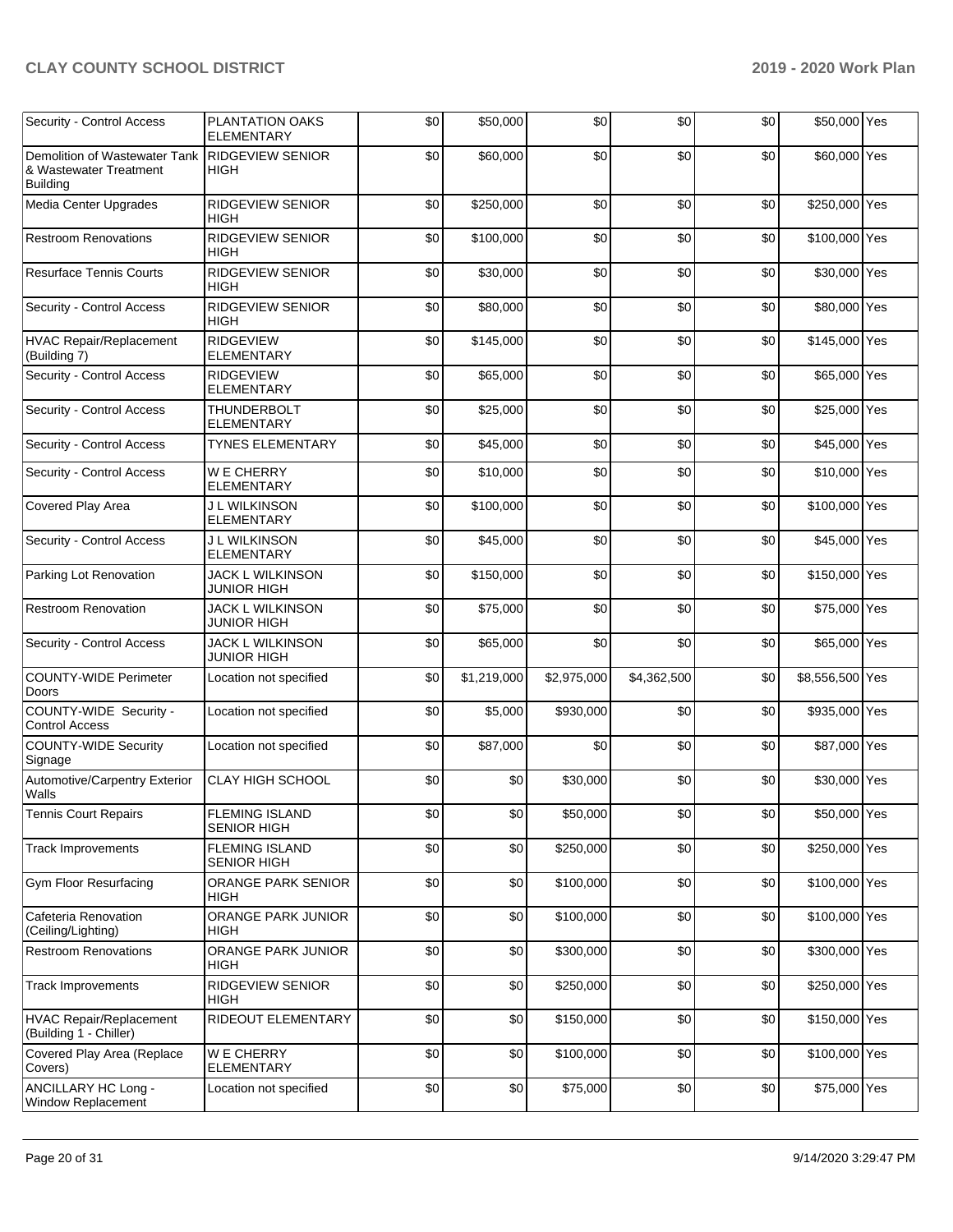| ANCILLARY MB Transportation Location not specified<br>- Parking Lot Improvements |                                                      | \$0          | \$0          | \$150,000    | \$0         | \$0         | \$150,000 Yes   |  |
|----------------------------------------------------------------------------------|------------------------------------------------------|--------------|--------------|--------------|-------------|-------------|-----------------|--|
| <b>ANCILLARY Security</b><br>Operations Center (SOC)<br>(Middleburg)             | Location not specified                               | \$0          | \$0          | \$85,000     | \$692,000   | \$0         | \$777,000 Yes   |  |
| <b>COUNTY-WIDE Fire Alarm</b><br>Upgrades                                        | Location not specified                               | \$0          | \$0          | \$1,830,000  | \$0         | \$0         | \$1,830,000 Yes |  |
| Cafeteria Renovation                                                             | <b>LAKESIDE JUNIOR HIGH</b>                          | \$0          | \$0          | \$0          | \$25,000    | \$250,000   | \$275,000 Yes   |  |
| Flooring Repair/Replacement                                                      | <b>MIDDLEBURG SENIOR</b><br><b>HIGH</b>              | \$0          | \$0          | \$0          | \$0         | \$200,000   | \$200,000 Yes   |  |
| Stucco/Brick Gym (Design)                                                        | <b>CLAY HIGH SCHOOL</b>                              | \$0          | \$0          | \$0          | \$0         | \$50,000    | \$50,000 Yes    |  |
| <b>Security Cameras</b>                                                          | <b>JACK L WILKINSON</b><br>JUNIOR HIGH               | \$115,000    | \$0          | \$0          | \$0         | \$0         | \$115,000 Yes   |  |
| Security - Control Access                                                        | <b>KEYSTONE HEIGHTS</b><br><b>JUNIOR/SENIOR HIGH</b> | \$0          | \$65,000     | \$0          | \$0         | \$0         | \$65,000 Yes    |  |
| <b>Security Cameras</b>                                                          | LAKESIDE<br><b>ELEMENTARY</b>                        | \$20,000     | \$0          | \$0          | \$0         | \$0         | \$20,000 Yes    |  |
| COUNTY-WIDE Lockdown<br><b>Devices</b>                                           | Location not specified                               | \$1,033,504  | \$0          | \$0          | \$0         | \$0         | \$1,033,504 Yes |  |
| New Front Office Spaces                                                          | MIDDLEBURG SENIOR<br><b>HIGH</b>                     | \$0          | \$0          | \$0          | \$200,000   | \$0         | \$200,000 Yes   |  |
| Replace HVAC Controls                                                            | <b>THUNDERBOLT</b><br><b>ELEMENTARY</b>              | \$140,000    | \$0          | \$0          | \$0         | \$0         | \$140,000 Yes   |  |
| <b>COUNTY-WIDE Campus</b><br>Lighting (Secondary)                                | Location not specified                               | \$0          | \$0          | \$0          | \$917,500   | \$0         | \$917,500 Yes   |  |
| <b>Track Improvements</b>                                                        | OAKLEAF HIGH SCHOOL                                  | \$0          | \$0          | \$0          | \$250,000   | \$0         | \$250,000 Yes   |  |
| Cafeteria/Kitchen Renovation                                                     | <b>MONTCLAIR</b><br><b>ELEMENTARY</b>                | \$0          | \$0          | \$0          | \$80,000    | \$1,500,000 | \$1,580,000 Yes |  |
| <b>HVAC Repair/Replacement</b><br>(Buildings 1, 2 & 3)                           | <b>MCRAE ELEMENTARY</b>                              | \$0          | \$0          | \$300,000    | \$0         | \$0         | \$300,000 Yes   |  |
| Replace HVAC Controls                                                            | ARGYLE ELEMENTARY                                    | \$80,000     | \$0          | \$0          | \$0         | \$0         | \$80,000 Yes    |  |
| <b>GRANT - County-Wide</b><br><b>Emergency Communications</b><br>Systems         | Location not specified                               | \$340,000    | \$0          | \$0          | \$0         | \$0         | \$340,000 Yes   |  |
| <b>GRANT - County-Wide Impact</b><br><b>Resistant Window Film</b>                | Location not specified                               | \$8,707      | \$0          | \$0          | \$0         | \$0         | \$8,707 Yes     |  |
| GRANT - County-Wide<br>Perimeter Hardening, Fencing,<br>& Gate Controls          | Location not specified                               | \$109,678    | \$0          | \$0          | \$0         | \$0         | \$109,678 Yes   |  |
| <b>GRANT - County-Wide Security Location not specified</b><br>Cameras            |                                                      | \$23,084     | \$0          | \$0          | \$0         | \$0         | \$23,084 Yes    |  |
|                                                                                  |                                                      | \$18,991,920 | \$10,725,000 | \$13,796,500 | \$8,998,500 | \$2,941,500 | \$55,453,420    |  |

## **Additional Project Schedules**

Any projects that are not identified in the last approved educational plant survey.

| <b>Project Description</b>           | Location                          | <b>Num</b> | 2019 - 2020   2020 - 2021<br>Classroom Actual Budget | Projected | 2021 - 2022<br>Projected | $2022 - 2023$<br>Projected | 2023 - 2024<br>Projected | Total | Funded  |
|--------------------------------------|-----------------------------------|------------|------------------------------------------------------|-----------|--------------------------|----------------------------|--------------------------|-------|---------|
| Project description not<br>specified | <b>ILocation not</b><br>specified |            | \$0 <sub>1</sub>                                     | \$0       | \$0                      | \$0                        | \$0                      |       | $$0$ No |
|                                      |                                   |            | \$0                                                  | \$0       | \$0                      | \$0                        | \$0                      | \$0   |         |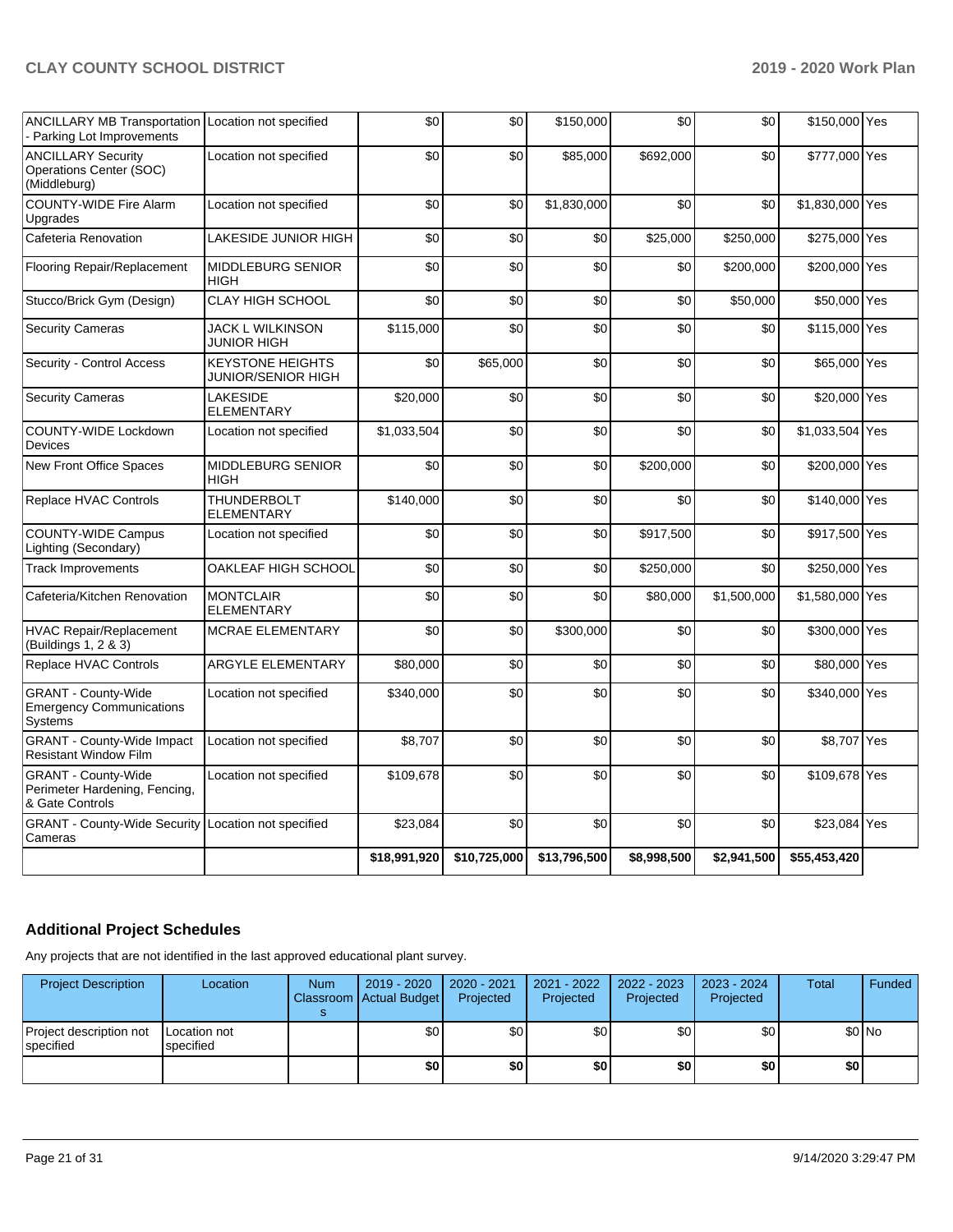### **Non Funded Growth Management Project Schedules**

Schedule indicating which projects, due to planned development, that CANNOT be funded from current revenues projected over the next five years.

Nothing reported for this section.

# **Tracking**

## **Capacity Tracking**

| Location                                                   | $2019 -$<br>2020 Satis.<br>Stu. Sta. | Actual<br>$2019 -$<br><b>2020 FISH</b><br>Capacity | Actual<br>$2018 -$<br>2019<br><b>COFTE</b> | # Class<br>Rooms | Actual<br>Average<br>$2019 -$<br>2020 Class<br><b>Size</b> | Actual<br>$2019 -$<br>2020<br><b>Utilization</b> | <b>New</b><br>Stu.<br>Capacity | <b>New</b><br>Rooms to<br>be<br>Added/Re<br>moved | Projected<br>$2023 -$<br>2024<br><b>COFTE</b> | Projected<br>$2023 -$<br>2024<br><b>Utilization</b> | Projected<br>$2023 -$<br>2024 Class<br><b>Size</b> |
|------------------------------------------------------------|--------------------------------------|----------------------------------------------------|--------------------------------------------|------------------|------------------------------------------------------------|--------------------------------------------------|--------------------------------|---------------------------------------------------|-----------------------------------------------|-----------------------------------------------------|----------------------------------------------------|
| <b>GREEN COVE SPRINGS</b><br>JUNIOR HIGH                   | 1,025                                | 922                                                | 772                                        | 45               | 17                                                         | 84.00%                                           | $\Omega$                       | $\Omega$                                          | 850                                           | 92.00 %                                             | 19                                                 |
| <b>CHARLES E BENNETT</b><br><b>ELEMENTARY</b>              | 830                                  | 830                                                | 677                                        | 45               | 15                                                         | 82.00%                                           | $\Omega$                       | $\Omega$                                          | 719                                           | 87.00 %                                             | 16                                                 |
| R C BANNERMAN<br><b>LEARNING RESOURCE</b><br><b>CENTER</b> | 568                                  | 568                                                | 202                                        | 35               | 6                                                          | 36.00 %                                          | $\Omega$                       | $\Omega$                                          | 375                                           | 66.00 %                                             | 11                                                 |
| <b>ORANGE PARK</b><br>ELEMENTARY                           | 504                                  | 504                                                | 479                                        | 26               | 18                                                         | 95.00 %                                          | $\Omega$                       | $\Omega$                                          | 500                                           | 99.00 %                                             | 19                                                 |
| <b>GROVE PARK</b><br>ELEMENTARY                            | 512                                  | 512                                                | 493                                        | 28               | 18                                                         | 96.00%                                           | $\Omega$                       | $\Omega$                                          | 518                                           | 101.00%                                             | 19                                                 |
| WE CHERRY<br>ELEMENTARY                                    | 881                                  | 881                                                | 713                                        | 48               | 15                                                         | 81.00%                                           | $\Omega$                       | $\Omega$                                          | 788                                           | 89.00 %                                             | 16                                                 |
| <b>ORANGE PARK SENIOR</b><br> HIGH                         | 2,467                                | 2,343                                              | 1,480                                      | 104              | 14                                                         | 63.00 %                                          | $\Omega$                       | $\Omega$                                          | 1.649                                         | 70.00 %                                             | 16                                                 |
| <b>DOCTORS INLET</b><br><b>ELEMENTARY</b>                  | 737                                  | 737                                                | 616                                        | 40               | 15                                                         | 84.00%                                           | $\Omega$                       | $\Omega$                                          | 655                                           | 89.00 %                                             | 16                                                 |
| MIDDLEBURG<br><b>ELEMENTARY</b>                            | 650                                  | 650                                                | 570                                        | 34               | 17                                                         | 88.00 %                                          | $\Omega$                       | $\Omega$                                          | 598                                           | 92.00 %                                             | 18                                                 |
| <b>KEYSTONE HEIGHTS</b><br>ELEMENTARY                      | 896                                  | 896                                                | 809                                        | 49               | 17                                                         | 90.00%                                           | $\Omega$                       | $\Omega$                                          | 880                                           | 98.00 %                                             | 18                                                 |
| <b>KEYSTONE HEIGHTS</b><br><b>JUNIOR/SENIOR HIGH</b>       | 1,530                                | 1,377                                              | 1,013                                      | 66               | 15                                                         | 74.00%                                           | $\Omega$                       | $\Omega$                                          | 1,198                                         | 87.00 %                                             | 18                                                 |
| S BRYAN JENNINGS<br><b>ELEMENTARY</b>                      | 676                                  | 676                                                | 505                                        | 36               | 14                                                         | 75.00 %                                          | $\Omega$                       | $\Omega$                                          | 547                                           | 81.00%                                              | 15                                                 |
| <b>CLAY HIGH SCHOOL</b>                                    | 1,992                                | 1,892                                              | 1,375                                      | 84               | 16                                                         | 73.00 %                                          | $\Omega$                       | $\mathbf 0$                                       | 1,572                                         | 83.00 %                                             | 19                                                 |
| LAKESIDE JUNIOR HIGH                                       | 1,338                                | 1,204                                              | 825                                        | 57               | 14                                                         | 68.00%                                           | $\Omega$                       | $\Omega$                                          | 814                                           | 68.00 %                                             | 14                                                 |
| <b>LAKESIDE</b><br><b>ELEMENTARY</b>                       | 876                                  | 876                                                | 726                                        | 47               | 15                                                         | 83.00 %                                          | $\Omega$                       | $\Omega$                                          | 760                                           | 87.00 %                                             | 16                                                 |
| <b>ORANGE PARK JUNIOR</b><br> HIGH                         | 1,170                                | 1,053                                              | 748                                        | 52               | 14                                                         | 71.00 %                                          | $\Omega$                       | $\Omega$                                          | 751                                           | 71.00 %                                             | 14                                                 |
| <b>JACK L WILKINSON</b><br><b>JUNIOR HIGH</b>              | 836                                  | 752                                                | 729                                        | 37               | 20                                                         | 97.00 %                                          | $\Omega$                       | $\Omega$                                          | 763                                           | 101.00%                                             | 21                                                 |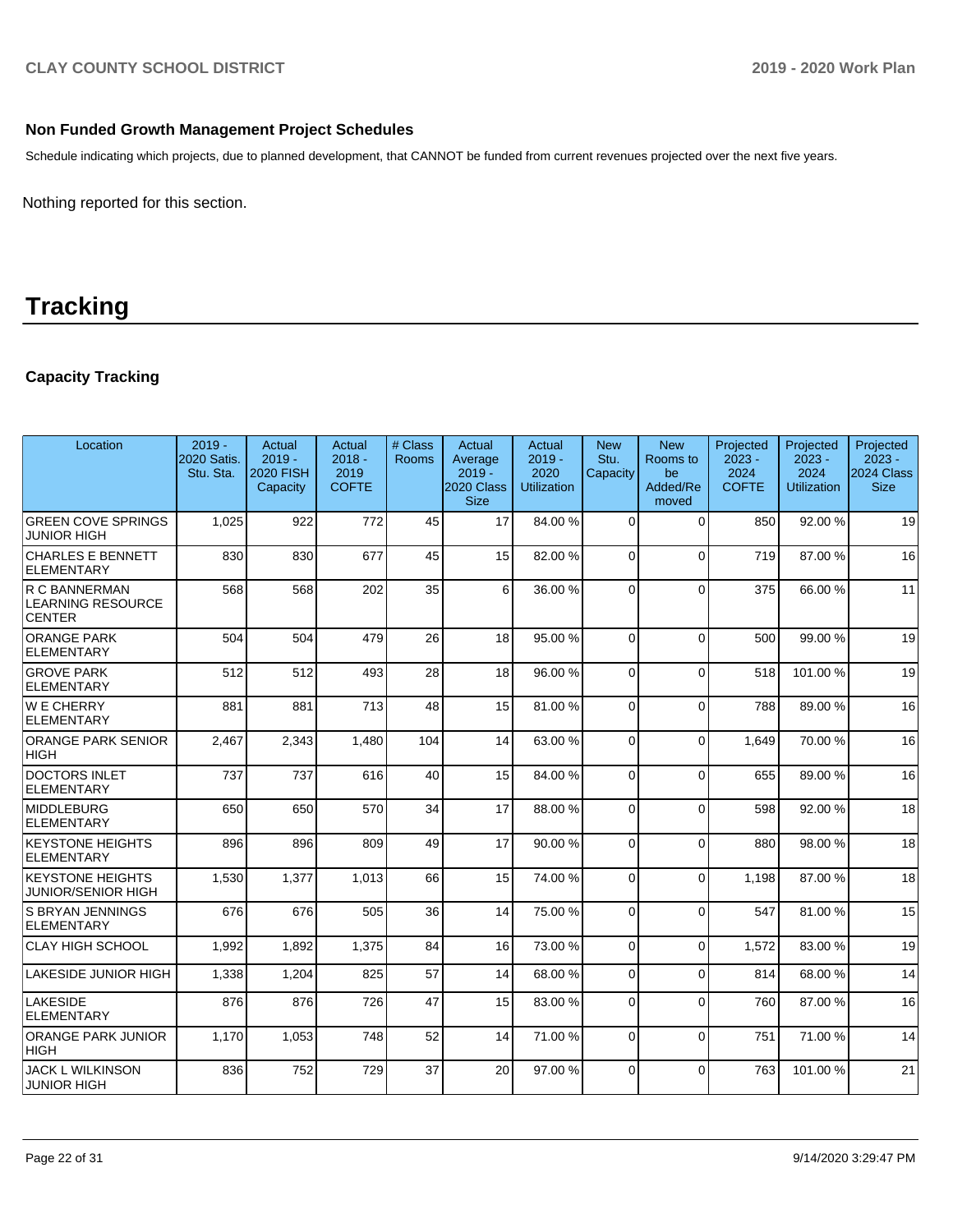| MONTCLAIR<br><b>ELEMENTARY</b>                   | 649      | 649            | 507    | 34          | 15 | 78.00 % | $\Omega$    | $\Omega$ | 536         | 83.00 %  | 16             |
|--------------------------------------------------|----------|----------------|--------|-------------|----|---------|-------------|----------|-------------|----------|----------------|
| <b>MIDDLEBURG SENIOR</b><br><b>HIGH</b>          | 2,509    | 2,383          | 1,667  | 108         | 15 | 70.00%  | $\Omega$    | $\Omega$ | 1,823       | 77.00 %  | 17             |
| <b>RIDGEVIEW</b><br><b>ELEMENTARY</b>            | 565      | 565            | 552    | 34          | 16 | 98.00 % | 0           | $\Omega$ | 606         | 107.00%  | 18             |
| <b>CLAY HILL</b><br><b>ELEMENTARY</b>            | 474      | 474            | 411    | 25          | 16 | 87.00 % | $\Omega$    | $\Omega$ | 422         | 89.00 %  | 17             |
| <b>RIDGEVIEW SENIOR</b><br><b>HIGH</b>           | 2,373    | 2,254          | 1,398  | 101         | 14 | 62.00%  | $\Omega$    | $\Omega$ | 1,538       | 68.00 %  | 15             |
| <b>LAKE ASBURY</b><br><b>ELEMENTARY</b>          | 970      | 970            | 833    | 53          | 16 | 86.00 % | $\mathbf 0$ | $\Omega$ | 822         | 85.00 %  | 16             |
| ROBERT M PATERSON<br>ELEMENTARY                  | 1,105    | 1,105          | 1,061  | 60          | 18 | 96.00 % | $\Omega$    | $\Omega$ | 1,081       | 98.00 %  | 18             |
| J L WILKINSON<br><b>ELEMENTARY</b>               | 788      | 788            | 789    | 43          | 18 | 100.00% | $\Omega$    | $\Omega$ | 872         | 111.00 % | 20             |
| <b>CLAY</b><br>SUPERINTENDENT'S<br><b>OFFICE</b> | $\Omega$ | 0              | 70     | $\mathbf 0$ | 0  | 0.00%   | $\Omega$    | $\Omega$ | $\mathbf 0$ | 0.00%    | $\overline{0}$ |
| <b>FLEMING ISLAND</b><br><b>ELEMENTARY</b>       | 912      | 912            | 669    | 49          | 14 | 73.00 % | $\Omega$    | $\Omega$ | 737         | 81.00%   | 15             |
| <b>TYNES ELEMENTARY</b>                          | 1,004    | 1,004          | 970    | 59          | 16 | 97.00 % | 220         | 10       | 1,232       | 101.00%  | 18             |
| <b>MCRAE ELEMENTARY</b>                          | 550      | 550            | 546    | 31          | 18 | 99.00 % | $\Omega$    | $\Omega$ | 579         | 105.00 % | 19             |
| <b>THUNDERBOLT</b><br><b>ELEMENTARY</b>          | 1,110    | 1,110          | 930    | 60          | 16 | 84.00%  | $\Omega$    | $\Omega$ | 984         | 89.00 %  | 16             |
| RIDEOUT ELEMENTARY                               | 683      | 683            | 514    | 36          | 14 | 75.00 % | $\mathbf 0$ | 0        | 615         | 90.00 %  | 17             |
| <b>FLEMING ISLAND</b><br><b>SENIOR HIGH</b>      | 2,500    | 2,375          | 1,914  | 104         | 18 | 81.00%  | $\Omega$    | $\Omega$ | 2,282       | 96.00 %  | 22             |
| <b>SWIMMING PEN CREEK</b><br><b>ELEMENTARY</b>   | 547      | 547            | 472    | 31          | 15 | 86.00 % | $\Omega$    | $\Omega$ | 525         | 96.00%   | 17             |
| ARGYLE ELEMENTARY                                | 825      | 825            | 682    | 44          | 15 | 83.00 % | 0           | $\Omega$ | 780         | 95.00 %  | 18             |
| <b>LAKE ASBURY JUNIOR</b><br><b>HIGH</b>         | 1,483    | 1,334          | 1,097  | 67          | 16 | 82.00%  | $\Omega$    | $\Omega$ | 814         | 61.00 %  | 12             |
| <b>COPPERGATE</b><br>ELEMENTARY                  | 725      | 725            | 547    | 38          | 14 | 75.00 % | $\Omega$    | $\Omega$ | 588         | 81.00 %  | 15             |
| OAKLEAF SCHOOL                                   | 1,638    | 1,474          | 1,104  | 67          | 16 | 75.00 % | $\Omega$    | $\Omega$ | 1,164       | 79.00 %  | 17             |
| <b>OAKLEAF VILLAGE</b><br>ELEMENTARY             | 1,097    | 1,097          | 1,039  | 59          | 18 | 95.00 % | $\Omega$    | $\Omega$ | 1,126       | 103.00 % | 19             |
| <b>SHADOWLAWN</b><br><b>ELEMENTARY</b>           | 863      | 863            | 694    | 47          | 15 | 80.00 % | 0           | $\Omega$ | 812         | 94.00 %  | 17             |
| <b>PLANTATION OAKS</b><br><b>ELEMENTARY</b>      | 992      | 992            | 987    | 53          | 19 | 99.00 % | 0           | 0        | 1,139       | 115.00 % | 21             |
| OAKLEAF HIGH SCHOOL                              | 2,589    | 2,459          | 2,430  | 107         | 23 | 99.00 % | $\Omega$    | 0        | 2,701       | 110.00%  | 25             |
| <b>DISCOVERY OAKS</b><br><b>ELEMENTARY</b>       | 847      | $\overline{0}$ | 821    | 45          | 18 | 0.00%   | $\Omega$    | $\Omega$ | 996         | 0.00%    | 22             |
|                                                  | 45,286   | 42,811         | 35,431 | 2,188       | 16 | 82.76%  | 220         | 10       | 38,711      | 89.96%   | 18             |

The COFTE Projected Total (38,711) for 2023 - 2024 must match the Official Forecasted COFTE Total (37,151 ) for 2023 - 2024 before this section can be completed. In the event that the COFTE Projected Total does not match the Official forecasted COFTE, then the Balanced Projected COFTE Table should be used to balance COFTE.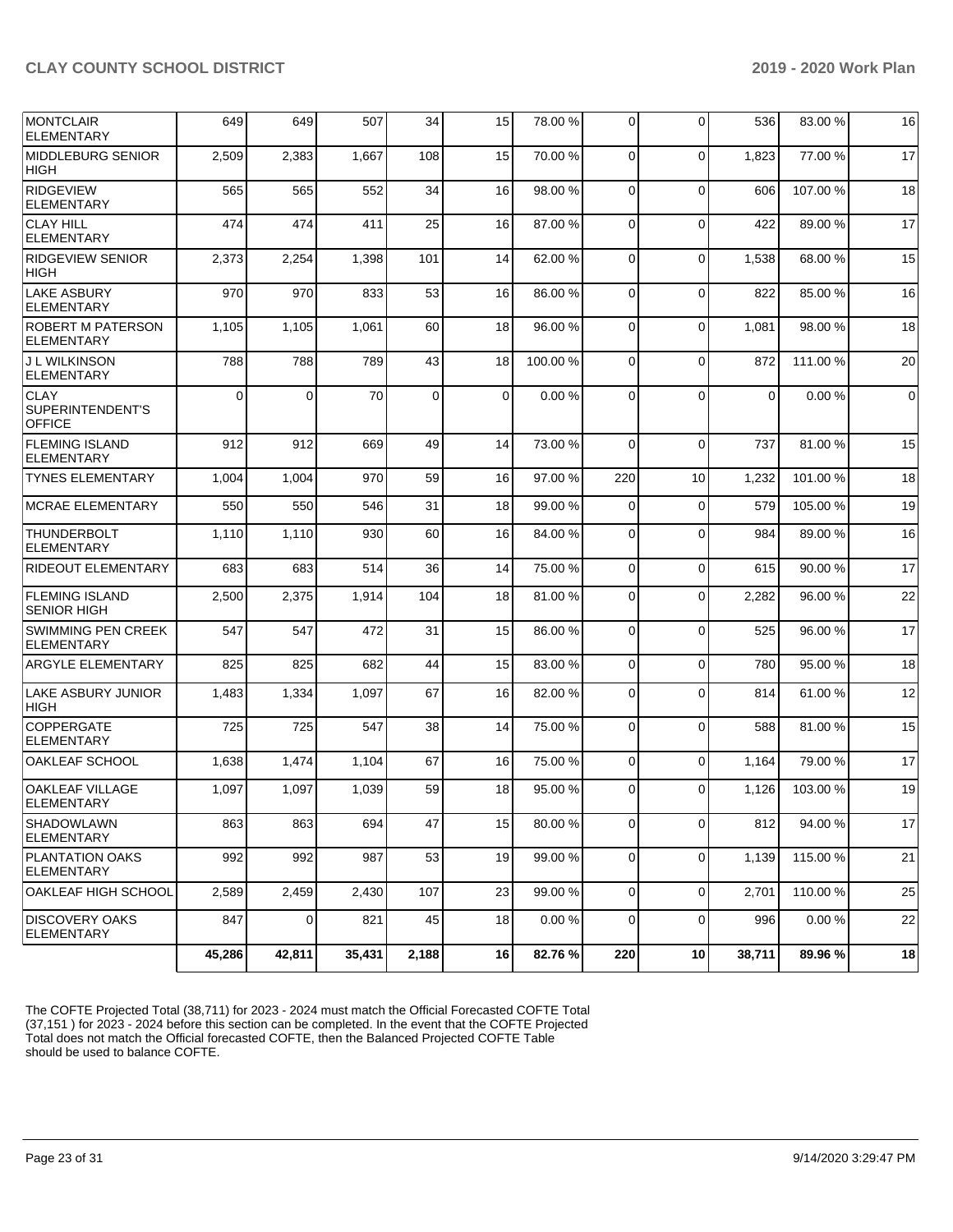| Projected COFTE for 2023 - 2024 |        |  |  |  |  |  |  |
|---------------------------------|--------|--|--|--|--|--|--|
| Elementary (PK-3)               | 11,190 |  |  |  |  |  |  |
| Middle (4-8)                    | 14,123 |  |  |  |  |  |  |
| High (9-12)                     | 11,838 |  |  |  |  |  |  |
|                                 | 37,151 |  |  |  |  |  |  |

| <b>Grade Level Type</b> | <b>Balanced Projected</b><br>COFTE for 2023 - 2024 |
|-------------------------|----------------------------------------------------|
| Elementary (PK-3)       | -480                                               |
| Middle $(4-8)$          | -660                                               |
| High (9-12)             | -420                                               |
|                         | 37,151                                             |

### **Relocatable Replacement**

Number of relocatable classrooms clearly identified and scheduled for replacement in the school board adopted financially feasible 5-year district work program.

| Location                               | 2019 - 2020 | 2020 - 2021 | 2021 - 2022 | 2022 - 2023 | 2023 - 2024 | Year 5 Total |
|----------------------------------------|-------------|-------------|-------------|-------------|-------------|--------------|
| <b>IMONTCLAIR ELEMENTARY</b>           | 0           |             |             |             | 10          | 10           |
| LAKE ASBURY ELEMENTARY                 | 0           |             | 10          | $\Omega$    |             | 10           |
| <b>ROBERT M PATERSON ELEMENTARY</b>    | 0           |             |             | 10          |             | 10           |
| <b>CLAY SUPERINTENDENT'S OFFICE</b>    | 0           |             | $\Omega$    | 0           |             | 2            |
| <b>FLEMING ISLAND ELEMENTARY</b>       | 0           |             | $\Omega$    | 0           | 10          | 10           |
| <b>TYNES ELEMENTARY</b>                | 0           | 10          |             |             |             | 10           |
| <b>FLEMING ISLAND SENIOR HIGH</b>      | 0           |             | $\Omega$    | 10          |             | 10           |
| ARGYLE ELEMENTARY                      | 0           |             | $\Omega$    | 0           | 10          | 10           |
| OAKLEAF HIGH SCHOOL                    | $\Omega$    |             | 10          |             |             | 10           |
| <b>Total Relocatable Replacements:</b> | $\bf{0}$    | 10          | 20          | 20          | 32          | 82           |

### **Charter Schools Tracking**

Information regarding the use of charter schools.

| Location-Type                             | # Relocatable<br>units or<br>permanent<br><b>classrooms</b> | Owner      | Year Started or  <br>Scheduled | <b>Student</b><br><b>Stations</b> | <b>Students</b><br>Enrolled | Years in<br>Contract | <b>Total Charter</b><br><b>Students</b><br>projected for<br>$2023 - 2024$ |
|-------------------------------------------|-------------------------------------------------------------|------------|--------------------------------|-----------------------------------|-----------------------------|----------------------|---------------------------------------------------------------------------|
| 1417 Red Apple Road,<br>Middleburg, FL    |                                                             | 59 PRIVATE | 2015                           | 860                               | 420                         |                      | 560                                                                       |
| 114 Canova Rd Fleming Island,<br>FL 32003 |                                                             | 43 PRIVATE | 2017                           | 774                               | 597                         |                      | 900 <sub>1</sub>                                                          |
|                                           | 102                                                         |            |                                | 1,634                             | 1,017                       |                      | 1,460                                                                     |

### **Special Purpose Classrooms Tracking**

The number of classrooms that will be used for certain special purposes in the current year, by facility and type of classroom, that the district will, 1), not use for educational purposes, and 2), the co-teaching classrooms that are not open plan classrooms and will be used for educational purposes.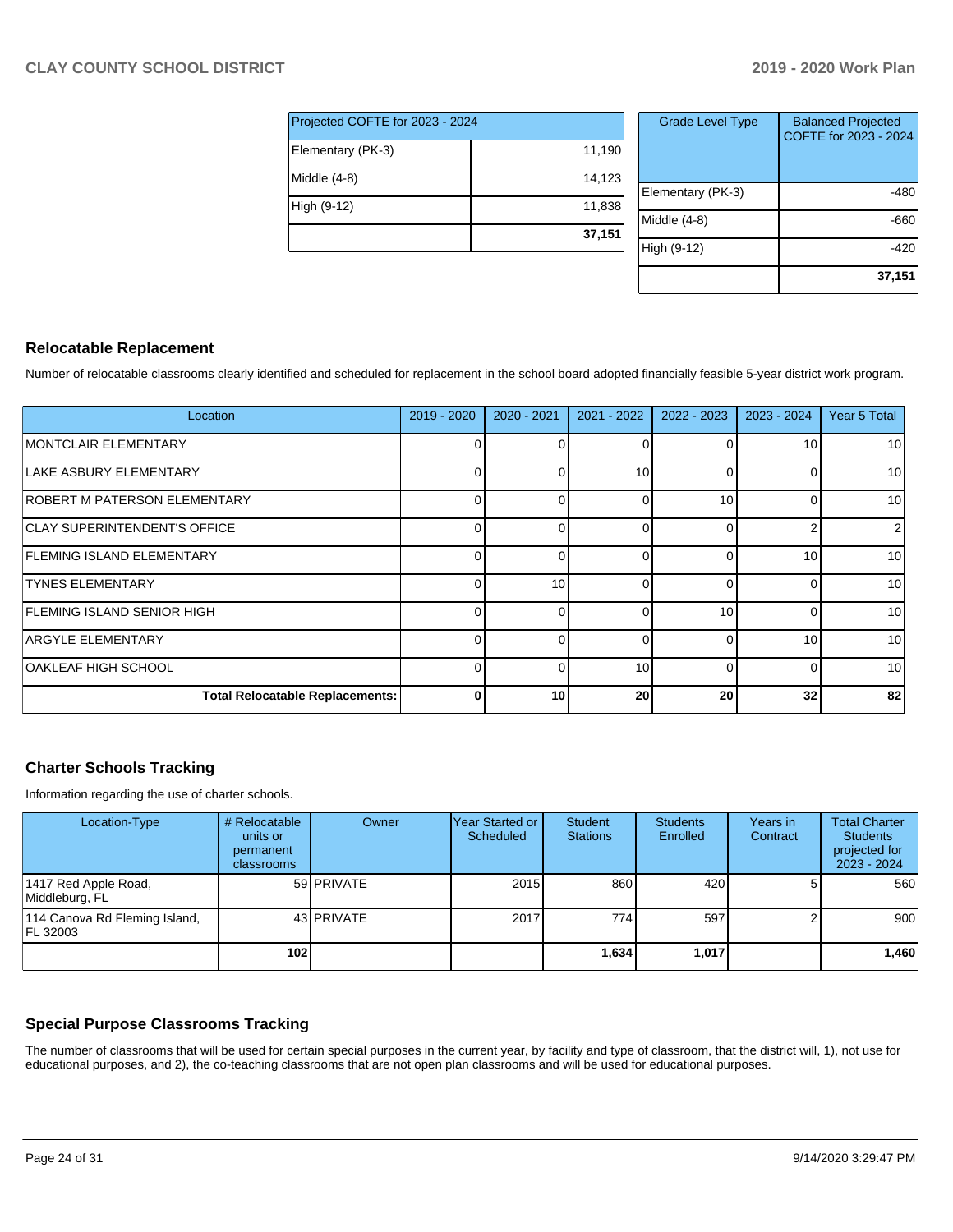| <b>School</b>                          |  | School Type $\left  \frac{1}{2}$ of Elementary $\left  \frac{1}{2}$ of Middle 4-8 $\left  \frac{1}{2}$ of High 9-12<br><b>K-3 Classrooms L</b> | <b>Classrooms</b> | <b>Classrooms</b> | # of $ESE$<br><b>Classrooms</b> | # of Combo<br><b>Classrooms</b> | Total<br><b>Classrooms</b> |
|----------------------------------------|--|------------------------------------------------------------------------------------------------------------------------------------------------|-------------------|-------------------|---------------------------------|---------------------------------|----------------------------|
| <b>Total Educational Classrooms: I</b> |  |                                                                                                                                                |                   |                   |                                 |                                 | 0                          |

| School                                      |             | School Type $\left  \frac{1}{2}$ of Elementary $\left  \frac{1}{2}$ of Middle 4-8<br><b>IK-3 Classrooms L</b> | <b>Classrooms</b> | $\#$ of High 9-12<br><b>Classrooms</b> | # of $ESE$<br><b>Classrooms</b> | # of Combo<br><b>Classrooms</b> | Total<br><b>Classrooms</b> |
|---------------------------------------------|-------------|---------------------------------------------------------------------------------------------------------------|-------------------|----------------------------------------|---------------------------------|---------------------------------|----------------------------|
| <b>PLANTATION OAKS</b><br><b>ELEMENTARY</b> | Co-Teaching |                                                                                                               |                   |                                        |                                 |                                 |                            |
| <b>Total Co-Teaching Classrooms:</b>        |             |                                                                                                               |                   |                                        | 01                              |                                 |                            |

### **Infrastructure Tracking**

**Necessary offsite infrastructure requirements resulting from expansions or new schools. This section should include infrastructure information related to capacity project schedules and other project schedules (Section 4).** 

Elementary School R Governor's Park ES A Governor's Park ES B Governor's Park High School

**Proposed location of planned facilities, whether those locations are consistent with the comprehensive plans of all affected local governments, and recommendations for infrastructure and other improvements to land adjacent to existing facilities. Provisions of 1013.33(12), (13) and (14) and 1013.36** must be addressed for new facilities planned within the 1st three years of the plan (Section 5).

Elementary School R, CR 315 Governors Park DRI **Consistent with Comp Plan?** Yes

### **Net New Classrooms**

The number of classrooms, by grade level and type of construction, that were added during the last fiscal year.

| List the net new classrooms added in the 2018 - 2019 fiscal year.                                                                                       |                              |                                   |                                |                        | List the net new classrooms to be added in the 2019 - 2020 fiscal<br>year. |                                   |                                |                        |
|---------------------------------------------------------------------------------------------------------------------------------------------------------|------------------------------|-----------------------------------|--------------------------------|------------------------|----------------------------------------------------------------------------|-----------------------------------|--------------------------------|------------------------|
| "Classrooms" is defined as capacity carrying classrooms that are added to increase<br>capacity to enable the district to meet the Class Size Amendment. |                              |                                   |                                |                        | Totals for fiscal year 2019 - 2020 should match totals in Section 15A.     |                                   |                                |                        |
| Location                                                                                                                                                | $2018 - 2019$ #<br>Permanent | $2018 - 2019$ #<br><b>Modular</b> | $2018 - 2019$ #<br>Relocatable | $2018 - 2019$<br>Total | $2019 - 2020$ #<br>Permanent                                               | $2019 - 2020$ #<br><b>Modular</b> | $2019 - 2020$ #<br>Relocatable | $2019 - 2020$<br>Total |
| Elementary (PK-3)                                                                                                                                       | 28                           |                                   |                                | 28                     |                                                                            |                                   |                                |                        |
| Middle (4-8)                                                                                                                                            | 16                           |                                   |                                | 16                     |                                                                            |                                   |                                |                        |
| High (9-12)                                                                                                                                             |                              |                                   |                                |                        |                                                                            |                                   |                                | ΩI                     |
|                                                                                                                                                         | 44                           |                                   |                                | 44                     |                                                                            |                                   |                                |                        |

### **Relocatable Student Stations**

Number of students that will be educated in relocatable units, by school, in the current year, and the projected number of students for each of the years in the workplan.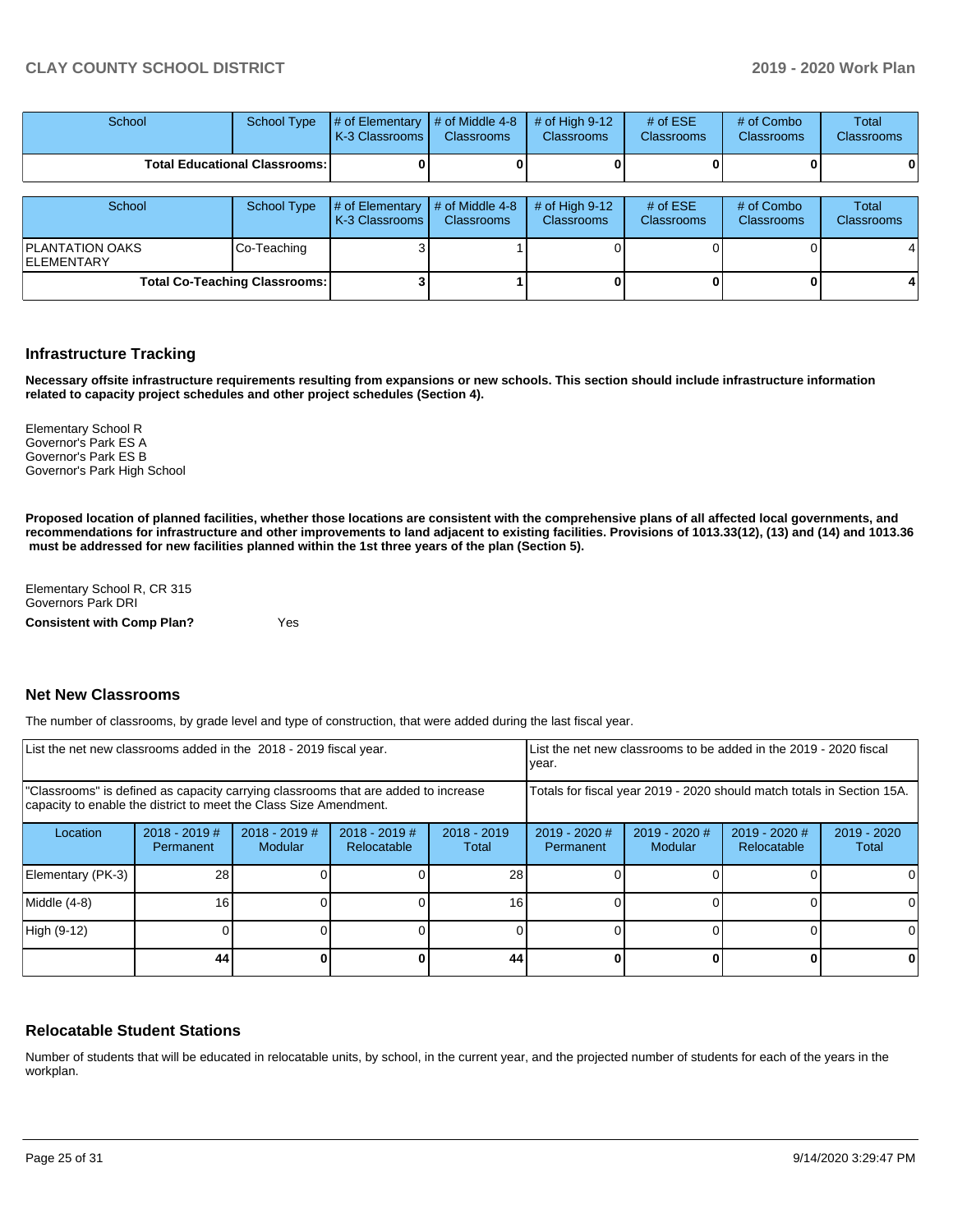| <b>Site</b>                            | 2019 - 2020 | 2020 - 2021 | 2021 - 2022 | 2022 - 2023 | 2023 - 2024 | 5 Year Average |
|----------------------------------------|-------------|-------------|-------------|-------------|-------------|----------------|
| MIDDLEBURG SENIOR HIGH                 | 955         | 980         | 930         | 930         | 930         | 945            |
| RIDGEVIEW ELEMENTARY                   | 264         | 242         | 198         | 198         | 198         | 220            |
| <b>CLAY HILL ELEMENTARY</b>            | 62          | 62          | 40          | 40          | 40          | 49             |
| <b>RIDGEVIEW SENIOR HIGH</b>           | 1,148       | 998         | 848         | 848         | 848         | 938            |
| <b>LAKE ASBURY ELEMENTARY</b>          | 582         | 582         | 538         | 538         | 394         | 527            |
| ROBERT M PATERSON ELEMENTARY           | 692         | 758         | 758         | 758         | 582         | 710            |
| J L WILKINSON ELEMENTARY               | 478         | 460         | 394         | 394         | 394         | 424            |
| PLANTATION OAKS ELEMENTARY             | 95          | 176         | 176         | 176         | 176         | 160            |
| OAKLEAF HIGH SCHOOL                    | 910         | 910         | 910         | 910         | 910         | 910            |
| GREEN COVE SPRINGS JUNIOR HIGH         | 147         | 125         | 103         | 103         | 103         | 116            |
| CHARLES E BENNETT ELEMENTARY           | 215         | 193         | 171         | 171         | 171         | 184            |
| R C BANNERMAN LEARNING RESOURCE CENTER | 481         | 393         | 349         | 349         | 349         | 384            |
| ORANGE PARK ELEMENTARY                 | 254         | 232         | 192         | 192         | 192         | 212            |
| <b>GROVE PARK ELEMENTARY</b>           | 208         | 168         | 124         | 124         | 124         | 150            |
| <b>WE CHERRY ELEMENTARY</b>            | 463         | 383         | 317         | 317         | 317         | 359            |
| ORANGE PARK SENIOR HIGH                | 542         | 467         | 442         | 442         | 442         | 467            |
| CLAY SUPERINTENDENT'S OFFICE           | $\Omega$    | $\mathbf 0$ | 0           | $\Omega$    | $\Omega$    | $\mathbf 0$    |
| <b>FLEMING ISLAND ELEMENTARY</b>       | 596         | 552         | 488         | 488         | 334         | 492            |
| <b>TYNES ELEMENTARY</b>                | 513         | 451         | 431         | 431         | 255         | 416            |
| <b>MCRAE ELEMENTARY</b>                | 316         | 276         | 254         | 254         | 254         | 271            |
| THUNDERBOLT ELEMENTARY                 | 427         | 357         | 317         | 317         | 317         | 347            |
| <b>RIDEOUT ELEMENTARY</b>              | 55          | 94          | 94          | 94          | 94          | 86             |
| <b>FLEMING ISLAND SENIOR HIGH</b>      | 1,270       | 1,255       | 1,255       | 1,255       | 1,255       | 1,258          |
| <b>ARGYLE ELEMENTARY</b>               | 429         | 413         | 369         | 369         | 369         | 390            |
| LAKE ASBURY JUNIOR HIGH                | 440         | 470         | 470         | 470         | 470         | 464            |
| OAKLEAF VILLAGE ELEMENTARY             | 216         | 206         | 162         | 162         | 162         | 182            |
| SHADOWLAWN ELEMENTARY                  | 0           | 0           | 0           | $\Omega$    | $\mathbf 0$ | 0              |
| COPPERGATE ELEMENTARY                  | 66          | 88          | 66          | 66          | 66          | 70             |
| OAKLEAF SCHOOL                         | 704         | 704         | 704         | 704         | 704         | 704            |
| SWIMMING PEN CREEK ELEMENTARY          | 117         | 117         | 73          | 73          | 73          | 91             |
| DOCTORS INLET ELEMENTARY               | 336         | 296         | 232         | 232         | 232         | 266            |
| MIDDLEBURG ELEMENTARY                  | 132         | 112         | 92          | 92          | 92          | 104            |
| KEYSTONE HEIGHTS ELEMENTARY            | 384         | 364         | 304         | 304         | 304         | 332            |
| KEYSTONE HEIGHTS JUNIOR/SENIOR HIGH    | 713         | 663         | 638         | 638         | 638         | 658            |
| S BRYAN JENNINGS ELEMENTARY            | 279         | 219         | 199         | 199         | 199         | 219            |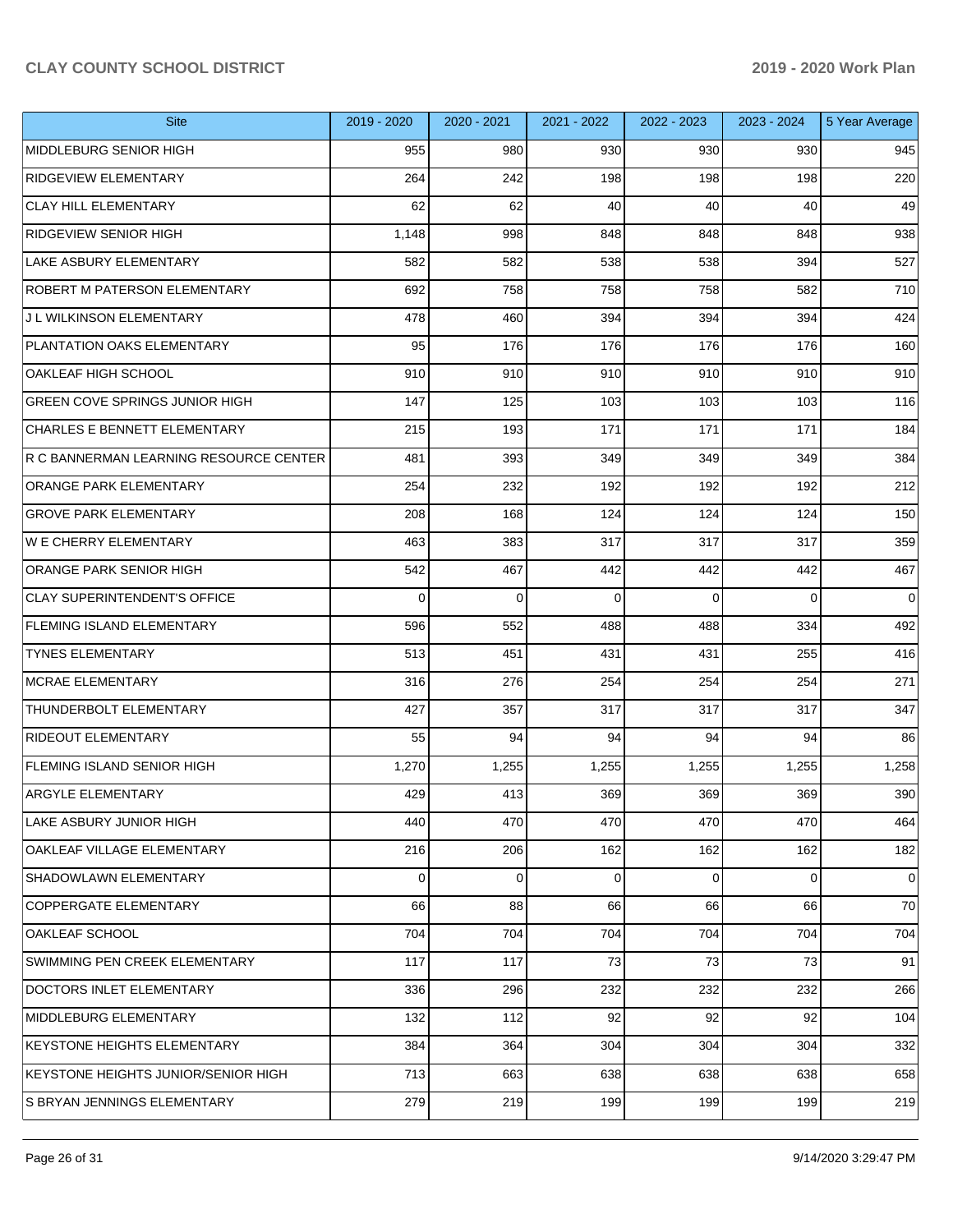| CLAY HIGH SCHOOL                                  | 270    | 290    | 265    | 265    | 265    | 271    |  |
|---------------------------------------------------|--------|--------|--------|--------|--------|--------|--|
| LAKESIDE JUNIOR HIGH                              | 472    | 409    | 321    | 321    | 321    | 369    |  |
| LAKESIDE ELEMENTARY                               | 498    | 432    | 368    | 368    | 368    | 407    |  |
| <b>ORANGE PARK JUNIOR HIGH</b>                    | 288    | 298    | 276    | 251    | 251    | 273    |  |
| IJACK L WILKINSON JUNIOR HIGH                     | 162    | 172    | 147    | 147    | 147    | 155    |  |
| <b>IMONTCLAIR ELEMENTARY</b>                      | 397    | 375    | 331    | 331    | 331    | 353    |  |
| <b>IDISCOVERY OAKS ELEMENTARY</b>                 |        |        |        |        |        | . O I  |  |
| Totals for CLAY COUNTY SCHOOL DISTRICT            |        |        |        |        |        |        |  |
| Total students in relocatables by year.           | 16,576 | 15,742 | 14,346 | 14,321 | 13,671 | 14,931 |  |
| Total number of COFTE students projected by year. | 35,663 | 36,160 | 36,498 | 36,807 | 37,151 | 36,456 |  |

### **Leased Facilities Tracking**

Exising leased facilities and plans for the acquisition of leased facilities, including the number of classrooms and student stations, as reported in the educational plant survey, that are planned in that location at the end of the five year workplan.

Percent in relocatables by year. **46 % 44 % 39 % 39 % 37 % 41 %**

| Location                            | # of Leased<br>Classrooms 2019 -<br>2020 | <b>FISH Student</b><br><b>Stations</b> | Owner | # of Leased<br>Classrooms 2023 -<br>2024 | <b>FISH Student</b><br><b>Stations</b> |
|-------------------------------------|------------------------------------------|----------------------------------------|-------|------------------------------------------|----------------------------------------|
| MONTCLAIR ELEMENTARY                | 0                                        | $\Omega$                               |       | $\Omega$                                 | <sup>0</sup>                           |
| MIDDLEBURG SENIOR HIGH              | 0                                        | 0                                      |       | 0                                        |                                        |
| RIDGEVIEW ELEMENTARY                | 0                                        | 0                                      |       | 0                                        | o                                      |
| <b>CLAY HILL ELEMENTARY</b>         | 0                                        | 0                                      |       | $\Omega$                                 |                                        |
| <b>RIDGEVIEW SENIOR HIGH</b>        | 0                                        | 0                                      |       | $\mathbf 0$                              | 0                                      |
| LAKE ASBURY ELEMENTARY              | 0                                        | O                                      |       | 0                                        | <sup>0</sup>                           |
| ROBERT M PATERSON ELEMENTARY        | 0                                        | U                                      |       | $\Omega$                                 |                                        |
| J L WILKINSON ELEMENTARY            | 0                                        | U                                      |       | $\Omega$                                 |                                        |
| <b>CLAY SUPERINTENDENT'S OFFICE</b> | $\Omega$                                 | $\Omega$                               |       | $\Omega$                                 | <sup>0</sup>                           |
| <b>FLEMING ISLAND ELEMENTARY</b>    | 0                                        | 0                                      |       | $\Omega$                                 | <sup>0</sup>                           |
| <b>TYNES ELEMENTARY</b>             | 0                                        | 0                                      |       | 0                                        | <sup>0</sup>                           |
| <b>IMCRAE ELEMENTARY</b>            | 0                                        | 0                                      |       | 0                                        | U                                      |
| <b>THUNDERBOLT ELEMENTARY</b>       | 0                                        | $\Omega$                               |       | 0                                        | 0                                      |
| <b>RIDEOUT ELEMENTARY</b>           | 0                                        | $\Omega$                               |       | 0                                        | <sup>0</sup>                           |
| FLEMING ISLAND SENIOR HIGH          | 0                                        | U                                      |       | 0                                        |                                        |
| SWIMMING PEN CREEK ELEMENTARY       | 0                                        | U                                      |       | $\Omega$                                 |                                        |
| <b>ARGYLE ELEMENTARY</b>            | 0                                        | $\Omega$                               |       | $\mathbf 0$                              |                                        |
| LAKE ASBURY JUNIOR HIGH             | 0                                        | O                                      |       | 0                                        |                                        |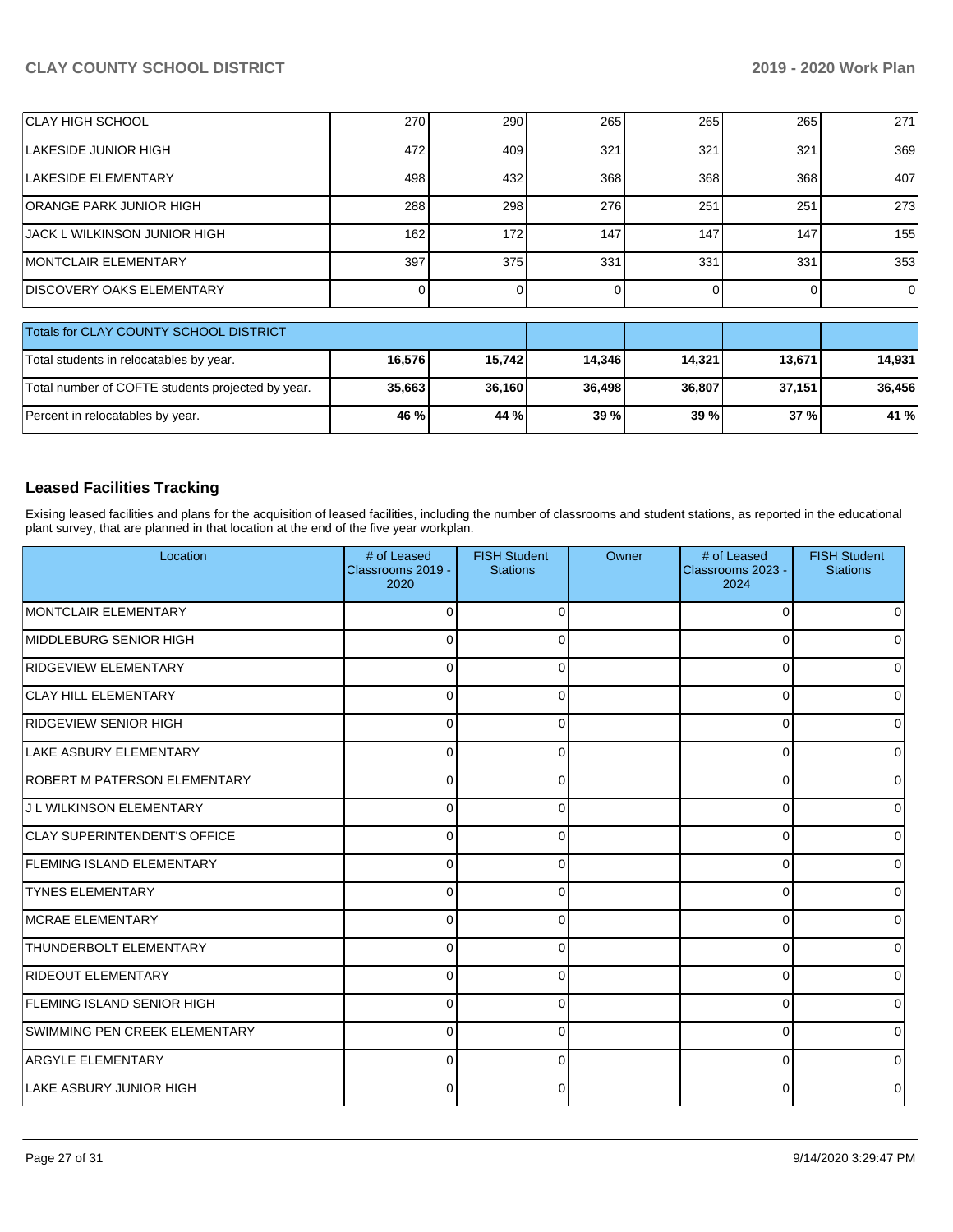| <b>COPPERGATE ELEMENTARY</b>           | $\overline{0}$ | 0        | $\Omega$ | 0 |
|----------------------------------------|----------------|----------|----------|---|
| <b>OAKLEAF SCHOOL</b>                  | $\Omega$       | 0        | 0        | 0 |
| OAKLEAF VILLAGE ELEMENTARY             | $\Omega$       | $\Omega$ | $\Omega$ | 0 |
| SHADOWLAWN ELEMENTARY                  | $\Omega$       | 0        | 0        | 0 |
| PLANTATION OAKS ELEMENTARY             | $\Omega$       | $\Omega$ | 0        | 0 |
| OAKLEAF HIGH SCHOOL                    | $\Omega$       | 0        | 0        | 0 |
| <b>GREEN COVE SPRINGS JUNIOR HIGH</b>  | $\Omega$       | $\Omega$ | 0        | 0 |
| <b>CHARLES E BENNETT ELEMENTARY</b>    | $\Omega$       | 0        | 0        | 0 |
| R C BANNERMAN LEARNING RESOURCE CENTER | $\Omega$       | $\Omega$ | $\Omega$ | 0 |
| <b>ORANGE PARK ELEMENTARY</b>          | $\Omega$       | $\Omega$ | 0        | 0 |
| <b>GROVE PARK ELEMENTARY</b>           | $\Omega$       | $\Omega$ | $\Omega$ | 0 |
| W E CHERRY ELEMENTARY                  | $\Omega$       | 0        | 0        | 0 |
| <b>ORANGE PARK SENIOR HIGH</b>         | $\Omega$       | $\Omega$ | 0        | 0 |
| DOCTORS INLET ELEMENTARY               | $\Omega$       | 0        | 0        | 0 |
| MIDDLEBURG ELEMENTARY                  | $\Omega$       | $\Omega$ | 0        | 0 |
| KEYSTONE HEIGHTS ELEMENTARY            | $\overline{0}$ | 0        | 0        | 0 |
| KEYSTONE HEIGHTS JUNIOR/SENIOR HIGH    | $\Omega$       | $\Omega$ | $\Omega$ | 0 |
| S BRYAN JENNINGS ELEMENTARY            | $\Omega$       | $\Omega$ | 0        | 0 |
| <b>CLAY HIGH SCHOOL</b>                | $\Omega$       | $\Omega$ | 0        | 0 |
| <b>LAKESIDE JUNIOR HIGH</b>            | $\Omega$       | 0        | 0        | 0 |
| LAKESIDE ELEMENTARY                    | $\Omega$       | $\Omega$ | $\Omega$ | 0 |
| <b>ORANGE PARK JUNIOR HIGH</b>         | $\mathbf 0$    | 0        | 0        | 0 |
| JACK L WILKINSON JUNIOR HIGH           | $\Omega$       | $\Omega$ | $\Omega$ | 0 |
| <b>DISCOVERY OAKS ELEMENTARY</b>       | $\Omega$       | $\Omega$ | $\Omega$ | 0 |
|                                        | 0              |          |          |   |

## **Failed Standard Relocatable Tracking**

Relocatable units currently reported by school, from FISH, and the number of relocatable units identified as 'Failed Standards'.

Nothing reported for this section.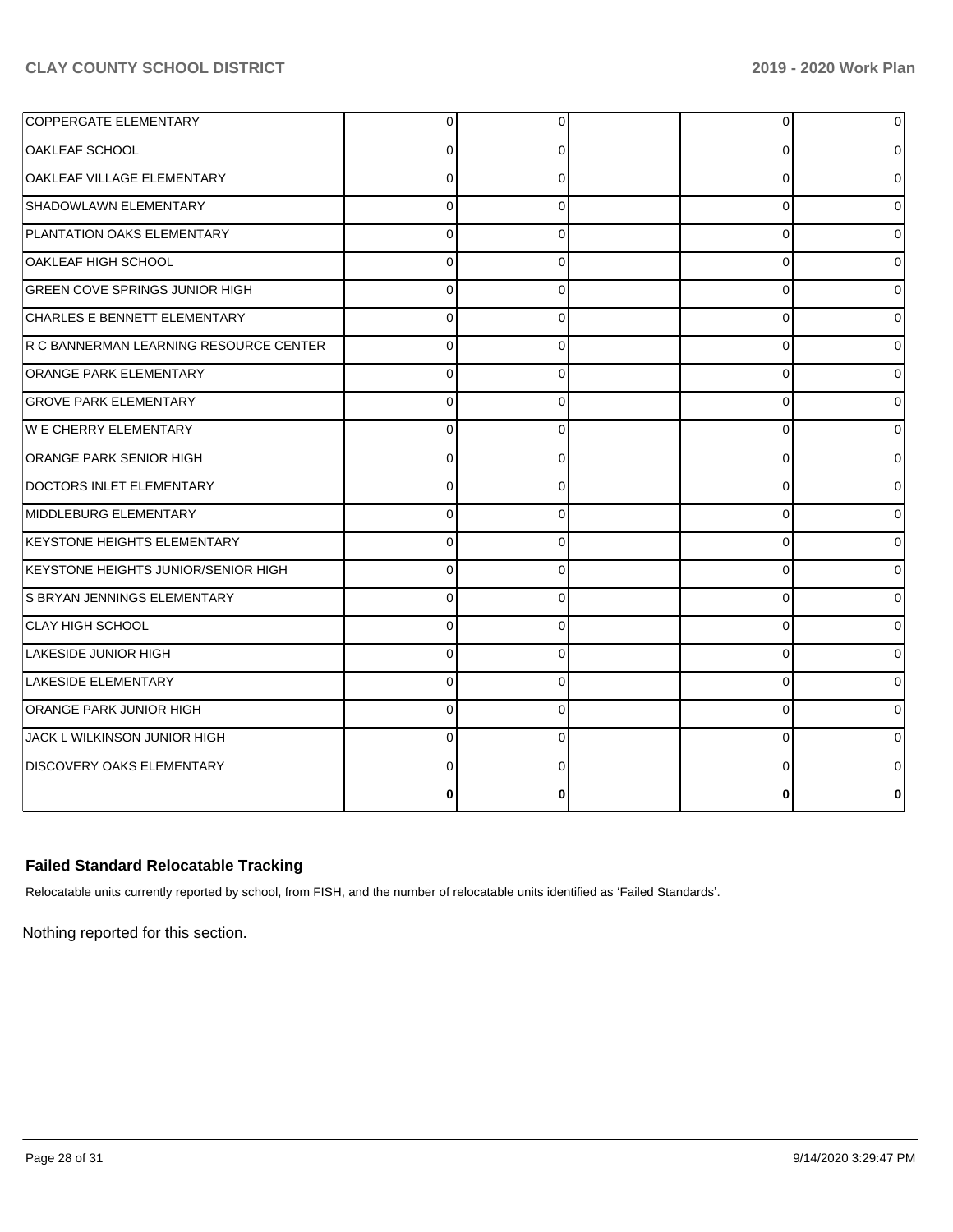## **Planning**

### **Class Size Reduction Planning**

**Plans approved by the school board that reduce the need for permanent student stations such as acceptable school capacity levels, redistricting, busing, year-round schools, charter schools, magnet schools, public-private partnerships, multitrack scheduling, grade level organization, block scheduling, or other alternatives.**

Clay County will be experiencing exponential growth over the next 15 years. Aggressive plans are already on file for residential and commercial developments. The completion of the First Coast Expressway will connect I-10 and I-95. Surrounding the expressway's interchanges and path through the county are seven residential communities and four commerce centers with more to follow. These planned projects will generate over 13,500 homes and potentially add more than 5,700 K-12 students to the District population. There will be a need for increased permanent student stations. However, the district is always considering options to better utilize existing and future facilities not limited to; redistricting, reassignment, and expanded capacity utilization (i.e. year-round school, split scheduling, and block scheduling)

### **School Closure Planning**

**Plans for the closure of any school, including plans for disposition of the facility or usage of facility space, and anticipated revenues.** 

There are no plans to close any Clay County Schools. No plans for disposal of real property.

# **Long Range Planning**

### **Ten-Year Maintenance**

District projects and locations regarding the projected need for major renovation, repair, and maintenance projects within the district in years 6-10 beyond the projects plans detailed in the five years covered by the work plan.

Nothing reported for this section.

### **Ten-Year Capacity**

Schedule of capital outlay projects projected to ensure the availability of satisfactory student stations for the projected student enrollment in K-12 programs for the future 5 years beyond the 5-year district facilities work program.

Nothing reported for this section.

### **Ten-Year Planned Utilization**

Schedule of planned capital outlay projects identifying the standard grade groupings, capacities, and planned utilization rates of future educational facilities of the district for both permanent and relocatable facilities.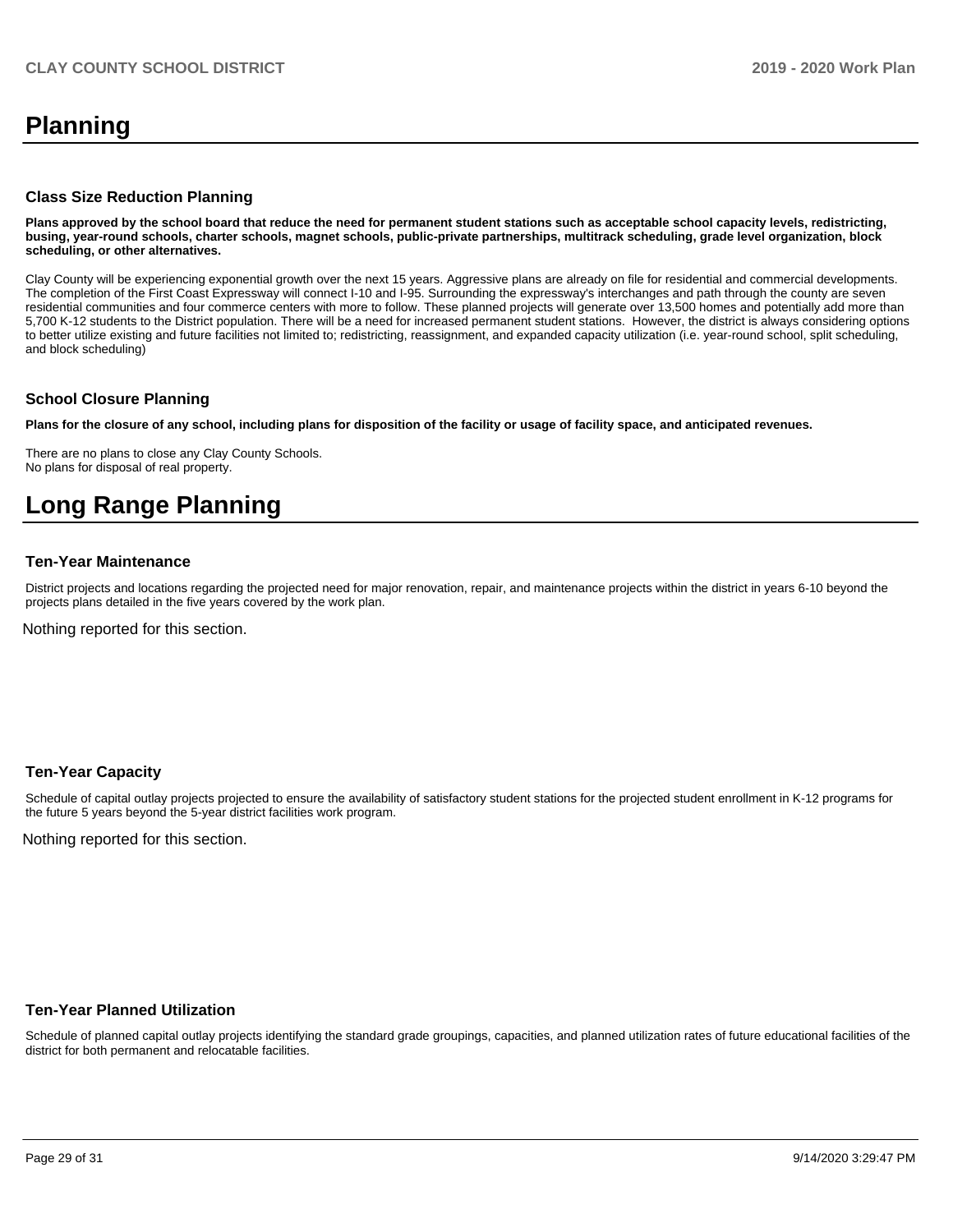| Grade Level Projections         | <b>FISH</b><br><b>Student</b><br><b>Stations</b> | <b>Actual 2018 -</b><br><b>2019 FISH</b><br>Capacity | Actual<br>$2018 -$<br>2019<br><b>COFTE</b> | Actual 2018 - 2019<br><b>Utilization</b> | Actual 2019 - 2020 / 2028 - 2029 new<br>Student Capacity to be added/removed | Projected 2028<br>2029 COFTE | Projected 2028 -<br>2029 Utilization |
|---------------------------------|--------------------------------------------------|------------------------------------------------------|--------------------------------------------|------------------------------------------|------------------------------------------------------------------------------|------------------------------|--------------------------------------|
| Elementary - District<br>Totals | 20,421                                           | 20,421                                               | 17,789.28                                  | 87.11 %                                  | 1.724                                                                        | 22.739                       | 102.68%                              |
| Middle - District Totals        | 9.020                                            | 8.116                                                | 6,285.90                                   | 77.45 %                                  |                                                                              | 6.151                        | 75.79 %                              |
| High - District Totals          | 14,430                                           | 13,706                                               | 10.263.01                                  | 74.88%                                   | 2.459                                                                        | 11.779                       | 72.87 %                              |
| Other - ESE, etc                | 1.558                                            | 568                                                  | 1.133.28                                   | 199.47 %                                 |                                                                              | 1,291                        | 227.29 %                             |
|                                 | 45.429                                           | 42,811                                               | 35,471.47                                  | 82.86 %                                  | 4,183                                                                        | 41,960                       | 89.29 %                              |

**Combination schools are included with the middle schools for student stations, capacity, COFTE and utilization purposes because these facilities all have a 90% utilization factor. Use this space to explain or define the grade groupings for combination schools.** 

No comments to report.

### **Ten-Year Infrastructure Planning**

**Proposed Location of Planned New, Remodeled, or New Additions to Facilities in 06 thru 10 out years (Section 28).**

Nothing reported for this section.

Plans for closure of any school, including plans for disposition of the facility or usage of facility space, and anticipated revenues in the 06 thru 10 out **years (Section 29).**

Nothing reported for this section.

### **Twenty-Year Maintenance**

District projects and locations regarding the projected need for major renovation, repair, and maintenance projects within the district in years 11-20 beyond the projects plans detailed in the five years covered by the work plan.

Nothing reported for this section.

### **Twenty-Year Capacity**

Schedule of capital outlay projects projected to ensure the availability of satisfactory student stations for the projected student enrollment in K-12 programs for the future 11-20 years beyond the 5-year district facilities work program.

Nothing reported for this section.